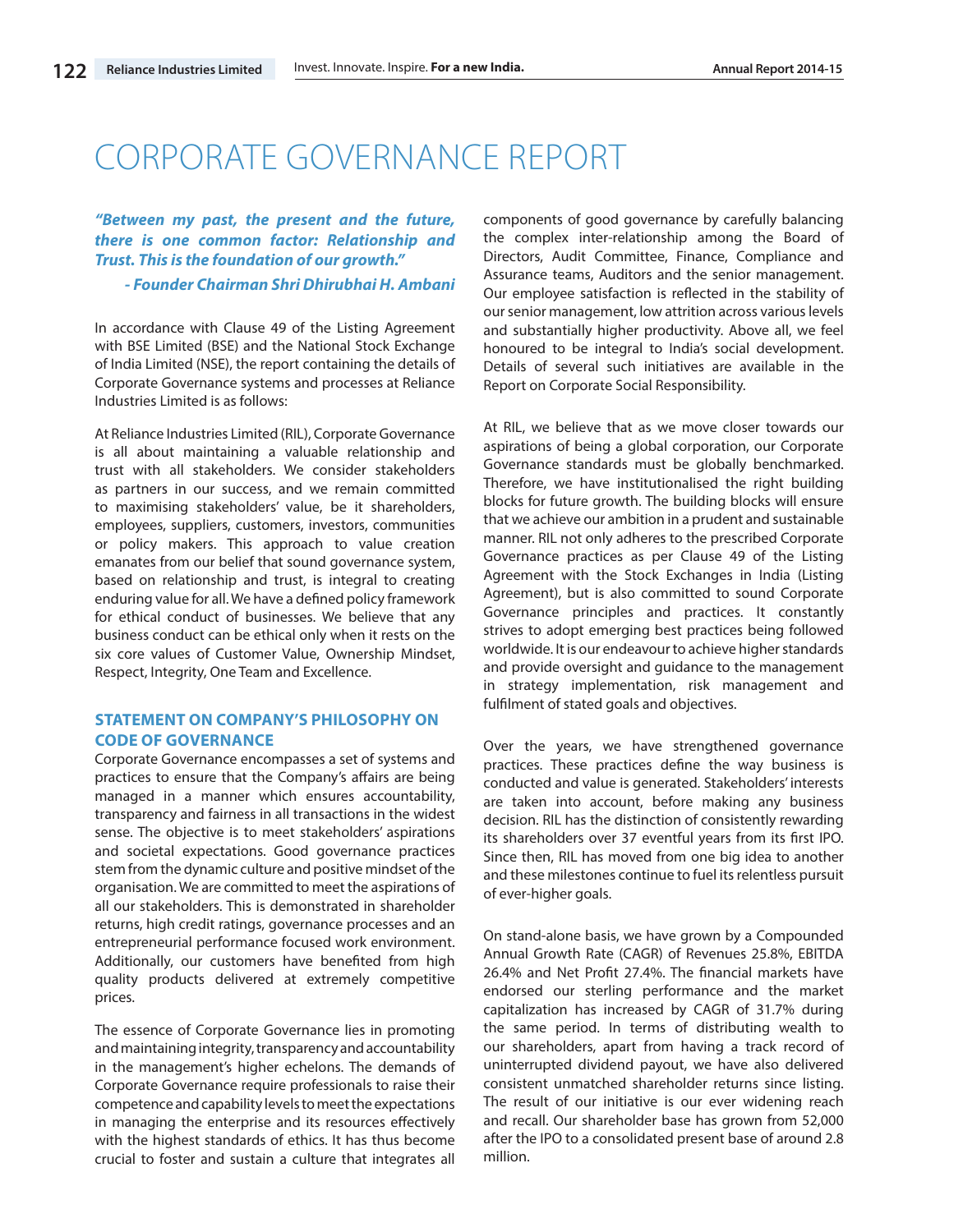| 02-45              | 46-103            | 104-201    | 202-315                     | 316-348                 |     |
|--------------------|-------------------|------------|-----------------------------|-------------------------|-----|
| Corporate Overview | Management Review | Governance | <b>Financial Statements</b> | Shareholder Information | 123 |
|                    |                   |            |                             |                         |     |

For decades, RIL is growing in step with India's industrial and economic development. The Company has helped transform the Indian economy with big-ticket projects and world-class execution. The quest to help elevate India's quality of life continues unabated. It emanates from a fundamental article of faith: **'What is good for India is good for Reliance'.**

We believe, Corporate Governance is not just a destination, but a journey to constantly improve sustainable value creation. It is an upward-moving target that we collectively strive towards achieving. Our multiple initiatives towards maintaining the highest standards of governance are detailed in the following pages.

# **Appropriate Governance Structure with defined roles and responsibilities**

The Company has put in place an internal governance structure with defined roles and responsibilities of every constituent of the system. The Company's shareholders appoint the Board of Directors, which in turn governs the Company. The Board has established seven Committees to discharge its responsibilities in an effective manner. RIL's Company Secretary acts as the Secretary to all the Committees of the Board constituted under the Companies Act, 1956 / Companies Act, 2013. The Chairman and Managing Director (CMD) provides overall direction and guidance to the Board. Concurrently, the CMD is responsible for overall implementation. In the operations and functioning of the Company, the CMD is assisted by four Executive Directors and a core group of senior level executives.

#### **Board Leadership**

A majority of the Board, 7 out of 13, are Independent Directors. At RIL, it is our belief that an enlightened Board consciously creates a culture of leadership to provide a long-term vision and policy approach to improve the quality of governance. The Board's actions and decisions are aligned with the Company's best interests. It is committed to the goal of sustainably elevating the Company's value creation. The Company has defined guidelines and an established framework for the meetings of the Board and Board Committees. These guidelines seek to systematise the decision-making process at the meeting of the Board and Board Committees in an informed and efficient manner.

The Board critically evaluates the Company's strategic direction, management policies and their effectiveness. The agenda for the Board reviews include strategic review from each of the Board committees, a detailed analysis and review of annual strategic and operating plans and capital allocation and budgets. Additionally, the Board reviews related party transactions, possible risks and risk mitigation measures, financial reports from the CFO and business reports from each of the sector heads. Frequent and detailed interaction sets the agenda and provides the strategic roadmap for the Company's future growth.

# **Ethics/Governance Policies**

At RIL, we strive to conduct our business and strengthen our relationships in a manner that is dignified, distinctive and responsible. We adhere to ethical standards to ensure integrity, transparency, independence and accountability in dealing with all stakeholders. Therefore, we have adopted various codes and policies to carry out our duties in an ethical manner. Some of these codes and policies are:

- Code of Conduct
- Code of Conduct for Prohibition of Insider Trading
- **Health, Safety and Environment (HSE) Policy**
- **UPILE:** Vigil Mechanism and Whistle Blower Policy
- **Policy on Materiality of Related Party Transactions and** on Dealing with Related Party Transactions
- **Corporate Social Responsibility Policy**
- **Policy for Selection of Directors and determining** Directors Independence
- **Remuneration Policy for Directors, Key Managerial** Personnel and other Employees
- **Policy for determining Material Subsidiaries**

# **Audits and internal checks and balances**

Deloitte Haskins & Sells LLP, Chartered Accountants, M/s. Chaturvedi & Shah, Chartered Accountants, one of India's leading audit firms and a member of the Nexia's global network of independent accounting and consulting firms and M/s. Rajendra & Co., Chartered Accountants, Member of PrimeGlobal, an association of Independent Accounting Firms, audit the accounts of the Company. The Company has an Internal Audit Cell besides external firms acting as independent internal auditors that reviews internal controls and operating systems and procedures. A dedicated Legal Compliance Cell ensures that the Company conducts its businesses with high standards of legal, statutory and regulatory compliances. RIL has instituted a legal compliance programme in conformity with the best international standards, supported by a robust online system that covers the Company's manufacturing units as well as its subsidiaries. The purview of this system includes various statutes, such as industrial and labour laws, taxation laws, corporate and securities laws and health, safety and environment regulations.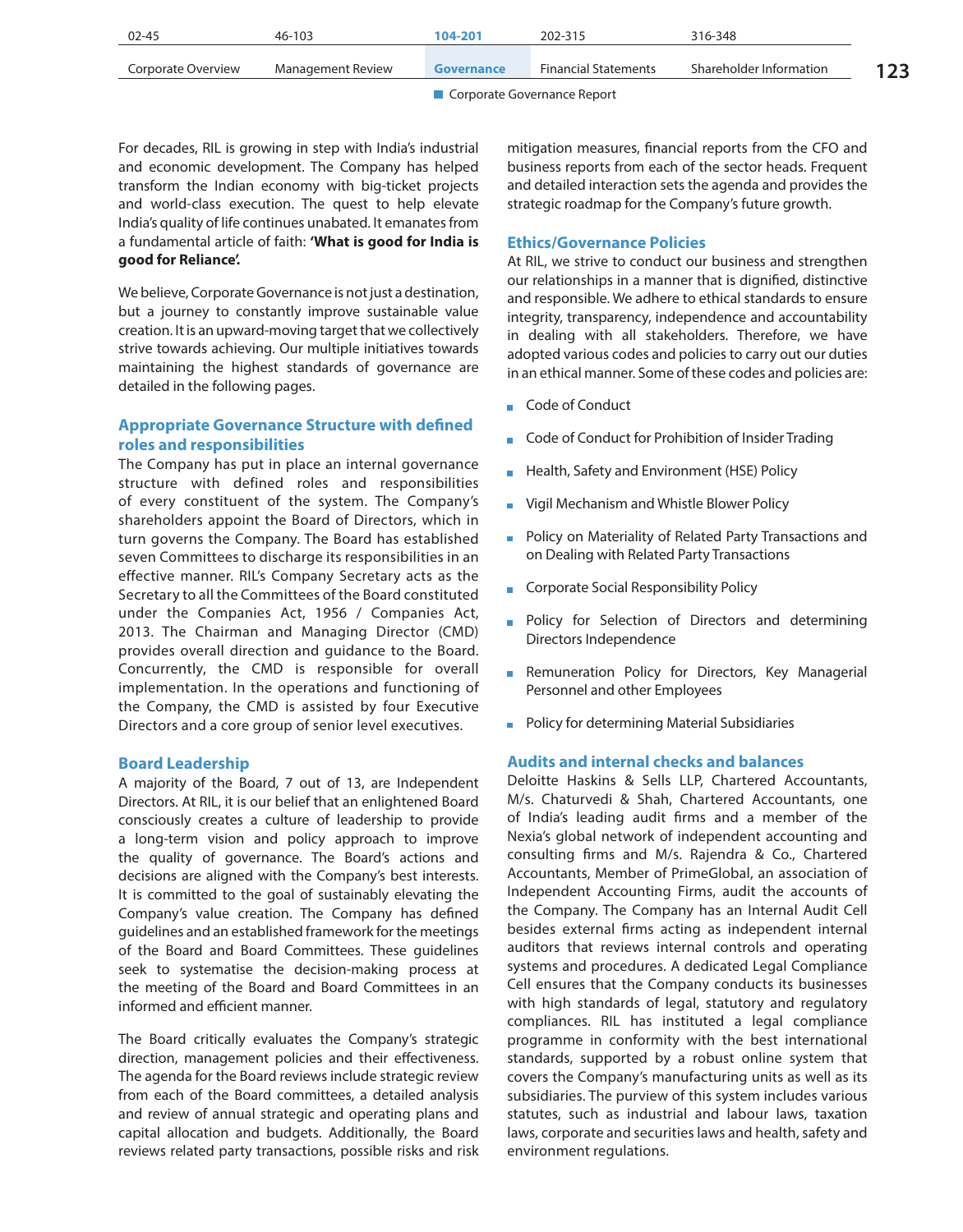At the heart of our processes is the extensive use of technology. This ensures robustness and integrity of financial reporting and internal controls, allows optimal use and protection of assets, facilitates accurate and timely compilation of financial statements and management reports and ensures compliance with statutory laws, regulations and company policies.

# **Management Initiatives for Controls and Compliance**

The Company has established the Reliance Management System (RMS) as part of its transformation agenda. RMS incorporates an integrated framework for managing risks and internal controls. The internal financial controls have been documented, embedded and digitised in the business processes. Internal controls are regularly tested for design and operating effectiveness.

#### **Best Corporate Governance practices**

RIL maintains the highest standards of Corporate Governance. It is the Company's constant endeavour to adopt the best Corporate Governance practices keeping in view the international codes of Corporate Governance and practices of well-known global companies. Some of the best implemented global governance norms include the following:

- **The Company has a designated Lead Independent** Director with a defined role.
- **All securities related filings with Stock Exchanges and** SEBI are reviewed every quarter by the Company's Stakeholders' Relationship Committee of Directors.
- **n** The Company has independent Board Committees for matters related to Corporate Governance and stakeholders' interface and nomination of Board members.
- The Company's internal audit is also conducted by independent auditors.
- **n** The Company also undergoes quarterly secretarial audit conducted by an independent company secretary who is in whole-time practice. The quarterly secretarial audit reports are placed before the Board and the annual secretarial audit report placed before the Board, is included in the Annual Report.

# **Business and Functional Risk and Assurance Committees (BRACs)**

To have a better assessment of the business and functional risks and to monitor risk mitigation effectiveness based on risk evaluation, the concept of BRACs was introduced comprising senior management personnel in the said committee.

# **RIL's sustainability reporting journey**

RIL commenced annual reporting on its triple-bottomline performance from the Financial Year 2004-05. All its sustainability reports are externally assured and Global Reporting Initiative (GRI) application level checked. The maiden report received 'in-accordance' status from GRI and all subsequent reports are 'GRI G3 Checked A+' application level reports. From Financial Year 2006-07, in addition to referring GRI G3 Sustainability Reporting Guidelines, RIL refers to the American Petroleum Institute / the International Petroleum Industry Environmental Conservation Association Sustainability Reporting Guidelines and the United Nations Global Compact Principles. RIL has also aligned its sustainability activities with the focus areas of the World Business Council for Sustainable Development. From the Financial Year 2011- 12, Reliance adopted the newly published GRI G3.1 guidelines and is additionally referring to GRI G3.1 – Oil & Gas Sector Supplement. RIL has aligned its sustainability report with the National Voluntary Guidelines on Social, Environmental and Economic Responsibilities of Business framed by the Government of India.

# **Working towards Planet, People, Product, Processes and Profit**

RIL works towards attaining a sustained financial bottom line along with enhancing the natural human capital and product development. It is committed to reduce its negative impacts and enhance its positive impacts on the society as well as the natural environment.

RIL supports life cycle assessment studies being done by Indian Centre for Plastics in the Environment (ICPE) and also works with the Bureau of Indian Standards for formulating standards and guidelines.

In addition to making a positive economic contribution to the nation and society at large, it has focused its energies on identifying specific impact areas. It endeavours to alleviate the underprivileged and marginalized sections of the society and has an active engagement with them to ensure their holistic development.

It aims to develop innovative products and processes to sustain its growth momentum. It also invests in R&D across its businesses, to serve the current and emerging needs of growth and efficiency of its businesses, and to develop new path - breaking technologies.

# **Social, Environmental and Economic Responsibilities**

RIL is committed to create value for the nation and enhance the quality of life across the entire socioeconomic spectrum. RIL believes that Corporate Social Responsibility extends beyond the ambit of business and should focus on a broad portfolio of assets - human,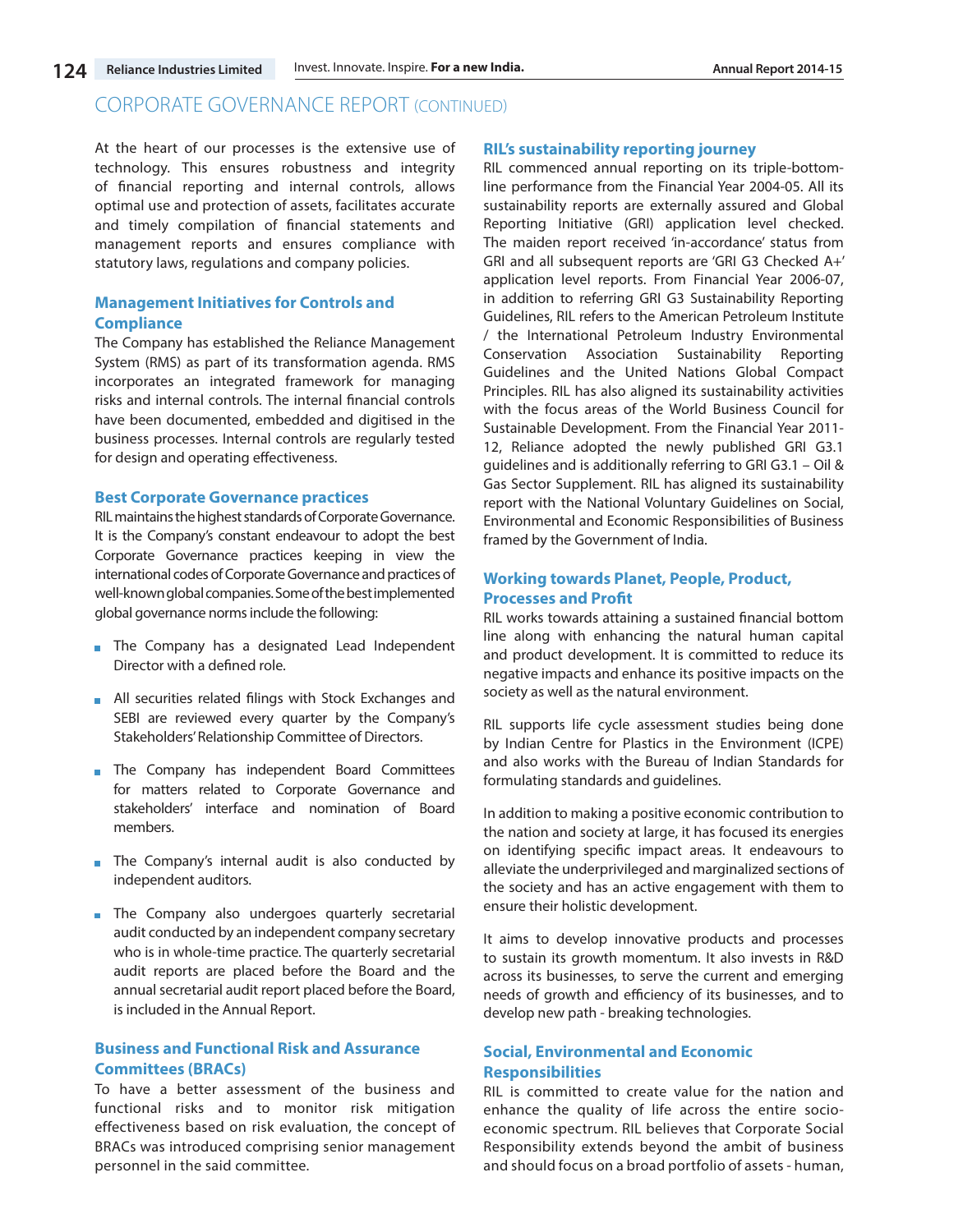|                    |                   | $\blacksquare$ Compared Forms and a Boundary |                             |                         |     |
|--------------------|-------------------|----------------------------------------------|-----------------------------|-------------------------|-----|
| Corporate Overview | Management Review | Governance                                   | <b>Financial Statements</b> | Shareholder Information | 125 |
| 02-45              | 46-103            | 104-201                                      | 202-315                     | 316-348                 |     |

physical, environmental and social. RIL gives utmost importance to conservation of the natural capital at its operations. RIL is committed to responsible stewardship of the natural resources to conduct its operations in a sustainable manner. To strengthen its commitment to responsible business, the Board of the Company has adopted Business Responsibility Framework based on the principles of National Voluntary Guidelines on Social, Environmental and Economic Responsibilities of Business (NVG) as issued by the Ministry of Corporate Affairs, Government of India. In sync with the same and Clause 55 of the Listing Agreement, a Business Responsibility Report is attached forming part of the Annual Report. This Report is in addition to RIL's Sustainability Reporting in accordance with Global Reporting Initiative (GRI).

# **Shareholders' communications**

The Board recognises the importance of two-way communication with shareholders and giving a balanced report of results and progress and responding to questions and issues raised in a timely and consistent manner. RIL's corporate website (www.ril.com) has information for institutional and retail shareholders alike. Shareholders seeking information related to their shareholding may contact the Company directly or through any of the Investor service centres of the Company's Registrars and Transfer Agents spread over 82 cities across India, details of which are available on the Company's website. RIL ensures that complaints and suggestions of its shareholders are responded to in a timely manner. A comprehensive and informative shareholders' referencer is appended to this Annual Report.

# **Role of the Company Secretary in overall governance process**

The Company Secretary plays a key role in ensuring that the Board (including committees thereof) procedures are followed and regularly reviewed. The Company Secretary ensures that all relevant information, details and documents are made available to the Directors and senior management for effective decision-making at the meetings. The Company Secretary is primarily responsible to assist and advise the Board in the conduct of affairs of the Company, to ensure compliance with applicable statutory requirements and Secretarial Standards, to provide guidance to directors and to facilitate convening of meetings. He interfaces between the management and regulatory authorities for governance matters.

# **Observance of the Secretarial Standards issued by the Institute of Company Secretaries of India**

The Institute of Company Secretaries of India (ICSI), one of India's premier professional bodies, has issued Secretarial Standards on important aspects like Board meetings, General meetings, Payment of Dividend, Maintenance of Registers and Records, Minutes of Meetings, Transmission of Shares and Debentures, Passing of Resolutions by Circulation, Affixing of Common Seal and Board's Report. Although these standards, as of now, are recommendatory in nature, the Company substantially adheres to these standards voluntarily.

# **BOARD OF DIRECTORS**

#### **Board composition and category of Directors**

The Company's policy is to maintain optimum combination of Executive and Non-Executive Directors. The composition of the Board and category of Directors are as follows:

| Category                     | Name of Directors                                            |  |
|------------------------------|--------------------------------------------------------------|--|
| <b>Promoter Directors</b>    | Mukesh D. Ambani<br>Chairman and<br><b>Managing Director</b> |  |
|                              | Nita M. Ambani<br>Non-Executive<br>Non-Independent Director  |  |
| <b>Executive Directors</b>   | Nikhil R. Meswani                                            |  |
|                              | Hital R. Meswani                                             |  |
|                              | P.M.S. Prasad                                                |  |
|                              | Pawan Kumar Kapil                                            |  |
| <b>Independent Directors</b> | Mansingh L. Bhakta                                           |  |
|                              | Yogendra P. Trivedi                                          |  |
|                              | Dr. Dharam Vir Kapur                                         |  |
|                              | Prof. Ashok Misra                                            |  |
|                              | Prof. Dipak C. Jain                                          |  |
|                              | Dr. Raghunath A. Mashelkar                                   |  |
|                              | Adil Zainulbhai                                              |  |

Smt. Nita M. Ambani is the spouse of Shri Mukesh D. Ambani. Shri Nikhil R. Meswani and Shri Hital R. Meswani, are brothers. None of the other directors are related to any other director on the Board.

### **Selection of Independent Directors**

Considering the requirement of skill sets on the Board, eminent people having an independent standing in their respective field/profession, and who can effectively contribute to the Company's business and policy decisions are considered by the Human Resources, Nomination and Remuneration Committee, for appointment, as Independent Directors on the Board. The Committee, *inter alia*, considers qualification, positive attributes, area of expertise and number of Directorships and Memberships held in various committees of other companies by such persons in accordance with the Company's Policy for Selection of Directors and determining Directors' independence. The Board considers the Committee's recommendation, and takes appropriate decision.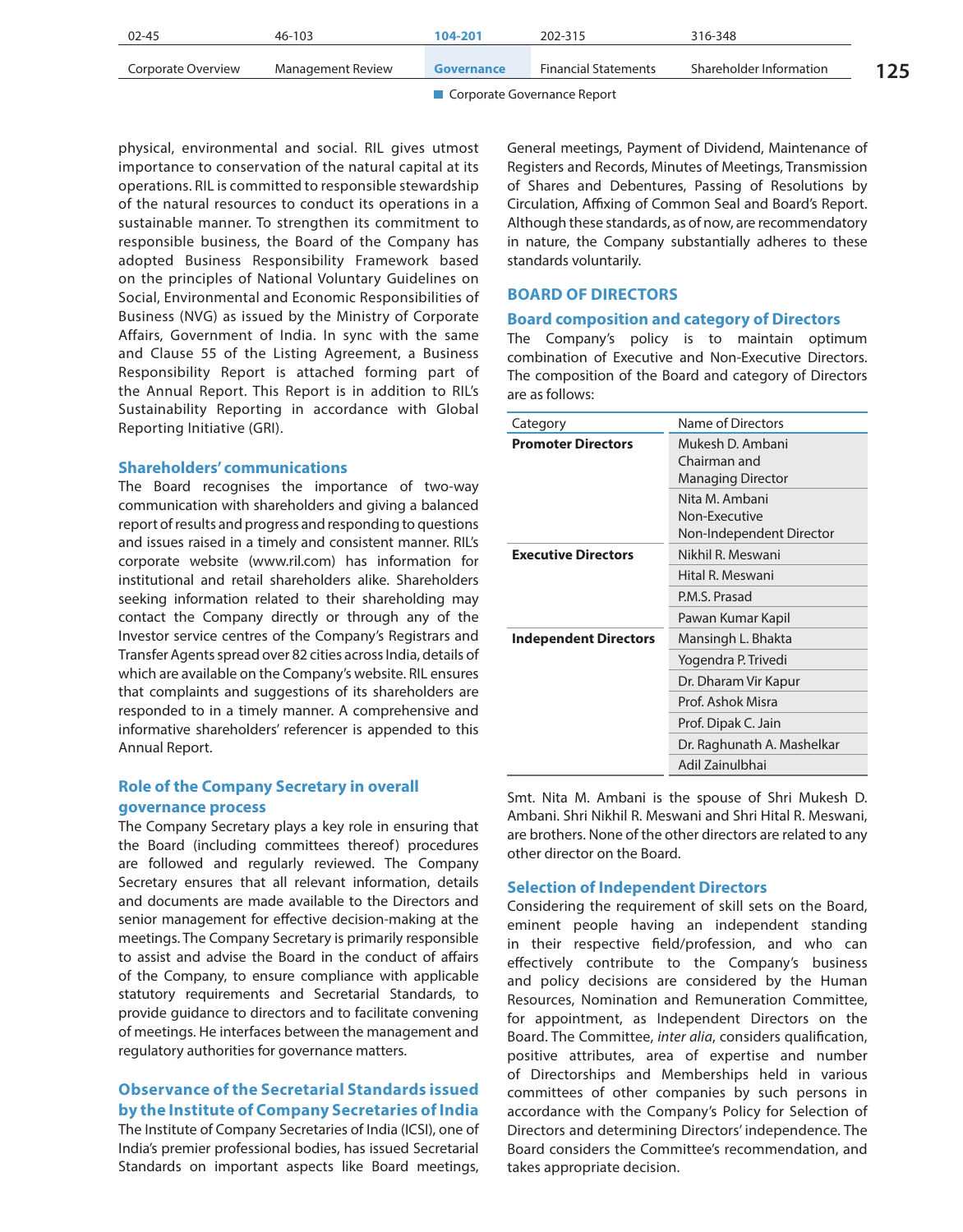Every Independent Director, at the first meeting of the Board in which he participates as a Director and thereafter at the first meeting of the Board in every financial year, gives a declaration that he meets the criteria of independence as provided under law.

#### **Familiarisation programmes for Board Members**

The Board members are provided with necessary documents/brochures, reports and internal policies to enable them to familiarise with the Company's procedures and practices.

Periodic presentations are made at the Board and Board Committee Meetings, on business and performance updates of the Company, global business environment, business strategy and risks involved. Detailed presentations on the Company's business segments were made at the separate meetings of the Independent Directors held during the year.

Quarterly updates on relevant statutory changes and landmark judicial pronouncements encompassing important laws are regularly circulated to the Directors. Site visits to various plant locations are organized for the Directors to enable them to understand the operations of the Company.

The details of such familiarization programmes for Independent Directors are posted on the website of the Company and can be accessed at http://www.ril.com/getattachment/3b0559bd-20fd-4e3e-8a35-1c0a8f090224/Familiarisation-Programme-for-Independent-Director.aspx

# **Lead Independent Director**

The Company's Board of Directors has designated Shri Mansingh L. Bhakta as the Lead Independent Director. The Lead Independent Director's role is as follows:

- To preside over all meetings of Independent Directors
- To ensure there is an adequate and timely flow of information to Independent Directors
- To liaise between the Chairman and Managing Director, the Management and the Independent Directors
- To preside over meetings of the Board and Shareholders when the Chairman and Managing Director is not present, or where he is an interested party
- $\blacksquare$  To perform such other duties as may be delegated to the Lead Independent Director by the Board/ Independent Directors

#### **Meetings of Independent Directors**

The Company's Independent Directors meet at least once in every financial year without the presence of Executive Directors or management personnel. Such meetings are conducted informally to enable Independent Directors to discuss matters pertaining to the Company's affairs and put forth their views to the Lead Independent Director. The Lead Independent Director takes appropriate steps to present Independent Directors' views to the Chairman and Managing Director.

Six meetings of Independent Directors were held during the year.

# **Code of Conduct**

The Company has in place a comprehensive Code of Conduct (the Code) applicable to all the employees and Non-executive Directors including Independent Directors. The Code is applicable to Non-executive Directors including Independent Directors to such extent as may be applicable to them depending on their roles and responsibilities. The Code gives guidance and support needed for ethical conduct of business and compliance of law. The Code reflects the values of the Company viz. - Customer Value, Ownership Mind-set, Respect, Integrity, One Team and Excellence.

A copy of the Code has been put on the Company's website (www.ril.com). The Code has been circulated to Directors and Management Personnel, and its compliance is affirmed by them annually.

A declaration signed by the Company's Chairman and Managing Director is published in this Report.

#### **Directors' Profile**

A brief resume of Directors, nature of their expertise in specific functional areas and names of companies in which they hold Directorships, Memberships/ Chairmanships of Board Committees, and shareholding in the Company are provided in this Report.

# **BOARD MEETINGS, BOARD COMMITTEE MEETINGS AND PROCEDURES**

### **Institutionalized decision-making process**

The Board of Directors is the apex body constituted by shareholders for overseeing the Company's overall functioning. The Board provides and evaluates the Company's strategic direction, management policies and their effectiveness, and ensures that shareholders' longterm interests are being served.

The Board has constituted seven Committees, namely Audit Committee, Human Resources, Nomination and Remuneration Committee, Corporate Social Responsibility and Governance Committee, Stakeholders' Relationship Committee, Health, Safety and Environment Committee, Finance Committee and Risk Management Committee. The Board is authorised to constitute additional functional Committees, from time to time, depending on business needs.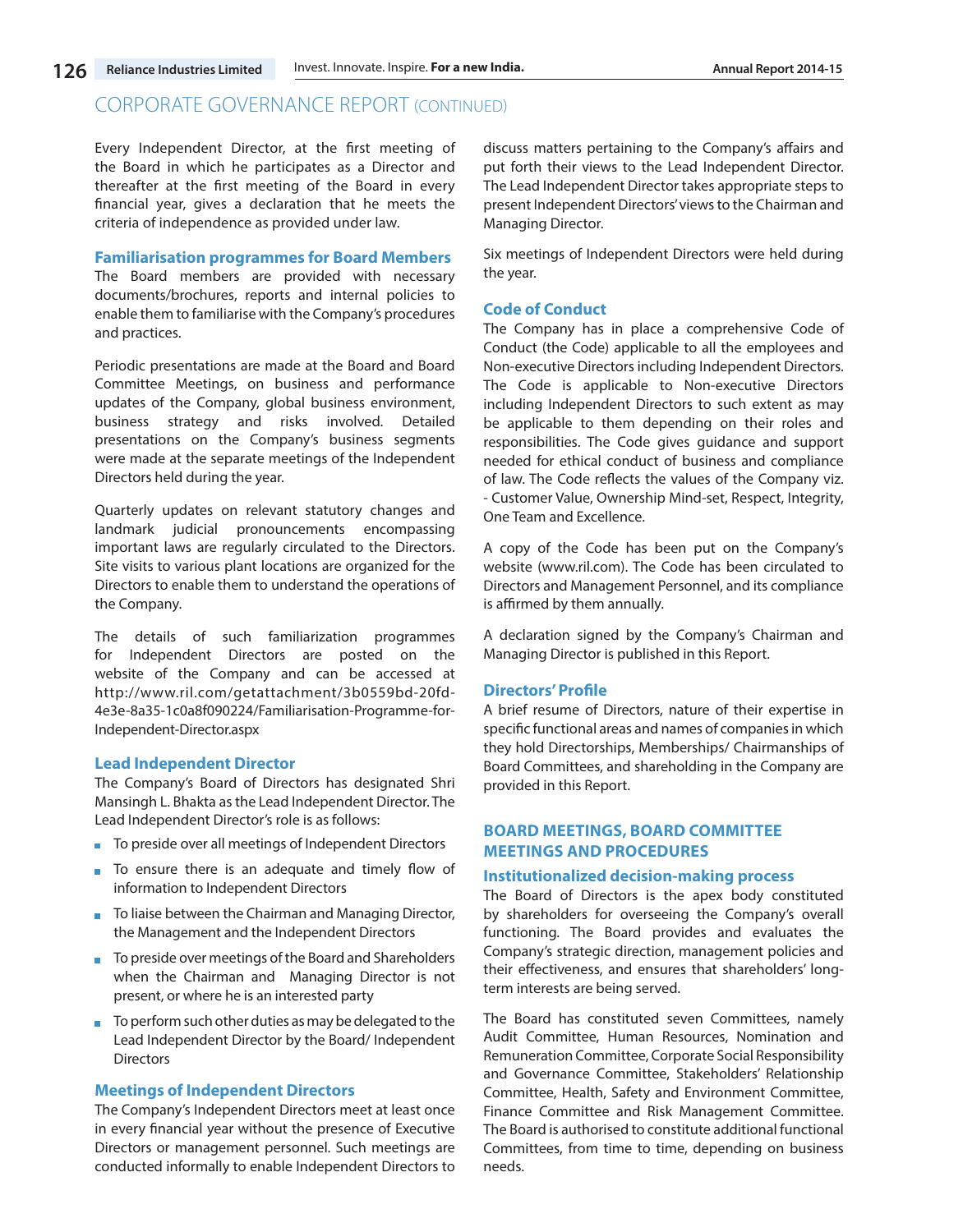| $02 - 45$          | $46 - 103$        | 104-201    | 202-315                     | 316-348                 |  |
|--------------------|-------------------|------------|-----------------------------|-------------------------|--|
| Corporate Overview | Management Review | Governance | <b>Financial Statements</b> | Shareholder Information |  |
|                    |                   |            |                             |                         |  |

The Company's internal guidelines for Board/Board Committee meetings facilitate the decision making process at its meetings in an informed and efficient manner. The following sub-sections deal with the practice of these guidelines at RIL.

# **Scheduling and selection of agenda items for Board meetings**

Minimum five pre-scheduled Board meetings are held annually. Additional Board meetings are convened by giving appropriate notice to address the Company's specific needs. In case of business exigencies or urgency of matters, resolutions are passed by circulation.

The meetings are usually held at the Company's office at Maker Chambers IV, 222 Nariman Point, Mumbai 400 021.

The Company's various business heads / service heads are advised to schedule their work plans well in advance, particularly with regard to matters requiring discussion/ approval/decision at Board/Board Committee meetings. Such matters are communicated by them to the Company Secretary in advance so that they are included in the agenda for Board/Board Committee meetings.

The Board is given presentations covering Finance, Sales, Marketing, the Company's major business segments and their operations, overview of business operations of major subsidiary companies, global business environment, the Company's business areas, including business opportunities and strategy and risk management practices before taking on record the Company's quarterly/annual financial results.

The items / matters required to be placed before the Board, *inter alia*, include:

- **Annual operating plans of businesses and budgets** including capital budgets and any updates
- Quarterly results of the Company and its operating divisions or business segments
- **Company's** annual Financial Results, Financial Statements, Auditors' Report and Board's Report
- **Minutes of meetings of the Audit Committee and other** Committees of the Board
- **Show cause, demand, prosecution notices and penalty** notices, which are materially important
- Fatal or serious accidents, dangerous occurrences, and any material effluent or pollution problems
- Any material default in financial obligations to and by the Company, or substantial non-payment for goods sold by the Company
- **Any issue, which involves possible public or product** liability claims of substantial nature, including any judgment or order, which may have passed strictures on

the conduct of the Company or taken an adverse view regarding another enterprise that can have negative implications on the Company

- Details of any joint venture or collaboration agreement
- Transactions that involve substantial payment towards goodwill, brand equity or intellectual property
- **Significant labour problems and their proposed** solutions. Any significant development in Human Resources/Industrial Relations front like implementation of Voluntary Retirement Scheme, etc.
- Sale of material nature of investments, subsidiaries, assets, which is not in normal course of business.
- Quarterly details of foreign exchange exposures, and steps taken by management to limit risks of adverse exchange rate movement, if material
- Non-compliance of any regulatory, statutory or listing requirements, and shareholders' service, such as dividend non-payment, share transfer delay (if any), among others
- **Appointment, remuneration and resignation of Directors**
- Formation/reconstitution of Board Committees
- **Terms of reference of Board Committees**
- Minutes of Board meetings of unlisted subsidiary companies
- Declaration of Independent Directors at the time of appointment/annually
- Disclosure of Directors' interest and their shareholding
- **Appointment or removal of the Key Managerial** Personnel
- **Appointment of Internal Auditors and Secretarial** Auditors
- Quarterly / Annual Secretarial Audit reports submitted by Secretarial Auditors
- Dividend declaration
- Quarterly summary of all long-term borrowings made, bank guarantees issued and loans and investments made
- **Significant changes in accounting policies and internal** controls
- Takeover of a company or acquisition of a controlling or substantial stake in another company
- **Statement of significant transactions, related party** transactions and arrangements entered by unlisted subsidiary companies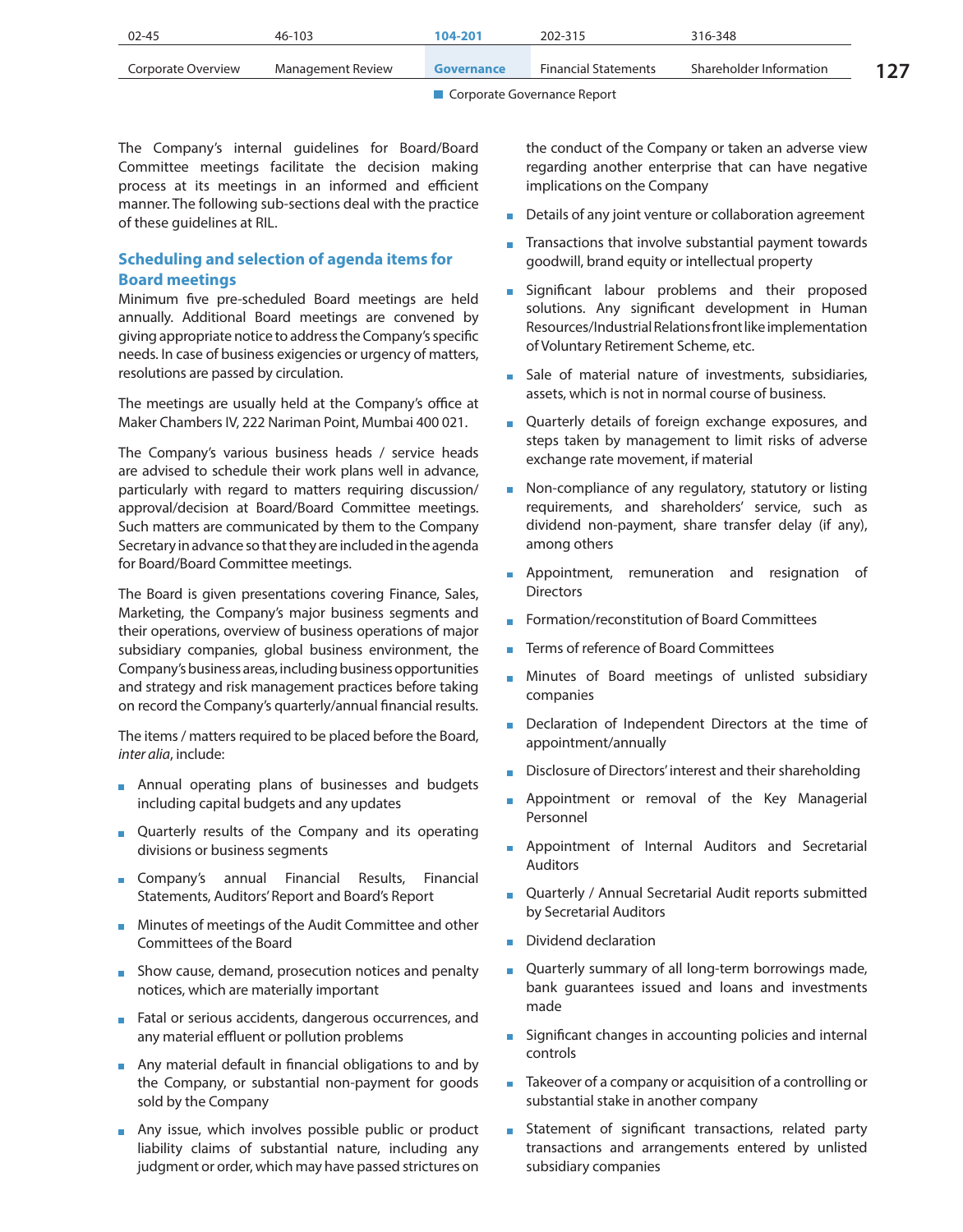- $\blacksquare$  Issue of securities including debentures
- Recommending appointment of and fixing of  $\mathcal{L}_{\mathcal{A}}$ remuneration of the Auditors as recommended by the Audit Committee
- **Internal Audit findings and External Audit Reports** (through the Audit Committee)
- **Proposals** for major investments, mergers, amalgamations and reconstructions
- **Status of business risk exposures, its management and** related action plans
- **Making of loans and investment of surplus funds**
- Borrowing of monies, giving guarantees or providing  $\mathcal{L}_{\mathcal{A}}$ security in respect of loans
- Buyback of securities by the Company
- Diversify the business of the Company
- Brief on statutory developments, changes in government policies, among others with impact thereof, Directors' responsibilities arising out of any such developments
- **Compliance Certificate certifying compliance with all** laws as applicable to the Company
- Reconciliation of Share Capital Audit Report under SEBI  $\mathcal{L}_{\mathcal{A}}$ (Depositories and Participants) Regulations, 1996
- **Brief on information disseminated to the press**

The Chairman of the Board and Company Secretary, in consultation with other concerned members of the senior management, finalise the agenda for Board meetings.

#### **Board material distributed in advance**

The agenda and notes on agenda are circulated to Directors in advance, and in the defined agenda format. All material information is incorporated in the agenda for facilitating meaningful and focused discussions at the meeting. Where it is not practicable to attach any document to the agenda, it is tabled before the meeting with specific reference to this effect in the agenda. In special and exceptional circumstances, additional or supplementary item(s) on the agenda are permitted.

# **Recording minutes of proceedings at Board and Committee meetings**

The Company Secretary records minutes of proceedings of each Board and Committee meeting. Draft minutes are circulated to Board/ Board Committee members for their comments. The minutes are entered in the Minutes Book within 30 days from the conclusion of the meeting.

#### **Post meeting follow-up mechanism**

The guidelines for Board and Board Committee meetings facilitate an effective post meeting follow-up, review and reporting process for decisions taken by the Board and Board Committees thereof. Important decisions taken at Board/Board Committee meetings are communicated promptly to the concerned departments/divisions. Action-taken report on decisions/minutes of the previous meeting(s) is placed at the succeeding meeting of the Board/Board Committee for noting.

# **Compliance**

The Company Secretary, while preparing the agenda, notes on agenda and minutes of the meeting(s), is responsible for and is required to ensure adherence to all applicable laws and regulations, including the Companies Act, 1956/ Companies Act, 2013 read with rules issued thereunder, as applicable and the Secretarial Standards recommended by the Institute of Company Secretaries of India.

#### **Number of Board meetings held with dates**

Seven Board meetings were held during the year, as against the minimum requirement of four meetings.

The details of Board meetings are given below:

| Date              | <b>Board Strength</b> | No. of Directors<br>Present |
|-------------------|-----------------------|-----------------------------|
| April 18, 2014    | 14                    | 13                          |
| May 29, 2014      | 14                    | 14                          |
| July 19, 2014     | 14                    | 14                          |
| October 13, 2014  | 14                    | 12                          |
| December 08, 2014 | 14                    | 13                          |
| January 16, 2015  | 14                    | 14                          |
| February 19, 2015 | 14                    | 11                          |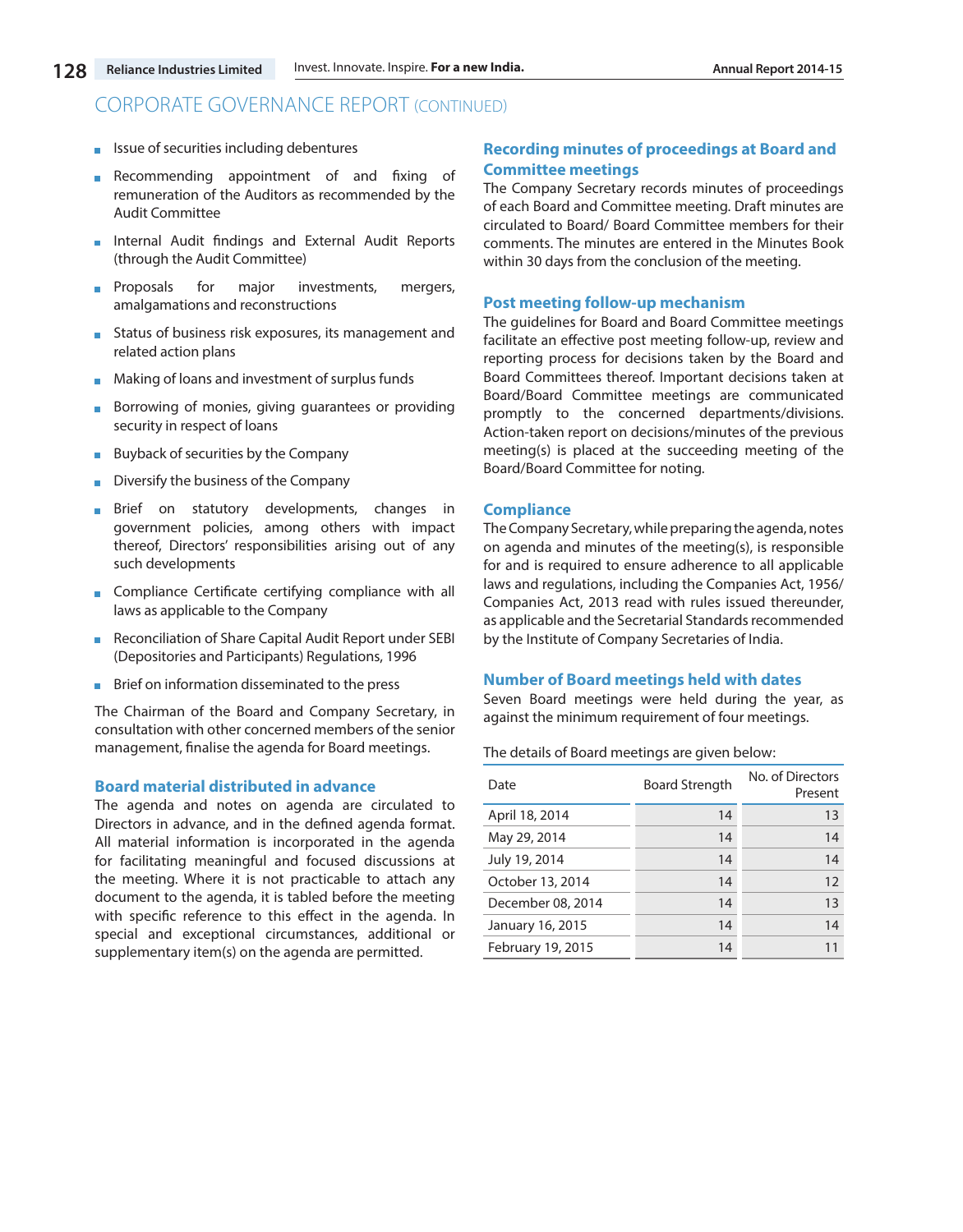| $02 - 45$          | 46-103            | 104-201    | 202-315                     | 316-348                 |    |
|--------------------|-------------------|------------|-----------------------------|-------------------------|----|
| Corporate Overview | Management Review | Governance | <b>Financial Statements</b> | Shareholder Information | 29 |

# **ATTENDANCE OF DIRECTORS AT BOARD MEETINGS, LAST ANNUAL GENERAL MEETING (AGM) AND NUMBER OF OTHER DIRECTORSHIPS AND CHAIRMANSHIPS / MEMBERSHIPS OF COMMITTEES OF EACH DIRECTOR IN VARIOUS COMPANIES:**

| Name of<br>the Director    | Attendance at<br>meetings during<br>2014-15 |            | No. of Other<br>Directorship(s) as<br>on 31-03-2015 | No. of Membership(s) / Chairmanship(s)<br>of Board Committees in other<br>Companies as on 31-03-2015 |  |
|----------------------------|---------------------------------------------|------------|-----------------------------------------------------|------------------------------------------------------------------------------------------------------|--|
|                            | Board                                       | <b>AGM</b> | (1)                                                 | (2)                                                                                                  |  |
| Mukesh D. Ambani           | $\overline{7}$                              | Yes        | $\overline{4}$                                      | Nil                                                                                                  |  |
| Nikhil R. Meswani          | $\overline{7}$                              | Yes        | $\mathbf{1}$                                        | 1 (as Chairman)                                                                                      |  |
| Hital R. Meswani           | $\overline{7}$                              | Yes        | $\overline{2}$                                      | $\mathbf{1}$                                                                                         |  |
| P.M.S. Prasad              | $\overline{7}$                              | Yes        | $\mathbf{1}$                                        | $\mathbf{1}$                                                                                         |  |
| Pawan Kumar Kapil          | 5                                           | Yes        | Nil                                                 | Nil                                                                                                  |  |
| Ramniklal Ambani*          | $\mathbf{1}$                                | <b>No</b>  | N.A.                                                | N.A.                                                                                                 |  |
| Mansingh L. Bhakta         | 6                                           | Yes        | Nil                                                 | Nil                                                                                                  |  |
| Yogendra P. Trivedi        | $\overline{7}$                              | Yes        | $\overline{7}$                                      | $\mathbf{1}$                                                                                         |  |
| Dr. Dharam Vir Kapur       | $\overline{7}$                              | Yes        | 5                                                   | 4 (including 3 as Chairman)                                                                          |  |
| Mahesh P. Modi#            | 6                                           | Yes        | N.A.                                                | N.A.                                                                                                 |  |
| Prof. Ashok Misra          | 7                                           | Yes        | $\mathbf{1}$                                        | $\overline{2}$                                                                                       |  |
| Prof. Dipak C. Jain        | $\overline{7}$                              | Yes        | 3                                                   | $\overline{2}$                                                                                       |  |
| Dr. Raghunath A. Mashelkar | 5                                           | Yes        | 11                                                  | 3                                                                                                    |  |
| Adil Zainulbhai            | 7                                           | Yes        | 6                                                   | 5 (including 4 as Chairman)                                                                          |  |
| Nita M. Ambani ^           | 5                                           | N.A.       | 3                                                   | Nil                                                                                                  |  |

*(1) The Directorships, held by Directors as mentioned above, do not include directorships in foreign companies.*

*(2) In accordance with Clause 49 of the Listing Agreement, Memberships/Chairmanships of only Audit Committees and Stakeholders' Relationship Committees in all public limited companies (excluding Reliance Industries Limited) have been considered.*

- *\* Ceased to be a Director w.e.f. June 18, 2014. 2 meetings were held during his tenure.*
- *# Ceased to be a Director w.e.f February 15, 2015. 6 meetings were held during his tenure.*
- *^ Appointed as Director, w.e.f. June 18, 2014. 5 meetings were held during her tenure.*

Video/tele-conferencing facilities are used to facilitate Directors travelling abroad, or present at other locations, to participate in the meetings.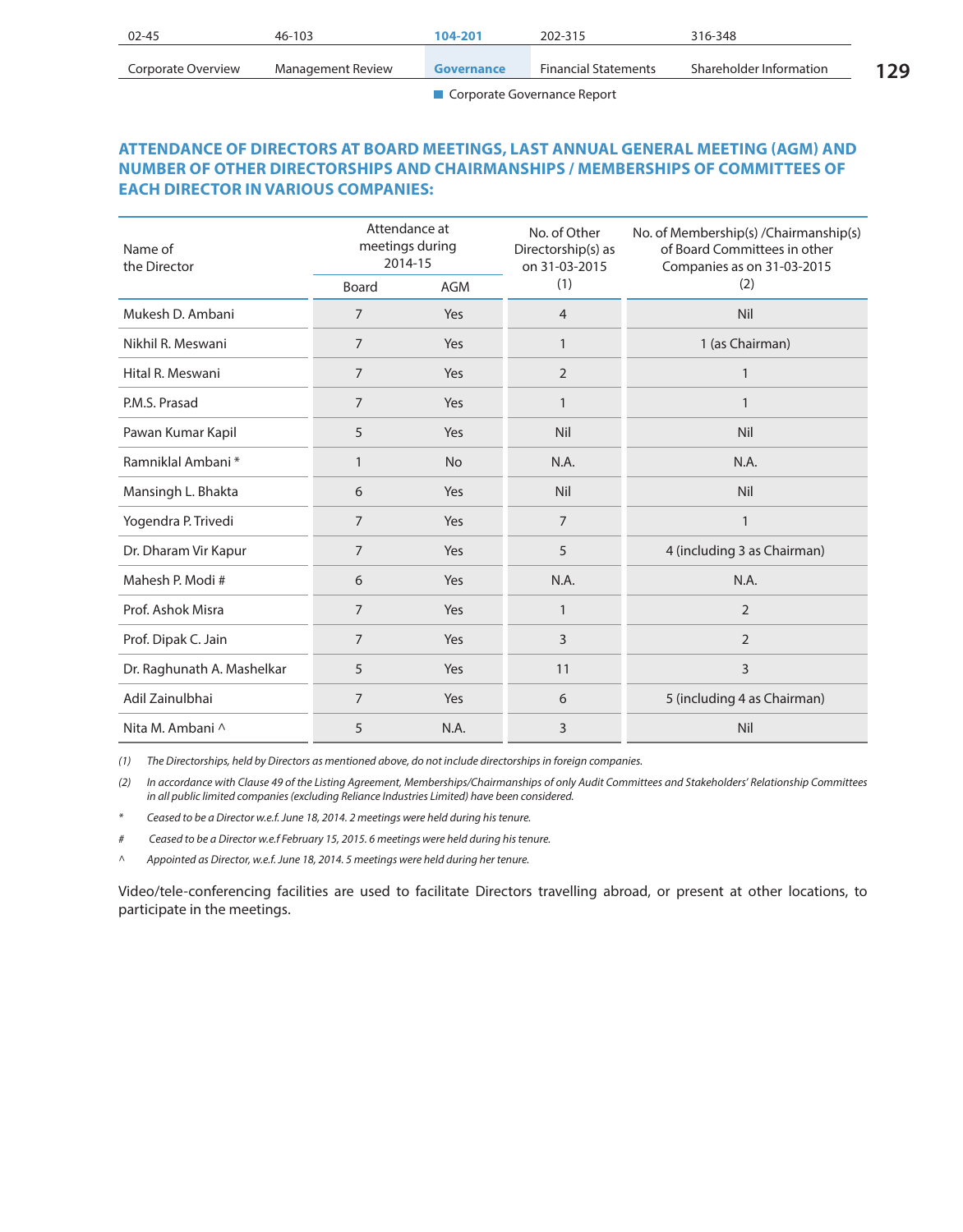#### **BOARD COMMITTEES:**

Details of the Board Committees and other related information are provided hereunder:

# **Composition of Board Committees**

#### Audit Committee

- **1. Yogendra P. Trivedi**  Independent Director (Chairman of the Committee)
- **2. Dr. Raghunath A. Mashelkar** Independent Director
- **3. Adil Zainulbhai** Independent Director

#### Corporate Social Responsibility and Governance Committee

- **1. Yogendra P. Trivedi** Independent Director (Chairman of the Committee)
- **2. Nikhil R. Meswani**  Executive Director
- **3. Dr. Dharam Vir Kapur** Independent Director
- **4. Dr. Raghunath A. Mashelkar** Independent Director

#### Health, Safety and Environment Committee

- **1. Hital R. Meswani**  Executive Director (Chairman of the Committee)
- **2. Dr. Dharam Vir Kapur**  Independent Director
- **3. P.M.S. Prasad**  Executive Director
- **4. Pawan Kumar Kapil** Executive Director

#### Risk Management Committee\*

- **1. Adil Zainulbhai** Independent Director (Chairman of the Committee)
- **2. Hital R. Meswani** Executive Director
- **3. P.M.S. Prasad** Executive Director
- **4. Alok Agarwal** Chief Financial Officer
- **5. Srikanth Venkatachari** Joint Chief Financial Officer

*\* Constituted on October 13, 2014 in accordance with provisions of Clause 49 of the Listing Agreement.*

Shri K. Sethuraman, Group Company Secretary and Chief Compliance Officer, is the Secretary of all Board Committees constituted under the Companies Act, 1956 / Companies Act, 2013.

#### Human Resources, Nomination and Remuneration Committee

- **1. Adil Zainulbhai** Independent Director (Chairman of the Committee)
- **2. Yogendra P. Trivedi** Independent Director
- **3. Dr. Dharam Vir Kapur** Independent Director
- **4. Dr. Raghunath A. Mashelkar** Independent Director

#### Stakeholders' Relationship Committee

- **1. Yogendra P. Trivedi** Independent Director (Chairman of the Committee)
- **2. Nikhil R. Meswani**  Executive Director
- **3. Hital R. Meswani** Executive Director
- **4. Prof. Ashok Misra**  Independent Director

# Finance Committee

- **1. Mukesh D. Ambani** Chairman and Managing Director (Chairman of the Committee)
- **2. Nikhil R. Meswani** Executive Director
- **3. Hital R. Meswani** Executive Director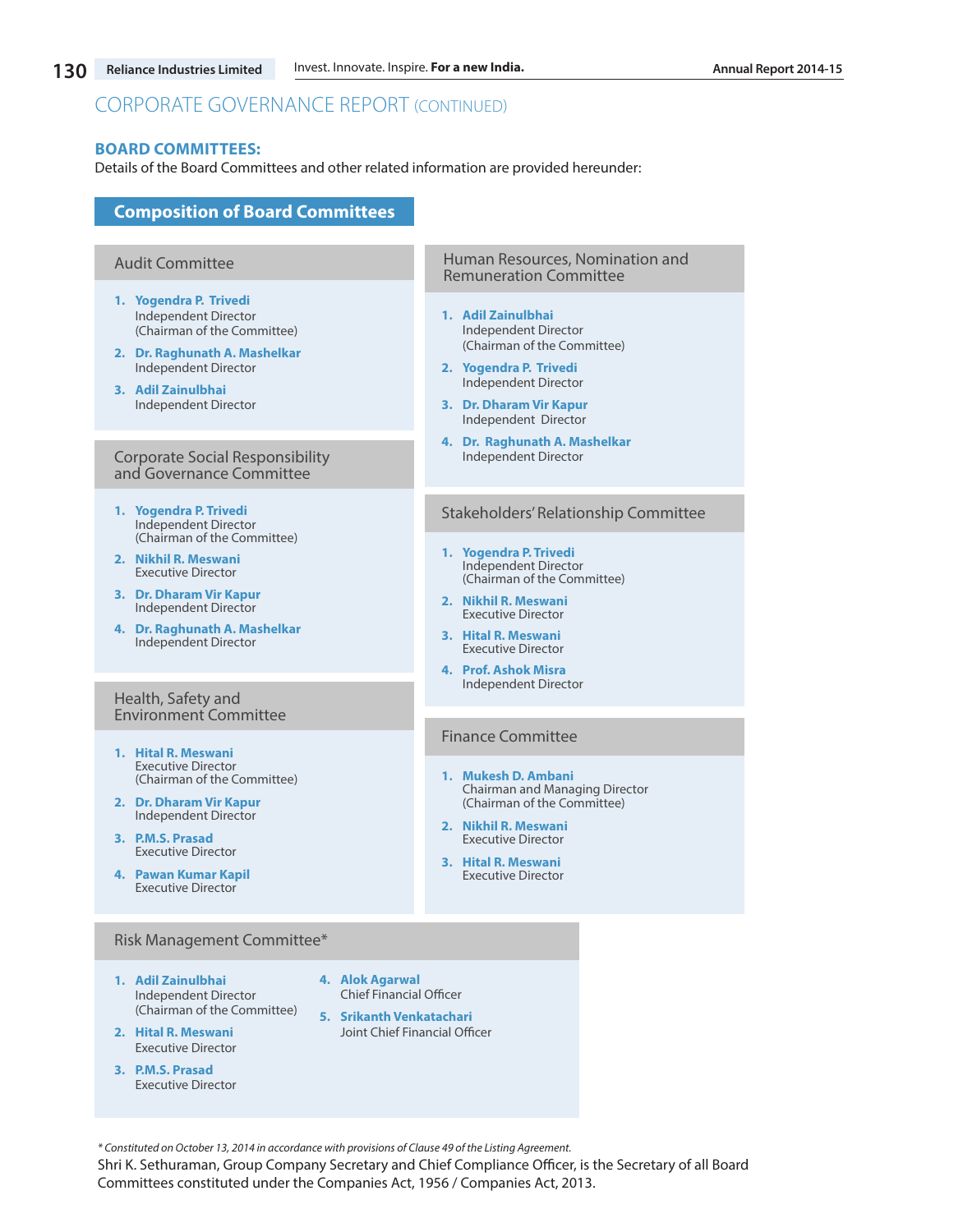| $02 - 45$          | 46-103            | 104-201    | 202-315                     | 316-348                 |  |
|--------------------|-------------------|------------|-----------------------------|-------------------------|--|
| Corporate Overview | Management Review | Governance | <b>Financial Statements</b> | Shareholder Information |  |

# **Meetings of Board Committees held during the year and Directors' attendance:**

| <b>Board Committees</b>    | Audit<br>Committee | Human<br>Resources<br>Nomination<br>and<br>Remuneration<br>Committee | Corporate<br>Social<br>Responsibility<br>and<br>Governance<br>Committee | Stakeholders'<br>Relationship<br>Committee | Health,<br>Safety<br>and<br>Environment<br>Committee | Finance<br>Committee | <b>Risk</b><br>Management<br>Committee<br>(1) |
|----------------------------|--------------------|----------------------------------------------------------------------|-------------------------------------------------------------------------|--------------------------------------------|------------------------------------------------------|----------------------|-----------------------------------------------|
| Meetings held              | 9                  | 6                                                                    | 4                                                                       | 4                                          | $\overline{4}$                                       | $\overline{4}$       |                                               |
| Directors' Attendance      |                    |                                                                      |                                                                         |                                            |                                                      |                      |                                               |
| Mukesh D. Ambani           | N.A.               | N.A.                                                                 | N.A.                                                                    | N.A.                                       | N.A.                                                 | 4                    | N.A.                                          |
| Nikhil R. Meswani          | N.A.               | N.A.                                                                 | 4                                                                       | 4                                          | N.A.                                                 | 4                    | N.A.                                          |
| Hital R. Meswani           | N.A.               | N.A.                                                                 | N.A.                                                                    | 4                                          | 4                                                    | 4                    |                                               |
| P.M.S. Prasad              | N.A.               | N.A.                                                                 | N.A.                                                                    | N.A.                                       | $\overline{2}$                                       | N.A.                 | $\Omega$                                      |
| Pawan Kumar Kapil          | N.A.               | N.A.                                                                 | N.A.                                                                    | N.A.                                       | 3                                                    | N.A.                 | N.A.                                          |
| Mansingh L. Bhakta         | N.A.               | N.A.                                                                 | N.A.                                                                    | N.A.                                       | N.A.                                                 | N.A.                 | N.A.                                          |
| Yogendra P. Trivedi        | 9                  | 6                                                                    | 4                                                                       | $\overline{4}$                             | N.A.                                                 | N.A.                 | N.A.                                          |
| Dr. Dharam Vir Kapur       | N.A.               | 6                                                                    | 4                                                                       | N.A.                                       | 4                                                    | N.A.                 | N.A.                                          |
| Mahesh P. Modi *           | 7                  | N.A.                                                                 | N.A.                                                                    | N.A.                                       | N.A.                                                 | N.A.                 | N.A.                                          |
| Prof. Ashok Misra          | N.A.               | N.A.                                                                 | N.A.                                                                    | 4                                          | N.A.                                                 | N.A.                 | N.A.                                          |
| Prof. Dipak C. Jain        | N.A.               | N.A.                                                                 | N.A.                                                                    | N.A.                                       | N.A.                                                 | N.A.                 | N.A.                                          |
| Dr. Raghunath A. Mashelkar | 8                  | 6                                                                    | 3                                                                       | N.A.                                       | N.A.                                                 | N.A.                 | N.A.                                          |
| Adil Zainulbhai            | 9                  | 6                                                                    | N.A.                                                                    | N.A.                                       | N.A.                                                 | N.A.                 |                                               |
| Nita M. Ambani             | N.A.               | N.A.                                                                 | N.A.                                                                    | N.A.                                       | N.A.                                                 | N.A.                 | N.A.                                          |

*N.A. – Not a member of the Committee*

*\* Ceased to be a member of the Audit Committee w.e.f. February 15, 2015. 8 meetings were held during his tenure.*

*(1) The Committee was constituted on October 13, 2014*

# **Procedure at Committee Meetings**

The Company's guidelines relating to Board meetings are applicable to Committee meetings as far as practicable. Each Committee has the authority to engage outside experts, advisors and counsels to the extent it considers appropriate to assist in its function. Minutes of proceedings of Committee meetings are circulated to the Directors and placed before Board meetings for noting.

### **Terms of Reference and other details of Board Committees**

#### **Audit Committee**

#### **Composition of the Committee**

| Yogendra P. Trivedi<br>(Chairman of the Committee) | Independent Director |
|----------------------------------------------------|----------------------|
| Dr. Raghunath A. Mashelkar                         | Independent Director |
| Adil Zainulbhai                                    | Independent Director |

The Committee's composition meets with requirements of Section 177 of the Companies Act, 2013 and Clause 49 of the Listing Agreement. Members of the Audit Committee possess financial / accounting expertise / exposure.

### **Powers of the Audit Committee**

- To investigate any activity within its terms of reference
- To seek information from any employee
- To obtain outside legal or other professional advice
- To secure attendance of outsiders with relevant expertise, if it considers necessary

### **Role of the Audit Committee,** *inter alia***, includes the following:**

- Oversight of the Company's financial reporting process and the disclosure of its financial information to ensure that the financial statement is correct, sufficient and credible
- Recommending the appointment, remuneration and terms of appointment of statutory auditors including cost auditors of the Company
- **Approving payment to statutory auditors, including** cost auditors, for any other services rendered by them
- Reviewing with the management, the annual financial  $\blacksquare$ statements and auditors report thereon before submission to the Board for approval, with particular reference to:
	- Matters required to be included in the Directors' Responsibility Statement to be included in the Board's Report in terms of clause (c) of sub-section 3 of Section 134 of the Companies Act, 2013;
	- **Changes, if any, in accounting policies and practices** and reasons for the same;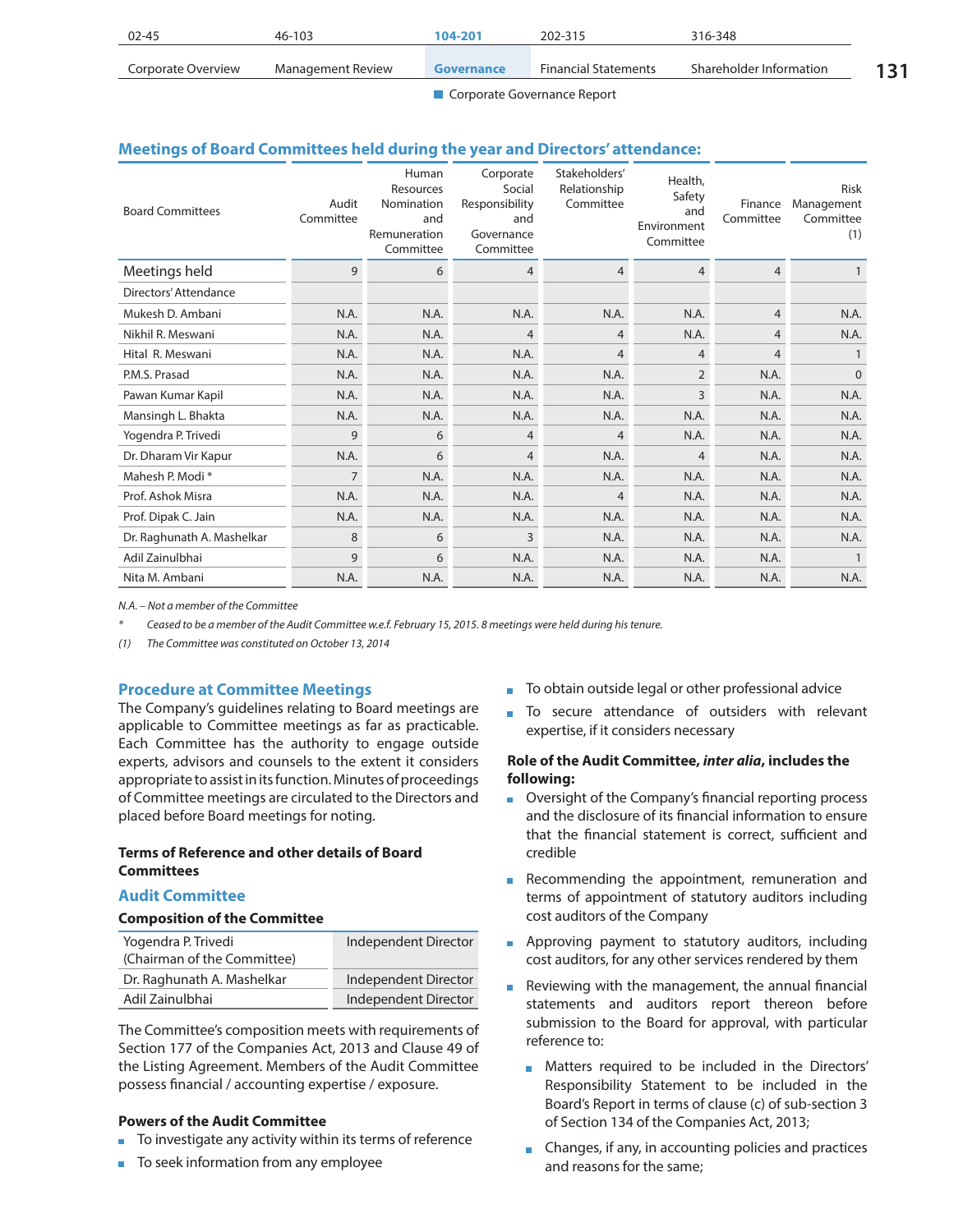- **Major accounting entries involving estimates based** on the exercise of judgement by the management;
- **Significant adjustments made in financial statements** arising out of audit findings;
- **Compliance with listing and other legal requirements** relating to financial statements;
- Disclosure of any related party transactions; and
- **Qualifications in draft audit report.**
- Reviewing, with the management, the quarterly financial statements before submission to the Board for approval
- **Monitoring and reviewing with the management, the** statement of uses/ application of funds raised through an issue (public issue, rights issue, preferential issue, etc.), the statement of funds utilised for purposes other than those stated in the offer document/prospectus/notice and the report submitted by the monitoring agency monitoring the utilisation of proceeds of a public or rights issue, and making appropriate recommendations to the Board to take up steps in this matter
- Reviewing and monitoring the auditors independence and performance, and effectiveness of audit process
- **Approval or any subsequent modification of** transactions of the Company with related parties
- Scrutiny of inter-corporate loans and investments
- **No.** Valuation of undertakings or assets of the Company, wherever it is necessary
- Evaluation of internal financial controls and risk management systems
- Reviewing, with the management, the performance of statutory auditors and internal auditors, adequacy of internal control systems
- Formulating the scope, functioning, periodicity and methodology for conducting the internal audit
- Reviewing the adequacy of internal audit function,  $\mathbf{m}$  . if any, including the structure of the internal audit department, staffing and seniority of the official heading the department, reporting structure coverage and frequency of internal audit
- Discussion with internal auditors of any significant findings and follow-up thereon
- Reviewing the findings of any internal investigations by the internal auditors into matters where there is suspected fraud or irregularity or a failure of internal control systems of a material nature and reporting the matter to the Board
- Discussion with statutory auditors before the audit commences, about the nature and scope of audit as well as post audit discussion to ascertain any area of concern
- To look into the reasons for substantial defaults, if any, in the payment to depositors, debenture holders, shareholders (in case of non-payment of declared dividends) and creditors
- H To review the functioning of the Vigil Mechanism and Whistle Blower mechanism
- **Approval of appointment of the CFO (i.e. the whole**time Finance Director or any other person heading the finance function or discharging that function) after assessing qualifications, experience and background, etc. of the candidate
- **Carrying out any other function as is mentioned in the** terms of reference of the Audit Committee.
- Reviewing financial statements, in particular the investments made by the Company's unlisted subsidiaries
- Reviewing the following information:
	- **The Management Discussion and Analysis of** financial condition and results of operations;
	- Statement of significant related party transactions (as defined by the Audit Committee), submitted by management;
	- **Management letters/letters of internal control** weaknesses issued by the statutory auditors;
	- Internal audit reports relating to internal control weaknesses; and
	- Reviewing the appointment, removal and terms of remuneration of the Chief internal auditor / internal auditor(s).

#### **General**

The representatives of statutory auditors are permanent invitees to the Audit Committee Meetings. They have attended all the Audit Committee meetings held during the year. Executives of Accounts Department, Finance Department, Corporate Secretarial Department and Internal Audit department and representatives of internal auditors attend Audit Committee Meetings. The cost auditors attend the Audit Committee Meeting where cost audit reports are discussed. The due date for filing the cost audit reports in XBRL mode for the financial year ended March 31, 2014 was September 27, 2014 and the cost audit reports were filed by the Lead Cost Auditor on September 23, 2014. The due date for filing the cost audit reports for the financial year ended March 31, 2015 is October 30, 2015.

The internal auditor reports directly to the Audit Committee.

The Chairman of the Audit Committee was present at the last Annual General Meeting held on June18, 2014.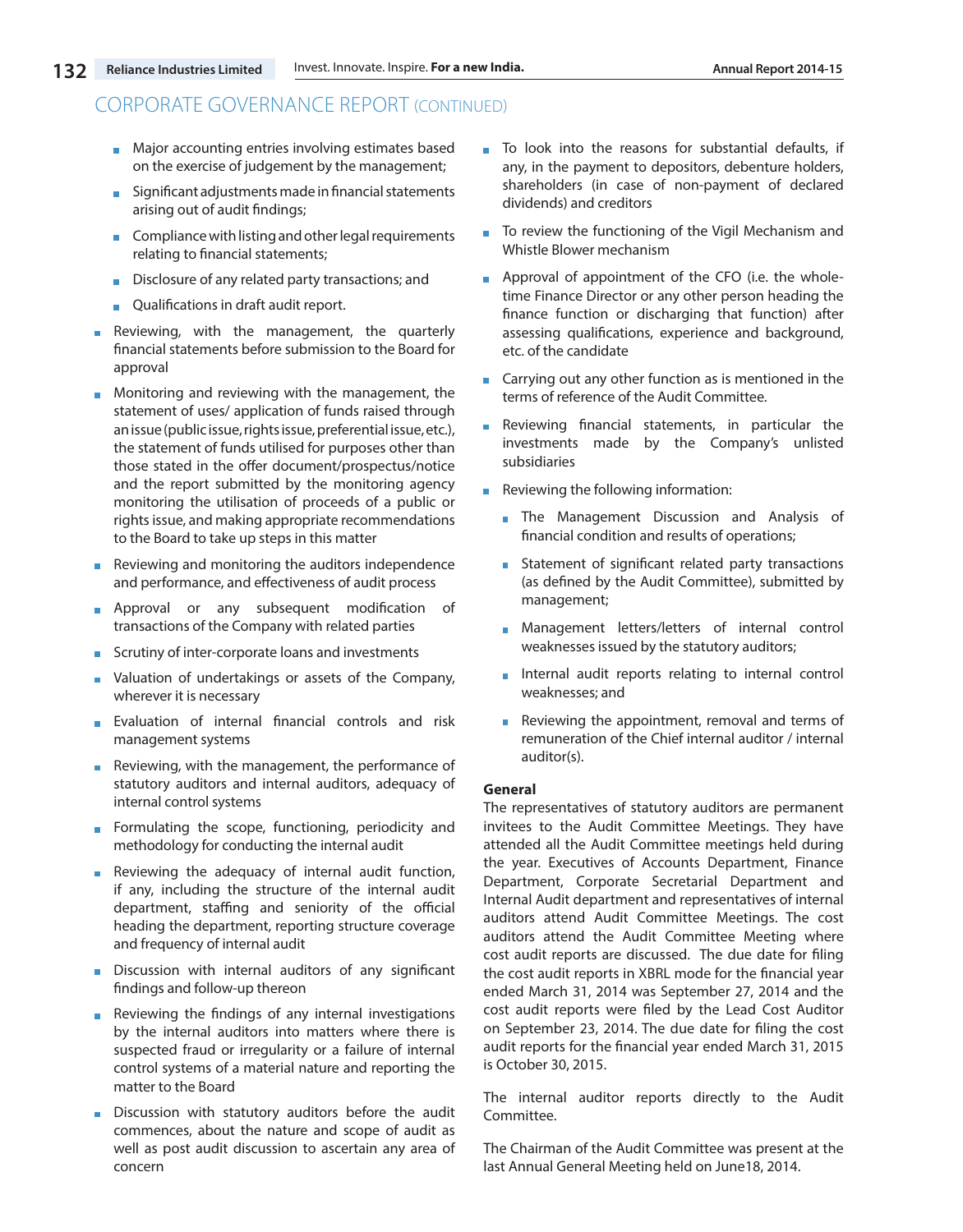| 02-45              | 46-103            | 104-201           | 202-315                     | 316-348                 |  |
|--------------------|-------------------|-------------------|-----------------------------|-------------------------|--|
| Corporate Overview | Management Review | <b>Governance</b> | <b>Financial Statements</b> | Shareholder Information |  |

#### **Meeting Details**

Nine meetings (including one adjourned meeting) of the Audit Committee were held during the year. The details of meetings and attendance are given on page no. 131 of this Report.

# **Human Resources, Nomination and Remuneration Committee**

#### **Composition of the Committee**

| Adil Zainulbhai<br>(Chairman of the Committee) | Independent Director |
|------------------------------------------------|----------------------|
| Yogendra P. Trivedi                            | Independent Director |
| Dr. Dharam Vir Kapur                           | Independent Director |
| Dr. Raghunath A. Mashelkar                     | Independent Director |

The Committee's constitution and terms of reference are in compliance with provisions of the Companies Act, 2013, Clause 49 of the Listing Agreement and Securities and Exchange Board of India (Employee Stock Option Scheme and Employee Stock Purchase Scheme) Guidelines, 1999, as amended from time to time.

# **Terms of Reference of the Committee,** *inter alia***, includes the following:**

- To identify persons who are qualified to become Directors and who may be appointed in senior management in accordance with the criteria laid down and to recommend to the Board their appointment and/or removal
- To carry out evaluation of every Director's performance
- $\blacksquare$  To formulate the criteria for determining qualifications, positive attributes and independence of a Director, and recommend to the Board a policy, relating to the remuneration for the Directors, key managerial personnel and other employees
- $\blacksquare$  To formulate the criteria for evaluation of Independent Directors and the Board
- To devise a policy on Board diversity
- $\blacksquare$  To recommend/review remuneration of the Managing Director(s) and Whole-time Director(s) based on their performance and defined assessment criteria
- To administer, monitor and formulate detailed terms and conditions of the Employees' Stock Option Scheme including:
	- **the quantum of options to be granted under** Employees' Stock Option Scheme per employee and in aggregate;
	- **the conditions under which option vested in** employees may lapse in case of termination of employment for misconduct;
	- $\blacksquare$  the exercise period within which the employee should exercise the option, and that the option would lapse on failure to exercise the option within the exercise period;
- $\blacksquare$  the specified time period within which the employee shall exercise the vested options in the event of termination or resignation of an employee;
- the right of an employee to exercise all options vested in him at one time or various points of time within the exercise period;
- the procedure for making a fair and reasonable adjustment to the number of options and to the exercise price in case of corporate actions, such as rights issues, bonus issues, merger, sale of division and others;
- the granting, vesting and exercising of options in case of employees who are on long leave; and
- the procedure for cashless exercise of options.
- To carry out any other function as is mandated by the Board from time to time and / or enforced by any statutory notification, amendment or modification, as may be applicable;
- To perform such other functions as may be necessary or appropriate for the performance of its duties.

#### **Meeting Details**

Six meetings of the Human Resources, Nomination and Remuneration Committee were held during the year. The details of meeting and attendance are given on page no. 131 of this Report.

The details relating to remuneration of Directors, as required under Clause 49 of the Listing Agreement, have been given under a separate section, viz. 'Directors' Remuneration' in this report.

# **Stakeholders' Relationship Committee**

#### **Composition of the Committee**

| Independent Director      |
|---------------------------|
| <b>Executive Director</b> |
| <b>Executive Director</b> |
| Independent Director      |
|                           |

The 'Stakeholders' Relationship Committee' (SR Committee) was constituted by the Board on April 18, 2014 consequent to the dissolution of the 'Shareholders'/ Investors' Grievance Committee' (SIG Committee). The SR Committee is primarily responsible to review all matters connected with the Company's transfer of securities and redressal of shareholders' / investors' / security holders' complaints. The Committee also monitors the implementation and compliance with the Company's Code of Conduct for prohibition of Insider Trading.

The SR Committee's composition and the terms of reference meet with the requirements of Clause 49 of the Listing Agreement and provisions of the Companies Act, 2013.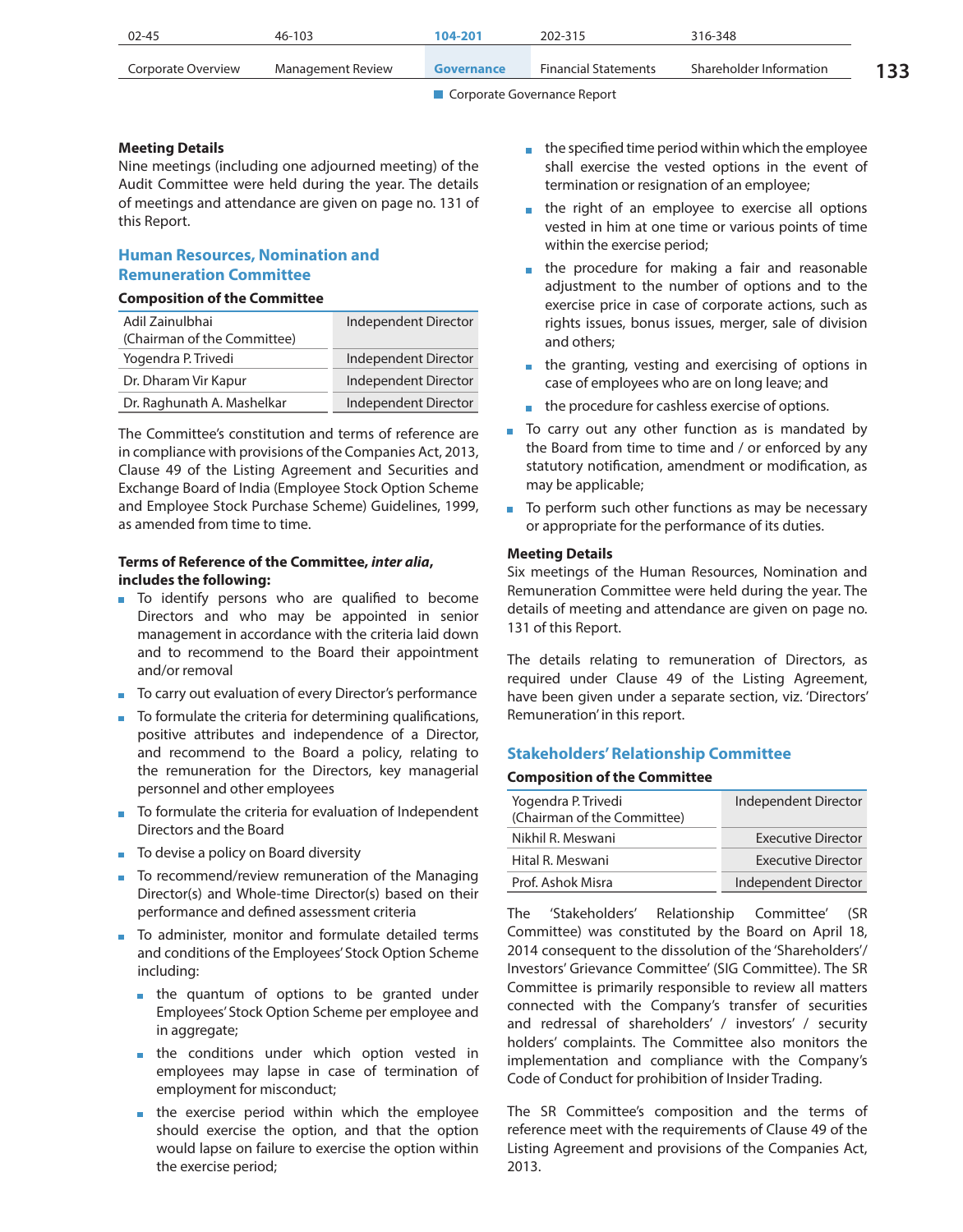#### **Terms of Reference of the Committee,** *inter alia***, includes the following:**

- Oversee and review all matters connected with the transfer of the Company's securities
- **Approve issue of the Company's duplicate share /** debenture certificates
- Consider, resolve and monitor redressal of investors' / shareholders' / security holders' grievances related to transfer of securities, non-receipt of Annual Report, non-receipt of declared dividend etc.
- Oversee the performance of the Company's Registrars and Transfer Agents
- Recommend methods to upgrade the standard of services to investors
- **Monitor implementation and compliance with the** Company's Code of Conduct for Prohibition of Insider Trading
- **Carry out any other function as is referred by the Board** from time to time and / or enforced by any statutory notification / amendment or modification as may be applicable
- **Perform such other functions as may be necessary or** appropriate for the performance of its duties

### **Meeting Details**

Four meetings (including one of SIG Committee) of the SR Committee were held during the year. The details of meetings and attendance are given on page no. 131 of this Report.

#### **Compliance Officer**

Shri K. Sethuraman, Group Company Secretary and Chief Compliance Officer, is the Compliance Officer for complying with requirements of Securities Laws and Listing Agreements with Stock Exchanges.

#### **Prohibition of Insider Trading**

With a view to regulate trading in securities by the directors and designated employees, the Company has adopted a Code of Conduct for Prohibition of Insider Trading.

#### **Investor Grievance Redressal**

The number of complaints received and resolved to the satisfaction of investors during the year under review and their break-up are as under:

| <b>Type of Complaints</b>                       | Number of<br>Complaints |
|-------------------------------------------------|-------------------------|
| Non-Receipt of Annual Reports                   | 202                     |
| Non-Receipt of Dividend Warrants                | 1755                    |
| Non-Receipt of Interest/ Redemption<br>Warrants | 117                     |
| Non-Receipt of Certificates                     | 226                     |
|                                                 | 2300                    |

As on March 31, 2015, no complaints were outstanding.

# **Corporate Social Responsibility and Governance Committee**

#### **Composition of the Committee**

| Yogendra P. Trivedi<br>(Chairman of the Committee) | Independent Director      |
|----------------------------------------------------|---------------------------|
| Nikhil R. Meswani                                  | <b>Executive Director</b> |
| Dr. Dharam Vir Kapur                               | Independent Director      |
| Dr. Raghunath A. Mashelkar                         | Independent Director      |

The Committee's prime responsibility is to assist the Board in discharging its social responsibilities by way of formulating and monitoring implementation of the framework of 'corporate social responsibility policy', observe practices of Corporate Governance at all levels, and to suggest remedial measures wherever necessary. The Board has also empowered the Committee to look into matters related to sustainability and overall governance.

The Committee's constitution and terms of reference meet with the requirements of the Companies Act, 2013.

#### **Terms of Reference of the Committee,** *inter alia***, includes the following:**

- To formulate and recommend to the Board, a Corporate ÷. Social Responsibility (CSR) Policy indicating activities to be undertaken by the Company in compliance with provisions of the Companies Act, 2013 and rules made thereunder
- To recommend the amount of expenditure to be incurred on the CSR activities
- m. To monitor the implementation of the CSR Policy of the Company from time to time
- To approve the Corporate Sustainability Reports and oversee the implementation of sustainability activities
- To oversee the implementation of polices contained in the Business Responsibility Policy Manual and to make any changes / modifications, as may be required, from time to time and to review and recommend the Business Responsibility Reports (BRR) to the Board for its approval
- To observe practices of Corporate Governance at all Ē, levels and to suggest remedial measures wherever necessary
- To ensure compliance with Corporate Governance norms prescribed under Listing Agreements with Stock Exchanges, the Companies Act and other statutes or any modification or re-enactment thereof
- To advise the Board periodically with respect to significant developments in the law and practice of Corporate Governance and to make recommendations to the Board for appropriate revisions to the Company's Corporate Governance Guidelines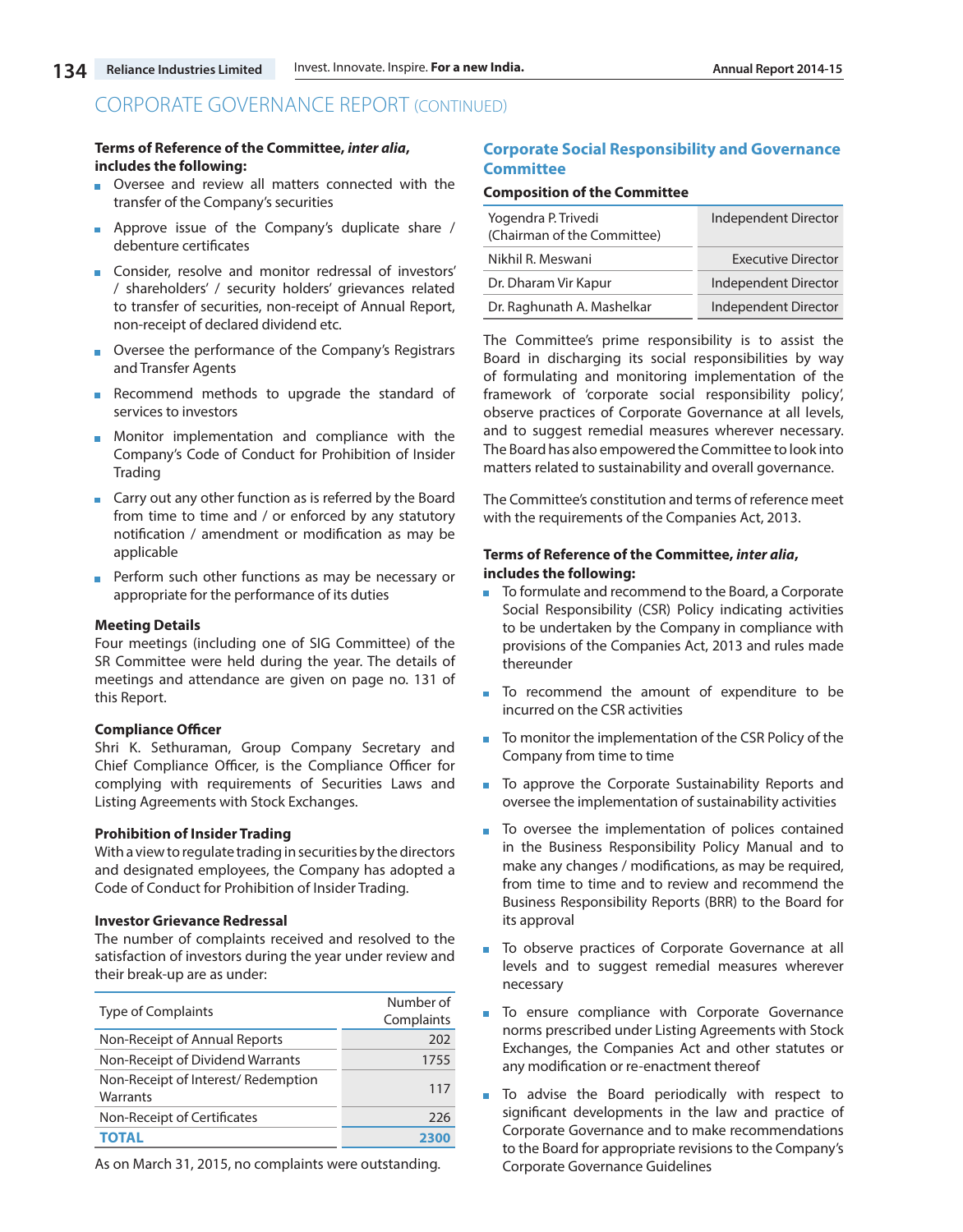| 02-45              | 46-103            | 104-201    | 202-315                     | 316-348                 |     |
|--------------------|-------------------|------------|-----------------------------|-------------------------|-----|
| Corporate Overview | Management Review | Governance | <b>Financial Statements</b> | Shareholder Information | 135 |

- To monitor the Company's compliance with Corporate Governance Guidelines and applicable laws and regulations and make recommendations to the Board on all such matters and on any corrective action to be taken, as the Committee may deem appropriate
- To review and assess the adequacy of the Company's Corporate Governance Manual, Code of Conduct for Directors and Senior Management, Code of Ethics and other internal policies and guidelines and monitor that principles described therein are being incorporated into the Company's culture and business practices
- To formulate / approve codes and / or policies for better governance
- $\blacksquare$  To provide correct inputs to the media so as to preserve and protect the Company's image and standing
- **To** disseminate factually correct information to investors, institutions and the public at large
- **To establish oversight on important corporate** communication on behalf of the Company with the assistance of consultants / advisors, if necessary
- To ensure institution of standardised channels of internal communications across the Company to facilitate a high level of disciplined participation
- To carry out any other function as is mandated by the Board from time to time and/or enforced by any statutory notification, amendment or modification as may be applicable or as may be necessary or appropriate for performance of its duties.

#### **Meeting Details**

Four meetings of the Corporate Social Responsibility and Governance Committee were held during the year. The details of meetings and attendance are given on page no. 131 of this Report.

#### **Health, Safety and Environment Committee**

#### **Composition of the Committee**

| Hital R. Meswani<br>(Chairman of the Committee) | <b>Executive Director</b> |
|-------------------------------------------------|---------------------------|
| Dr. Dharam Vir Kapur                            | Independent Director      |
| P.M.S. Prasad                                   | <b>Executive Director</b> |
| Pawan Kumar Kapil                               | <b>Executive Director</b> |

The Health, Safety and Environment Committee is primarily responsible to monitor and ensure the highest standards of environmental, health and safety norms are maintained, and the Company's operations are in compliance with applicable pollution and environmental laws across all locations. The Committee fulfils its responsibilities by reviewing the management of health, safety, environmental and social impacts of the Company's various projects and operations.

### **Terms of Reference of the Committee,** *inter alia***, includes the following:**

- **Monitoring and ensuring the highest standards of** environmental, health and safety norms
- **Ensuring compliance with applicable pollution and** environmental laws at the Company's works / factories / locations by putting in place effective systems in this regard and reviewing the same periodically
- Reviewing, as the Committee deems appropriate, the Company's health, safety and environment related policy and making recommendations as necessary
- Reviewing the Company's performance on health,  $\mathbf{u}$ safety and environment related matters and suggesting improvements as the Committee may deem necessary
- Reviewing procedures and controls being followed at  $\mathbf{u}$ the Company's various manufacturing facilities and plants for compliance with relevant statutory provisions
- Reviewing regularly and making recommendations about changes to the charter of the Committee
- **D** Obtaining or performing an annual evaluation of the Committee's performance and making appropriate recommendations.

#### **Meeting Details**

Four meetings of the Health, Safety and Environment Committee were held during the year. The details of the meetings and attendance are given on page no. 131 of this Report.

#### **Finance Committee**

#### **Composition of the Committee**

| Mukesh D. Ambani<br>(Chairman of the Committee) | Chairman and<br><b>Managing Director</b> |
|-------------------------------------------------|------------------------------------------|
| Nikhil R. Meswani                               | Executive Director                       |
| Hital R. Meswani                                | Executive Director                       |

#### **Terms of Reference of the Committee,** *inter alia***, includes the following:**

- Review the Company's financial policies, risk assessment and minimisation procedures, strategies and capital structure, working capital and cash flow management, and make such reports and recommendations to the Board with respect thereto, as it may deem advisable
- Review banking arrangements and cash management
- **Exercise all powers to borrow money (otherwise than** by issue of debentures) within limits approved by the Board, and take necessary actions connected therewith, including refinancing for optimisation of borrowing costs
- Give quarantees/issue letters of comfort/providing securities within the limits approved by the Board
- Borrow money by way of loan and/or issue and allot bonds/notes denominated in one or more foreign currencies in international markets for the purpose of refinancing the existing debt, capital expenditure,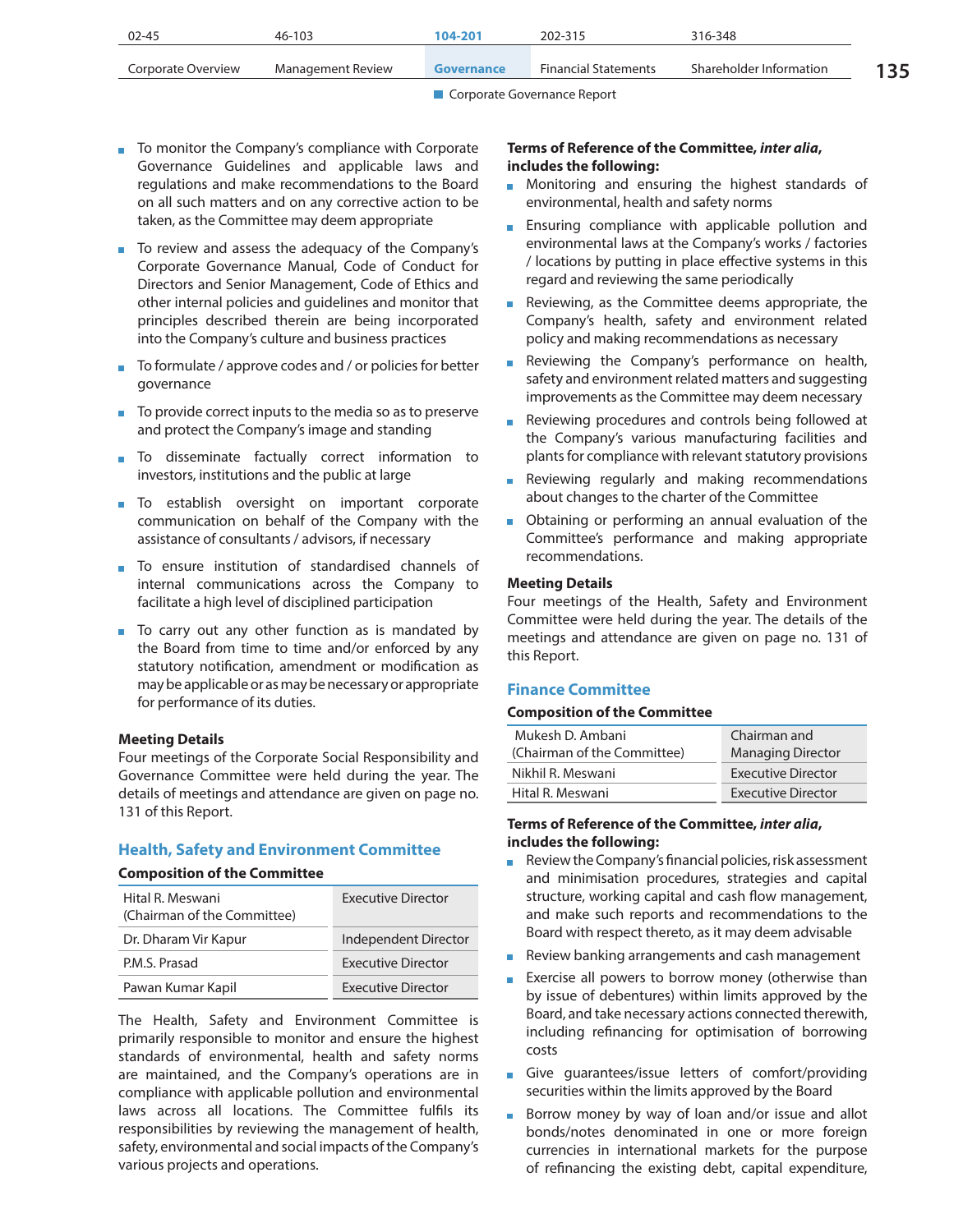general corporate purposes, including working capital requirements and possible strategic investments within limits approved by the Board

- **Provide corporate quarantee/performance quarantee** by the Company within the limits approved by the Board
- **Approve opening and operation of Investment** Management Accounts with foreign banks and appoint them as agents, establishment of representative/sales offices in or outside India
- **Carry out any other function as is mandated by the** Board from time to time and/or enforced by any statutory notification, amendment or modification as may be applicable
- **Diam** Other transactions or financial issues that the Board may desire to have them reviewed by the Finance Committee
- Delegate authorities from time to time to the executives/ authorised persons to implement the Committee's decisions
- **Review regularly and make recommendations about** changes to the charter of the Committee

#### **Meeting Details**

Four meetings of the Finance Committee were held during the year. The details of meetings and attendance are given on page no. 131 of this Report.

#### **Risk Management Committee**

#### **Composition of the Committee**

| Adil Zainulbhai<br>(Chairman of the Committee) | Independent Director           |
|------------------------------------------------|--------------------------------|
| Hital R. Meswani                               | <b>Executive Director</b>      |
| P.M.S. Prasad                                  | <b>Executive Director</b>      |
| Alok Agarwal                                   | <b>Chief Financial Officer</b> |
| Srikanth Venkatachari                          | Joint Chief Financial Officer  |

The Risk Management Committee (RM Committee) was constituted by the Board on October 13, 2014 adhering to the requirements of the Companies Act, 2013 and Clause 49 of the Listing Agreement. The Committee's prime responsibility is to implement and monitor the risk management plan and policy of the Company. The Committee's constitution meets with the requirements of Clause 49 of the Listing Agreement.

#### **Role and Responsibilities of the Committee includes the following:**

- **Framing of Risk Management Plan and Policy**
- Overseeing implementation of Risk Management Plan and Policy
- **Monitoring of Risk Management Plan and Policy**
- Validating the process of risk management
- Validating the procedure for Risk Minimisation
- **Periodically reviewing and evaluating the Risk** Management Policy and practices with respect to risk assessment and risk management processes
- Continually obtaining reasonable assurance from m. management that all known and emerging risks have been identified and mitigated or managed
- Performing such other functions as may be necessary or appropriate for the performance of its oversight function

#### **Meeting Details**

One meeting of the Committee was held during the year and the details of meeting and attendance are given on page no. 131 of this Report.

#### **Directors' Remuneration**

#### **Remuneration policy**

The Company's Remuneration Policy for Directors, Key Managerial Personnel and other employees is annexed as Annexure IIIB to the Directors' Report. Further, the Company has devised a Policy for performance evaluation of Independent Directors, Board, Committees and other individual Directors.

The Company's remuneration policy is directed towards rewarding performance based on review of achievements periodically. The remuneration policy is in consonance with the existing industry practice.

#### **Remuneration paid to the Chairman and Managing Director and Whole-time Directors during 2014-15:**

|                      |        |                               |                     |                       |                                  |       | $(3\overline{5})$ in crore) |
|----------------------|--------|-------------------------------|---------------------|-----------------------|----------------------------------|-------|-----------------------------|
| Name of the Director | Salary | Perquisites and<br>allowances | Retiral<br>benefits | Commission<br>payable | Performance<br>Linked Incentive* | Total | Stock options granted       |
| Mukesh D. Ambani     | 4.16   | 0.60                          | 0.83                | 9.41                  |                                  | 15.00 | <b>Nil</b>                  |
| Nikhil R. Meswani    | 1.15   | 1.45                          | 0.23                | 9.20                  |                                  | 12.03 | <b>Nil</b>                  |
| Hital R. Meswani     | 1.15   | 1.45                          | 0.23                | 9.20                  |                                  | 12.03 | <b>Nil</b>                  |
| P.M.S. Prasad        | 0.86   | 1.35                          | 0.15                |                       | 3.67                             | 6.03  | <b>Nil</b>                  |
| Pawan Kumar Kapil    | 0.50   | 0.75                          | 0.09                |                       | 1.07                             | 2.41  | Nil                         |

*\* Performance Linked Incentive for the financial year (FY) 2013-14 was paid during the FY 2014-15.*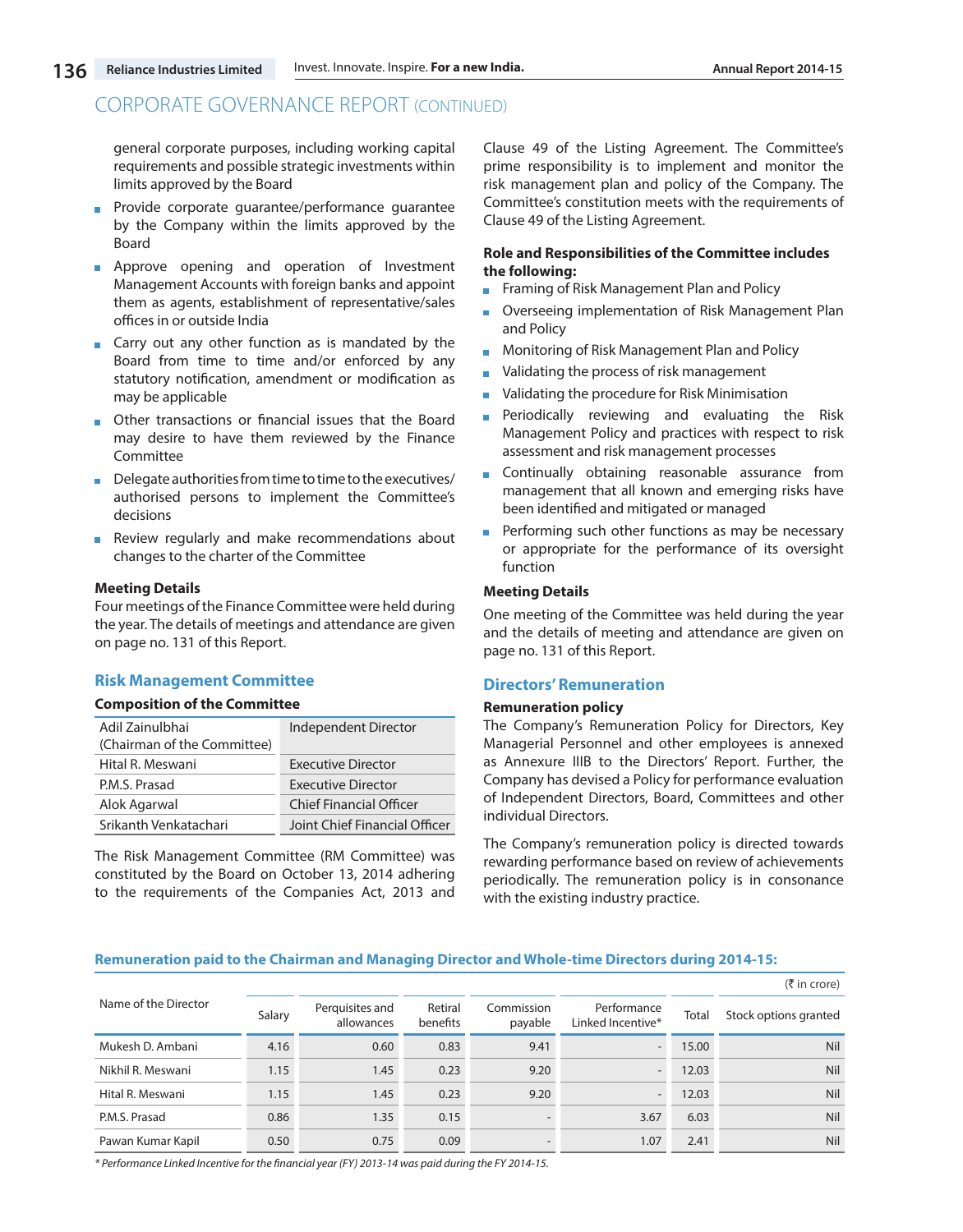| 02-45              | 46-103            | 104-201           | 202-315                     | 316-348                 |  |
|--------------------|-------------------|-------------------|-----------------------------|-------------------------|--|
| Corporate Overview | Management Review | <b>Governance</b> | <b>Financial Statements</b> | Shareholder Information |  |

The Chairman and Managing Director's compensation has been set at  $\bar{\tau}$  15 crore as against  $\bar{\tau}$  38.86 crore as approved, reflecting his desire to continue to set a personal example for moderation in managerial compensation levels.

Performance criteria for two Executive Directors, entitled for Performance Linked Incentive (PLI), are determined by the Human Resources, Nomination and Remuneration Committee.

The tenure of office of the Managing Director and Wholetime Directors is for five years from their respective dates of appointments, and can be terminated by either party by giving three months notice in writing. There is no separate provision for payment of severance fees.

Sitting fee and commission paid on net profit to Non-Executive Directors:

| Name of the                   |                |            | (₹ in Lakh) |
|-------------------------------|----------------|------------|-------------|
| Non-Executive<br>Director     | Sitting<br>Fee | Commission | Total       |
| Ramniklal H. Ambani           | 1.00           | 21.66      | 22.66       |
| Mansingh L. Bhakta            | 12.00          | 100.00     | 112.00      |
| Yogendra P. Trivedi           | 36.00          | 100.00     | 136.00      |
| Dr. Dharam Vir Kapur          | 27.00          | 100.00     | 127.00      |
| Mahesh P. Modi                | 18.00          | 87.96      | 105.96      |
| Prof. Ashok Misra             | 17.00          | 100.00     | 117.00      |
| Prof. Dipak C. Jain           | 11.00          | 100.00     | 111.00      |
| Dr. Raghunath A.<br>Mashelkar | 28.00          | 100.00     | 128.00      |
| Adil Zainulbhai               | 28.00          | 100.00     | 128.00      |
| Nita M. Ambani                | 5.00           | 78.64      | 83.64       |
| <b>TOTAL</b>                  | 183.00         | 888.26     | 1071.26     |

During the year, the Company paid  $\bar{\tau}$  0.36 crore as professional fees to M/s. Kanga & Co., a firm in which the Company's Director, Shri Mansingh L. Bhakta, is a partner. There were no other pecuniary relationships or transactions of Non-Executive Directors vis-à-vis the Company. The Company has not granted any stock option to any of its Non-Executive Directors.

#### **Subsidiary Companies' Monitoring Framework**

All subsidiary companies are Board managed with their Boards having the rights and obligations to manage such companies in the best interest of their stakeholders. The Company does not have any material unlisted subsidiary, and hence, is not required to nominate an Independent Director of the Company on the Board of any subsidiary. The Company monitors performance of subsidiary companies, *inter alia*, by the following means:

- Financial statements, in particular investments made by unlisted subsidiary companies, are reviewed quarterly by the Company's Audit Committee.
- **Minutes of Board meetings of unlisted subsidiary** companies are placed before the Company's Board regularly.
- A statement containing all significant transactions and arrangements entered into by unlisted subsidiary companies is placed before the Company's Board.

Prof. Dipak C. Jain and Shri Adil Zainulbhai, the Company's Independent Directors have been appointed as Independent Directors on the Board of Reliance Retail Ventures Limited and Reliance Jio Infocomm Limited, subsidiaries of the Company.

#### **GENERAL BODY MEETINGS**

### **Annual General Meetings**

During the preceding three years, the Company's Annual General Meetings were held at Birla Matushri Sabhagar, 19, New Marine Lines, Mumbai - 400020.

The date and time of Annual General Meetings held during last three years, and the special resolution(s) passed thereat, are as follows:

| Year    | Date             | Time          | Special Resolution Passed                                                                                                                     |
|---------|------------------|---------------|-----------------------------------------------------------------------------------------------------------------------------------------------|
| 2013-14 | June 18,<br>2014 | 11.00<br>a.m. | 1) Payment of remuneration<br>to Non-executive<br>Directors not exceeding<br>in aggregate one percent<br>of the net profits of the<br>Company |
|         |                  |               | 2) Offer or invitation for<br>subscription of Non –<br><b>Convertible Debentures</b><br>on private placement basis                            |
|         |                  |               | 3) Adoption of new Articles<br>of Association of the<br>Company                                                                               |
| 2012-13 | June 06,<br>2013 | 11.00<br>a.m. | Payment of commission to<br>1)<br>Non-executive Directors                                                                                     |
| 2011-12 | June 07,<br>2012 | 11.00<br>a.m. | No Special Resolution was<br>passed in the meeting                                                                                            |

### **Special Resolution(s) passed through Postal Ballot**

During the year, the members of the Company have approved amendment in the Objects Clause of the Memorandum of Association of the Company by passing a Special Resolution through postal ballot effective March 28, 2015.

The Board had appointed Shri Ketan Vora, a Practicing Chartered Accountant, Partner, Deloitte Haskins & Sells LLP, Mumbai as a Scrutinizer to conduct the postal ballot voting process in a fair and transparent manner.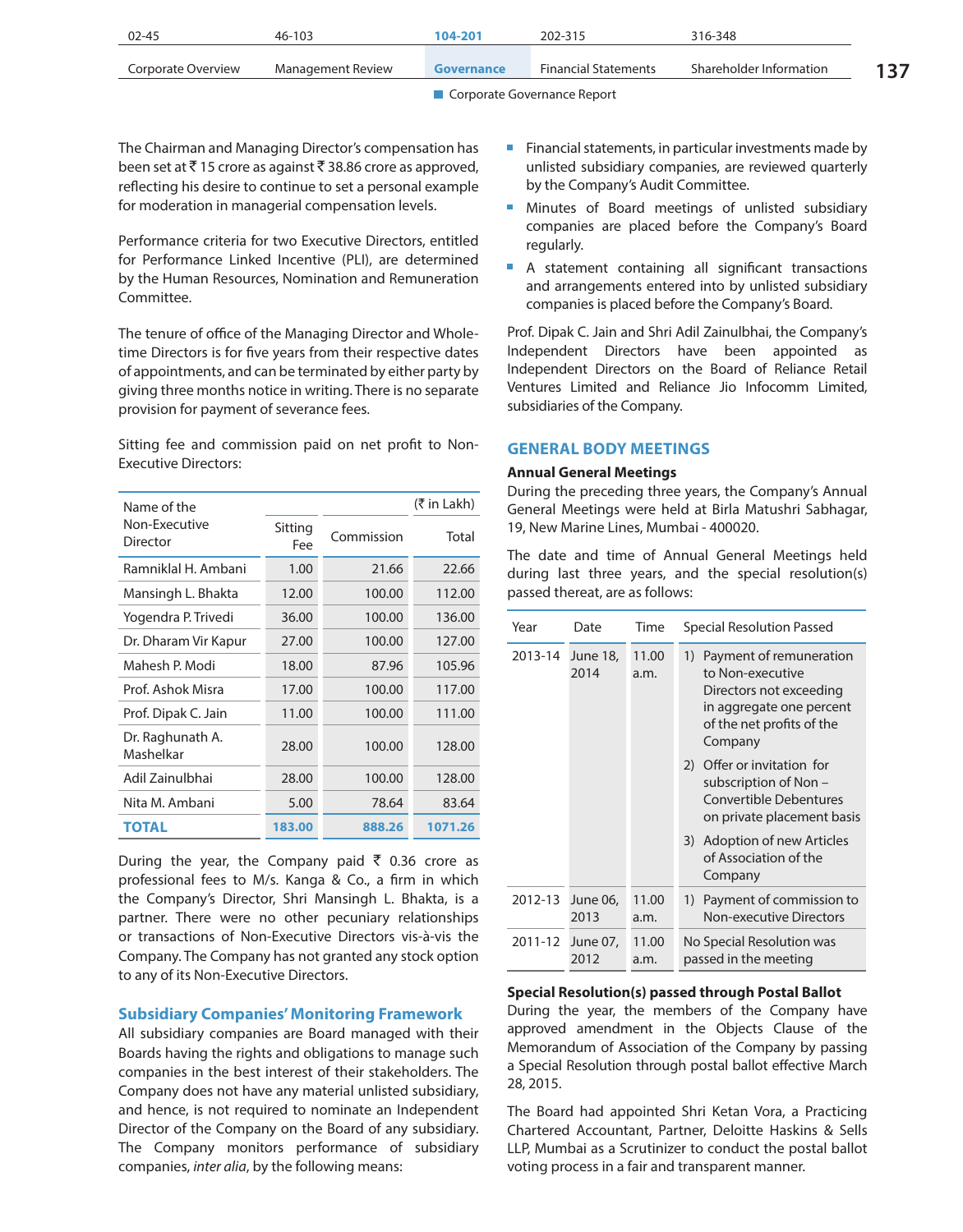The details of the voting pattern in respect of Special Resolution passed for alteration of the Object Clause of the Memorandum of Association was as under:

| Promoter/Public                | No. of shares<br>held | No. of votes<br>polled | % of votes<br>polled on<br>outstand-<br>ing shares | No. of<br>$votes -$<br>in favour | No. of<br>$votes -$<br>against | $%$ of<br>votes in<br>favour<br>on votes<br>polled | $%$ of<br>votes<br>against<br>on votes<br>polled |
|--------------------------------|-----------------------|------------------------|----------------------------------------------------|----------------------------------|--------------------------------|----------------------------------------------------|--------------------------------------------------|
|                                | (1)                   | (2)                    | $(3)=[(2)/$<br>$(1)$ <sup>*</sup> 100              | (4)                              | (5)                            | $(6)=[(4)/$<br>$(2)]$ * 100                        | $(7) = [(5)/$<br>$(2)]^* 100$                    |
| Promoter and Promoter Group    | 146 39 61 977         | 146 39 61 977          | 100.00                                             | 146 39 61 977                    | $\mathbf{0}$                   | 65.04                                              | 0.00                                             |
| Public - Institutional holders | 101 07 63 660         | 76 95 12 551           | 76.13                                              | 76 73 42 613                     | 21 69 938                      | 34.09                                              | 0.10                                             |
| Public - Others                | 58 27 66 047          | 17242864               | 2.96                                               | 17077566                         | 165298                         | 0.76                                               | 0.01                                             |
| <b>TOTAL</b>                   | 305 74 91 684         | 225 07 17 392          | 73.61                                              | 224 83 82 156                    | 23 35 236                      | 99.90                                              | 0.10                                             |

There is no immediate proposal for passing any resolution through Postal Ballot. None of the businesses proposed to be transacted at the ensuing Annual General Meeting require passing a resolution through Postal Ballot.

# **Disclosures on materially significant related party transactions, i.e. the Company's transactions that are of material nature, with its Promoters, Directors and the management, their relatives or subsidiaries, among others that may have potential conflict with the Company's interests at large**

During the period under review, the Company had not entered into any material transaction with any of its related parties.

None of the transactions with any of related parties were in conflict with the Company's interest. Attention of members is drawn to the disclosure of transactions with related parties set out in Note No. 32 of Standalone Financial Statements, forming part of the Annual Report.

The Company's major related party transactions are generally with its subsidiaries and associates. The related party transactions are entered into based on considerations of various business exigencies, such as synergy in operations, sectoral specialization and the Company's long-term strategy for sectoral investments, optimization of market share, profitability, legal requirements, liquidity and capital resources of subsidiaries and associates.

All related party transactions are negotiated on an armslength basis, and are intended to further the Company's interests.

### **Details of non-compliance by the Company, penalties, strictures imposed on the Company by Stock Exchange or SEBI, or any statutory authority, on any matter related to capital markets, during the last three years**

During the last three years, SEBI had issued a Show Cause Notice in connection with the alleged nondisclosure of the diluted Earnings Per Share in the filing

with Stock Exchanges in respect of warrants issued in April, 2007. The Adjudicating Officer of SEBI imposed an aggregate monetary penalty of  $\bar{\tau}$  13 crore. The Company has challenged this order before the Hon'ble Securities Appellate Tribunal.

### **Whistle Blower policy**

The Company promotes ethical behaviour in all its business activities and has put in place a mechanism for reporting illegal or unethical behaviour. The Company has a Vigil mechanism and Whistle blower policy under which the employees are free to report violations of applicable laws and regulations and the Code of Conduct. The reportable matters may be disclosed to the Ethics and Compliance Task Force which operates under the supervision of the Audit Committee. Employees may also report to the Chairman of the Audit Committee. During the year under review, no employee was denied access to the Audit Committee.

### **Means of Communication**

**Quarterly results:** The Company's quarterly results are published in 'Financial Express'/'Indian Express' and 'Navshakti', and are displayed on its website (www.ril.com).

**News releases, presentations, among others:** Official news releases and official media releases are sent to Stock Exchanges.

**Presentations to institutional investors / analysts:**  Detailed presentations are made to institutional investors and financial analysts on the Company's unaudited quarterly as well as audited annual financial results. These presentations are also uploaded on the Company's website (www.ril.com).

**Website:** The Company's website (www.ril.com) contains a separate dedicated section 'Investor Relations' where shareholders' information is available. The Company's Annual Report is also available in a user-friendly and downloadable form.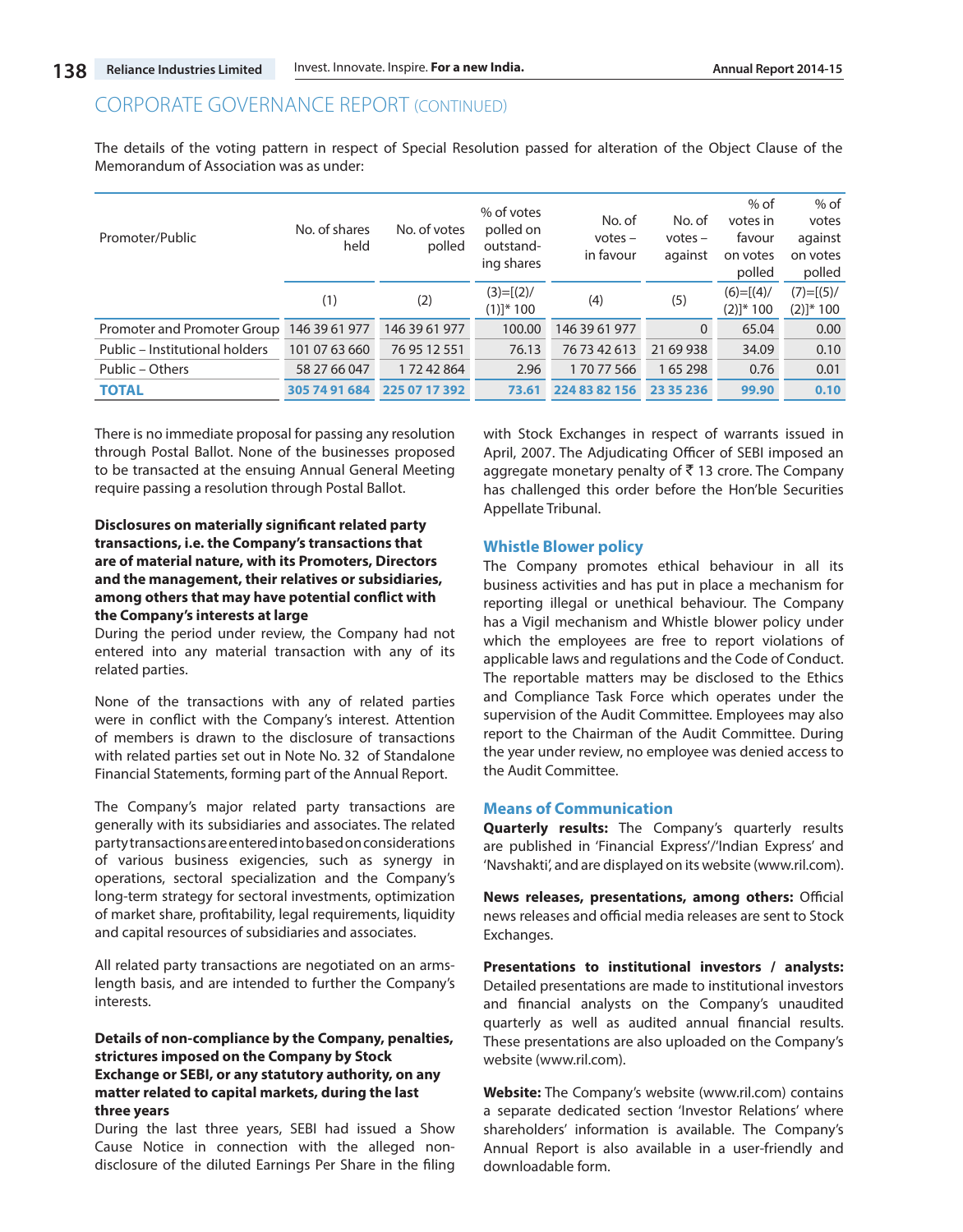| $02 - 45$          | 46-103            | 104-201    | 202-315                     | 316-348                 |     |
|--------------------|-------------------|------------|-----------------------------|-------------------------|-----|
| Corporate Overview | Management Review | Governance | <b>Financial Statements</b> | Shareholder Information | 139 |
|                    |                   |            |                             |                         |     |

**Annual Report:** The Annual Report containing, *inter alia*, Audited Financial Statement, Consolidated Financial Statements, Directors' Report, Auditors' Report and other important information is circulated to members and others entitled thereto. The Management's Discussion and Analysis (MD&A) Report forms part of the Annual Report and is displayed on the Company's website (www.ril.com).

**Chairman's Communiqué:** The printed copy of the Chairman's speech is distributed to shareholders at Annual General Meetings. The document is also placed on the Company's website (www.ril.com) and sent to Stock Exchanges.

**Reminder to Investors:** Reminders for unclaimed shares, unpaid dividend/unpaid interest or redemption amount on debentures are sent to shareholders/debenture holders as per records every year.

**Corporate Filing and Dissemination System (CFDS):** The CFDS portal jointly owned, managed and maintained by BSE and NSE is a single source to view information filed by listed companies. All disclosures and communications to BSE and NSE are filed electronically through the CFDS portal. In particular, the Company informs BSE and NSE all price sensitive matters or such other matters which in its opinion are material and of relevance to the members.

**NSE Electronic Application Processing System (NEAPS):** The NEAPS is a web-based application designed by NSE for corporates. All periodical compliance filings like shareholding pattern, corporate governance report, media releases, among others are filed electronically on NEAPS.

**BSE Corporate Compliance & Listing Centre (the 'Listing Centre'):** BSE's Listing Centre is a web-based application designed for corporates. All periodical compliance filings like shareholding pattern, corporate governance report, media releases, among others are also filed electronically on the Listing Centre.

**SEBI Complaints Redress System (SCORES):** The investor complaints are processed in a centralised web-based complaints redress system. The salient features of this system are: Centralised database of all complaints, online upload of Action Taken Reports (ATRs) by concerned companies and online viewing by investors of actions taken on the complaint and its current status.

**Designated Exclusive email-id:** The Company has designated the following email-ids exclusively for investor servicing:

- For queries on Annual Report: investor\_relations@ril.com
- For queries in respect of shares in physical mode: rilinvestor@karvy.com

**Shareholders' Feedback Survey:** The Company had sent feedback forms seeking shareholders' views on various matters relating to investor services and Annual Report 2013-14. The feedback received from shareholders was placed before the Stakeholders' Relationship Committee.

# **General Shareholder Information**

# **Company Registration Details**

The Company is registered in the State of Maharashtra, India. The Corporate Identification Number (CIN) allotted to the Company by the Ministry of Corporate Affairs (MCA) is L17110MH1973PLC019786.

# **Annual General Meeting**

(Day, Date, Time and Venue) Friday, June 12, 2015 at 11.00 a.m. Birla Matushri Sabhagar, 19, New Marine Lines, Mumbai 400 020

**Financial Year**

April 1 to March 31

**Financial Calendar (tentative)**

#### **Results for the quarter ending**

**June 30, 2015 -** Fourth week of July, 2015

**September 30, 2015 -** Third week of October, 2015

**December 31, 2015 -** Fourth week of January, 2016

**March 31, 2016 -** Fourth week of April, 2016

**Annual General Meeting -** June, 2016

# **Date of Book Closure**

Tuesday, May 12, 2015 to Friday, May 15, 2015 (both days inclusive) for payment of dividend.

# **Dividend Payment Date**

Credit/dispatch of dividend warrants between June 13, 2015 and June 19, 2015.

# **Listing on Stock Exchanges**

#### **Equity Shares**

**BSE Limited (BSE)** Phiroze Jeejeebhoy Towers, Dalal Street, Mumbai 400 001 Scrip Code 500325

**National Stock Exchange of India Limited (NSE)** ''Exchange Plaza",

Bandra-Kurla Complex, Bandra (E), Mumbai 400 051 Trading Symbol - RELIANCE EQ ISIN : INE002A01018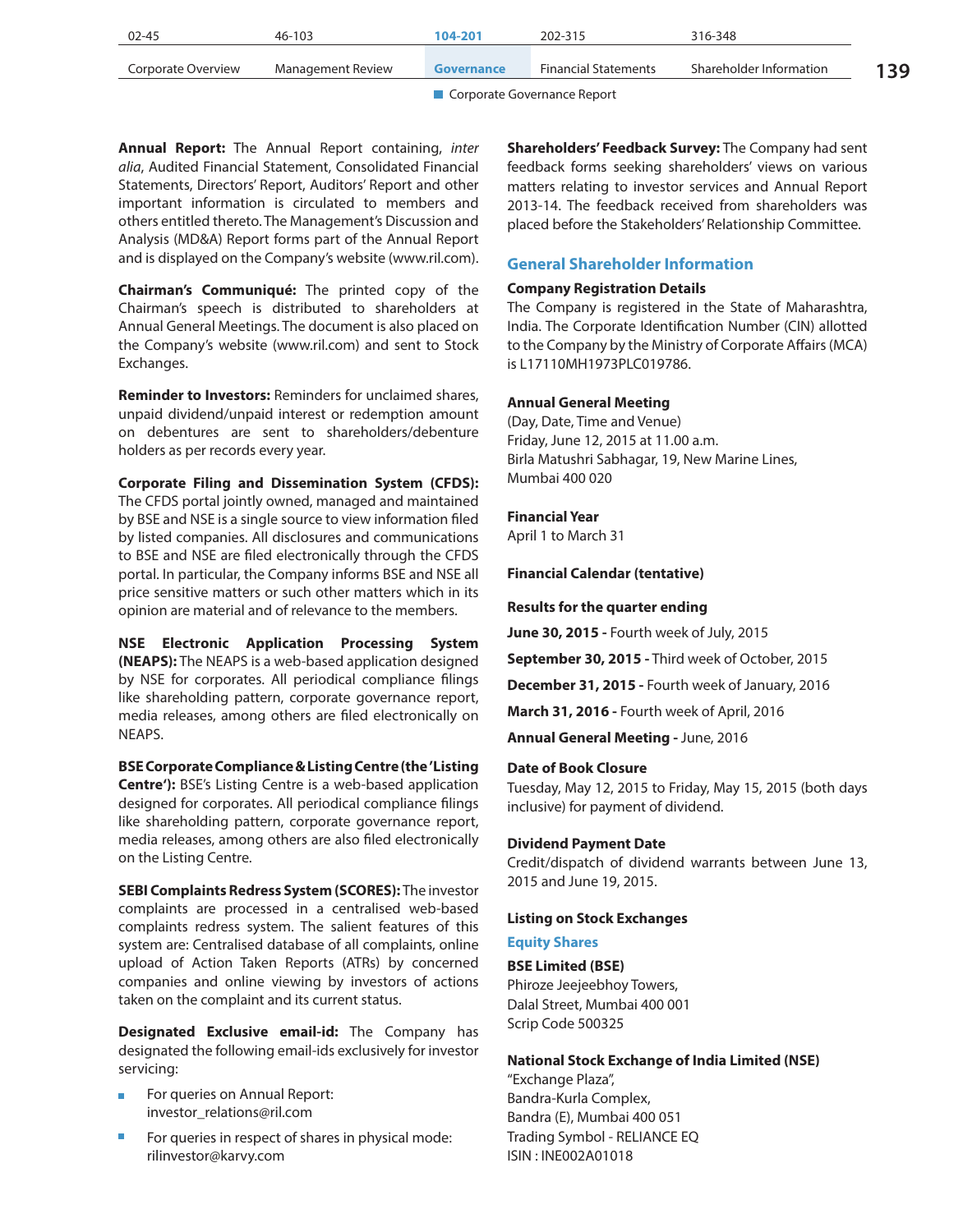#### **Global Depository Receipts (GDRs)**

#### **Listing**

Luxembourg Stock Exchange, 11, Avenue de la Porte-Neuve, L – 2227, Luxembourg.

Also traded on International Order Book System (London Stock Exchange) and PORTAL System (NASD, USA) Trading Symbol RILYP, CUSIP 759470107

#### **Overseas Depository**

The Bank of New York Mellon Corporation 101, Barclay Street, New York, NY 10286 USA

#### **Domestic Custodian**

ICICI Bank Limited, Empire Complex, E7/F7, 1st Floor, 414, Senapati Bapat Marg, Lower Parel, Mumbai 400 013

#### **Debt Securities**

#### **Listing**

The Wholesale Debt Market (WDM) Segment of BSE and **NSF** 

#### **Debenture Trustees**

Axis Bank Limited Axis House, C-2, Wadia International Centre, Pandurang Budhkar Marg, Worli, Mumbai 400 025

Axis Trustee Services Limited Axis House, 2nd Floor, Wadia International Centre, Pandurang Budhkar Marg, Worli, Mumbai 400 025

#### **Payment of Listing Fees**

Annual listing fee for the year 2015-16 has been paid by the Company to BSE and NSE. Annual maintenance and listing agency fee for the calendar year 2015 has been paid by the Company to the Luxembourg Stock Exchange.

#### **Payment of Depository Fees**

Annual Custody/Issuer fee for the year 2015-16 will be paid by the Company to NSDL and CDSL on receipt of the invoices.

# **Stock Market Price Data**

| Month             | National Stock Exchange (NSE) |                                       |              |                | <b>BSE Limited (BSE)</b>              |              |  |
|-------------------|-------------------------------|---------------------------------------|--------------|----------------|---------------------------------------|--------------|--|
|                   | High Price (そ)                | Low Price $(\overline{\mathfrak{F}})$ | Volume (No.) | High Price (そ) | Low Price $(\overline{\mathfrak{F}})$ | Volume (No.) |  |
| April 2014        | 988.75                        | 929.10                                | 5 91 45 995  | 988.90         | 930.00                                | 65 60 890    |  |
| May 2014          | 1 1 4 5 . 2 5                 | 925.00                                | 94972283     | 1 142.50       | 925.00                                | 1 14 34 861  |  |
| June 2014         | 1 133.00                      | 1 000.00                              | 744 29 949   | 1 1 3 2 . 8 0  | 1 000.10                              | 82 33 114    |  |
| <b>July 2014</b>  | 1 043.30                      | 958.50                                | 7 29 67 161  | 1 042.50       | 959.00                                | 77 72 886    |  |
| August 2014       | 1 023.00                      | 971.00                                | 5 09 82 514  | 1023.25        | 971.60                                | 52 73 893    |  |
| September 2014    | 1 041.30                      | 917.30                                | 69539618     | 1 049.90       | 918.10                                | 64 09 846    |  |
| October 2014      | 1 003.70                      | 911.55                                | 6 30 70 521  | 1 002.70       | 912.75                                | 72 73 760    |  |
| November 2014     | 1 0 1 7 . 3 5                 | 963.40                                | 48742867     | 1016.20        | 964.15                                | 47 31 270    |  |
| December 2014     | 991.95                        | 859.70                                | 67355504     | 991.70         | 859.95                                | 91 55 808    |  |
| January 2015      | 934.50                        | 831.20                                | 77991514     | 934.25         | 831.10                                | 98 69 437    |  |
| February 2015     | 943.80                        | 836.60                                | 6 15 40 933  | 943.10         | 837.10                                | 88 12 618    |  |
| <b>March 2015</b> | 909.65                        | 796.45                                | 70141354     | 909.00         | 796.75                                | 81 33 925    |  |

*[Source: This information is compiled from the data available from the websites of BSE and NSE]*

# **Share Price Performance in comparison to broad based indices – BSE Sensex and NSE Nifty as on March 31, 2015**

|            | BSE (% Change)    |        | NSE (% Change)    |        |
|------------|-------------------|--------|-------------------|--------|
|            | RIL               | Sensex | RIL               | Nifty  |
| FY 2014-15 | $-11.27\%$ 24.89% |        | $-11.25\%$ 26.65% |        |
| 2 years    | 6.59%             | 48.43% | 6.87%             | 49.42% |
| 3 years    | $10.22\%$         | 60.64% | 10.44%            | 60.34% |
| 5 years    | $-23.26%$         | 59.50% | $-23.11\%$        | 61.76% |

#### **Registrars and Transfer Agents**

Karvy Computershare Private Limited Karvy Selenium Tower B, 6th Floor Plot 31-32, Gachibowli, Financial District. Nanakramguda, Hyderabad – 500 032 Tel: +91-40-67161700 Toll Free No.: 1-800-4258-998; Fax: +91-40-23114087 e-mail: rilinvestor@karvy.com Website: www.karvy.com *(Address changed w.e.f. April 14, 2015)*

List of Investor Service Centres of Karvy Computershare Private Limited is available on the Company's website www.ril.com.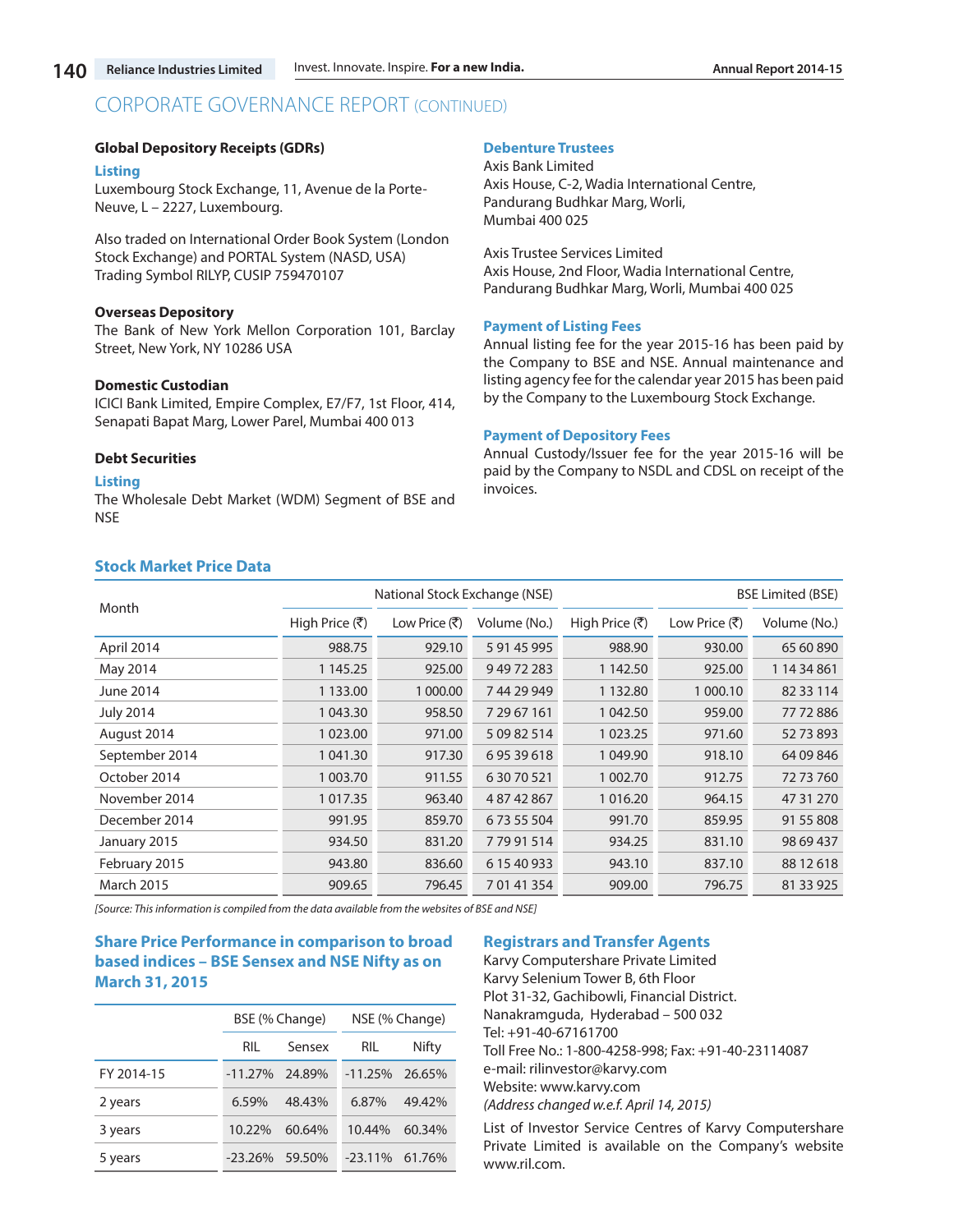| 02-45                         | 46-103            | 104-201           | 202-315                     | 316-348                 |     |
|-------------------------------|-------------------|-------------------|-----------------------------|-------------------------|-----|
| Corporate Overview            | Management Review | <b>Governance</b> | <b>Financial Statements</b> | Shareholder Information | 141 |
| ■ Corporate Governance Report |                   |                   |                             |                         |     |

**Share Transfer System**

Share transfers are processed and share certificates duly endorsed are delivered within a period of seven days from the date of receipt, subject to documents being valid and complete in all respects. The Board has delegated the authority for approving transfer, transmission, etc. of the Company's securities to the Managing Director and/or Company Secretary. A summary of transfer/transmission of securities of the Company so approved by the Managing Director/Company Secretary is placed at every Board meeting / Stakeholders' Relationship Committee. The Company obtains from a Company Secretary in Practice half-yearly certificate of compliance with the share transfer formalities as required under Clause 47(c) of the Listing Agreement and files a copy of the said certificate with Stock Exchanges.

| Category<br>Code | Category of shareholder                                                             | Number of<br>shareholders | Total number of<br>shares | As a percentage of<br>$(A+B+C)$ |
|------------------|-------------------------------------------------------------------------------------|---------------------------|---------------------------|---------------------------------|
| (A)              | Shareholding of Promoter and Promoter Group                                         |                           |                           |                                 |
| (1)              | Indian                                                                              | $63*$                     | 146 39 61 977             | 45.24                           |
| (2)              | Foreign                                                                             | $\Omega$                  | $\Omega$                  | 0.00                            |
|                  | Total Shareholding of Promoter and Promoter Group                                   | 63                        | 146 39 61 977             | 45.24                           |
| (B)              | Public Shareholding                                                                 |                           |                           |                                 |
| (1)              | Institutions                                                                        | 2025                      | 101 53 53 383             | 31.38                           |
| (2)              | Non-institutions                                                                    | 27 88 753                 | 65 19 69 215              | 20.15                           |
|                  | Total Public Shareholding                                                           | 27 90 778                 | 166 73 22 598             | 51.53                           |
| (C)              | Shares held by Custodians and against which<br>Depository Receipts have been issued |                           |                           |                                 |
| (1)              | Promoter and Promoter Group                                                         | $\Omega$                  | $\Omega$                  | 0.00                            |
| (2)              | Public                                                                              |                           | 10 44 04 190              | 3.23                            |
|                  | <b>TOTAL</b> (A) + (B) + (C)                                                        | 27 90 842                 | 323 56 88 765             | 100.00                          |
|                  |                                                                                     |                           |                           |                                 |

# **Distribution of Shareholding as on March 31, 2015**

*\* As per disclosure under regulation 30(2) of the Securities and Exchange Board of India (Substantial Acquisition of Shares and Takeovers) Regulations, 2011, furnished by the promoters.*



# **Shareholding Pattern by Size as on March 31, 2015**

| Category (Shares) | Holders   | <b>Shares</b> | % of Total<br><b>Shares</b> |
|-------------------|-----------|---------------|-----------------------------|
| Up to 500         | 26 70 447 | 18 25 13 865  | 5.64                        |
| $501 - 1000$      | 70803     | 49998921      | 1.55                        |
| $1001 - 5000$     | 43811     | 8 23 39 556   | 2.54                        |
| $5001 - 10000$    | 3053      | 2 12 39 477   | 0.66                        |
| $10001 - 20000$   | 1087      | 1 51 73 387   | 0.47                        |
| Above 20000       | 1641      | 288 44 23 559 | 89.14                       |
| <b>TOTAL</b>      | 27 90 842 | 323 56 88 765 | 100.00                      |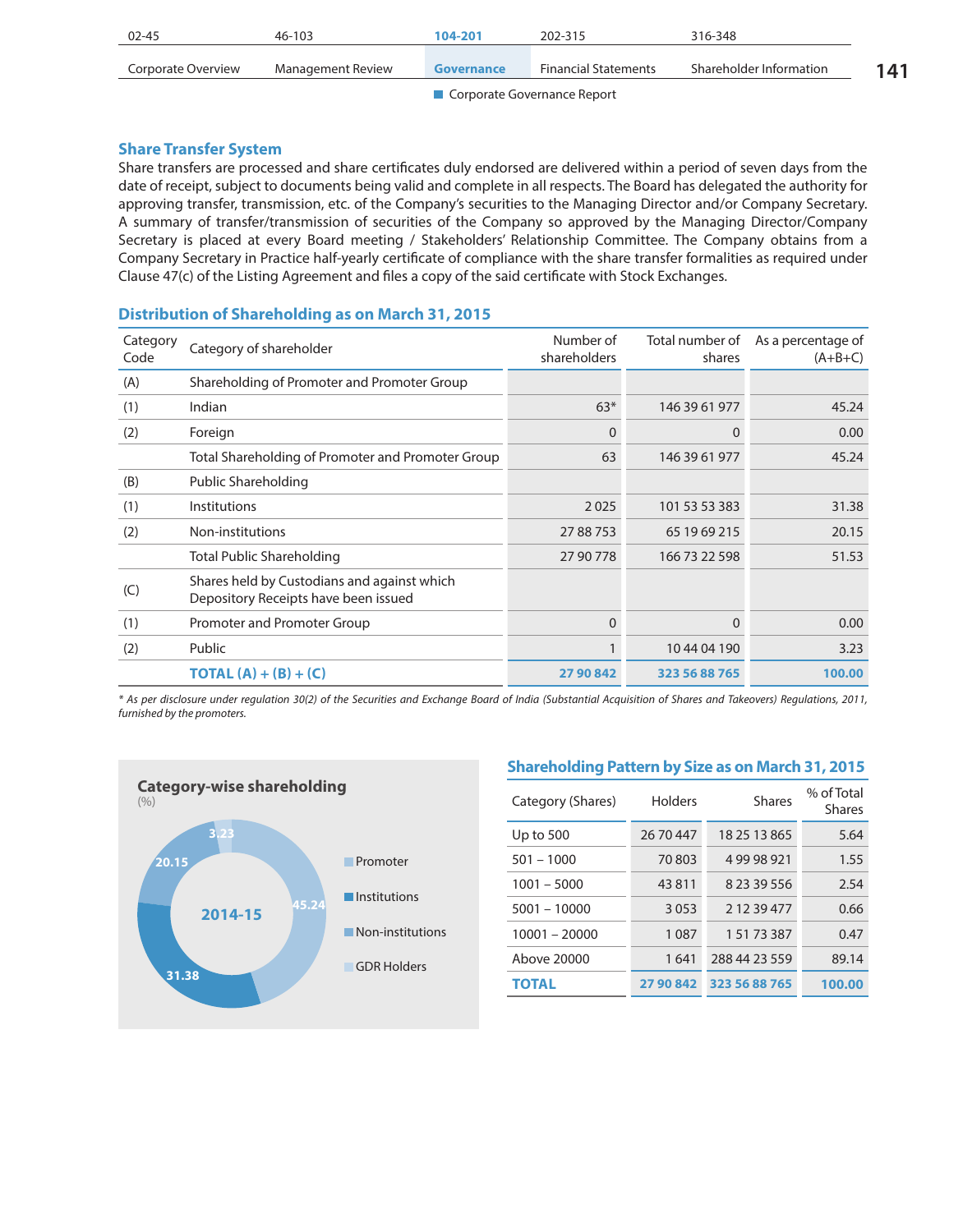# **Build-up of Equity Share Capital**

| Particulars                                                                      | <b>Allotment Date</b> | No. of Shares |
|----------------------------------------------------------------------------------|-----------------------|---------------|
| Subscribers to Memorandum                                                        | October 19, 1975      | 1 1 0 0       |
| Shareholders of Reliance Textile Industries Limited<br>(Merged with the Company) | May 9, 1977           | 59 50 000     |
| Conversion of Loan                                                               | September 28, 1979    | 940000        |
| Rights Issue - I                                                                 | December 31,1979      | 647832        |
| Bonus Issue - I                                                                  | September 19, 1980    | 45 23 359     |
| Debenture Series I Conversion                                                    | December 31, 1980     | 8 40 575      |
| <b>Consolidation of Fractional Coupon Shares</b>                                 | May 15,1981           | 24 6 73       |
| Conversion of Loan                                                               | June 23, 1981         | 2 43 200      |
| Conversion of Loan                                                               | September 22, 1981    | 140800        |
| Rights Issue II                                                                  | October 6, 1981       | 23 80 518     |
| Debenture Series II Conversion                                                   | December 31, 1981     | 8 42 5 29     |
| Debenture Series I Conversion Phase II                                           | December 31, 1981     | 27 168        |
| Shareholders of Sidhpur Mills Co Limited<br>(Merged with the Company)            | April 12, 1982        | 81059         |
| Rights Issue II NRI                                                              | June 15, 1982         | 774           |
| Debenture Series III Conversion                                                  | August 31, 1982       | 19 20 000     |
| Rights Issue II                                                                  | September 9, 1982     | 41            |
| Shareholders of Sidhpur Mills Co Limited<br>(Merged with the Company) II         | December 29, 1982     | 1942          |
| Bonus Issue-II                                                                   | September 30, 1983    | 1 11 39 564   |
| Shareholders of Sidhpur Mills Co Limited<br>(Merged with the Company) III        | September 30, 1983    | 371           |
| Debenture Series IV Conversion                                                   | September 30, 1983    | 64 00 000     |
| Shareholders of Sidhpur Mills Co Limited<br>(Merged with the Company) IV         | April 5, 1984         | 617           |
| Shareholders of Sidhpur Mills Co Limited<br>(Merged with the Company) V          | June 20, 1984         | 50            |
| Debenture Series I Conversion                                                    | October 1, 1984       | 97 66 783     |
| Debenture Series II Conversion                                                   | December 31, 1984     | 2 16 5 71     |
| Shareholders of Sidhpur Mills Co Limited<br>(Merged with the Company) VI         | January 31, 1985      | 91            |
| Consolidation of Fractional Coupon Shares                                        | April 30, 1985        | 45 005        |
| Debenture Series E Conversion                                                    | April 30, 1985        | 53 33 333     |
| Debenture Series III Conversion                                                  | July 5, 1985          | 52835         |
| Debenture Series IV Conversion                                                   | December 17, 1985     | 42871         |
| Shareholders of Sidhpur Mills Co Limited<br>(Merged with the Company) VII        | December 31, 1985     | 106           |
| <b>Consolidation of Fractional Coupon Shares</b>                                 | December 31, 1985     | 610           |
| Shareholders of Sidhpur Mills Co Limited<br>(Merged with the Company) VIII       | November 15, 1986     | 40 2 84       |
| Shareholders of Sidhpur Mills Co Limited<br>(Merged with the Company) IX         | April 1, 1987         | 169           |
| Debenture Series G Conversion                                                    | August 1, 1987        | 6 60 30 100   |
| Rights Issue III                                                                 | February 4, 1988      | 3 15 71 695   |
| Debenture Series G Conversion                                                    | February 4, 1988      | 29 35 380     |
| Shareholders of Sidhpur Mills Co Limited<br>(Merged with the Company) X          | June 2, 1988          | 25            |
| Shareholders of Sidhpur Mills Co Limited<br>(Merged with the Company) XI         | October 31, 1988      | 10            |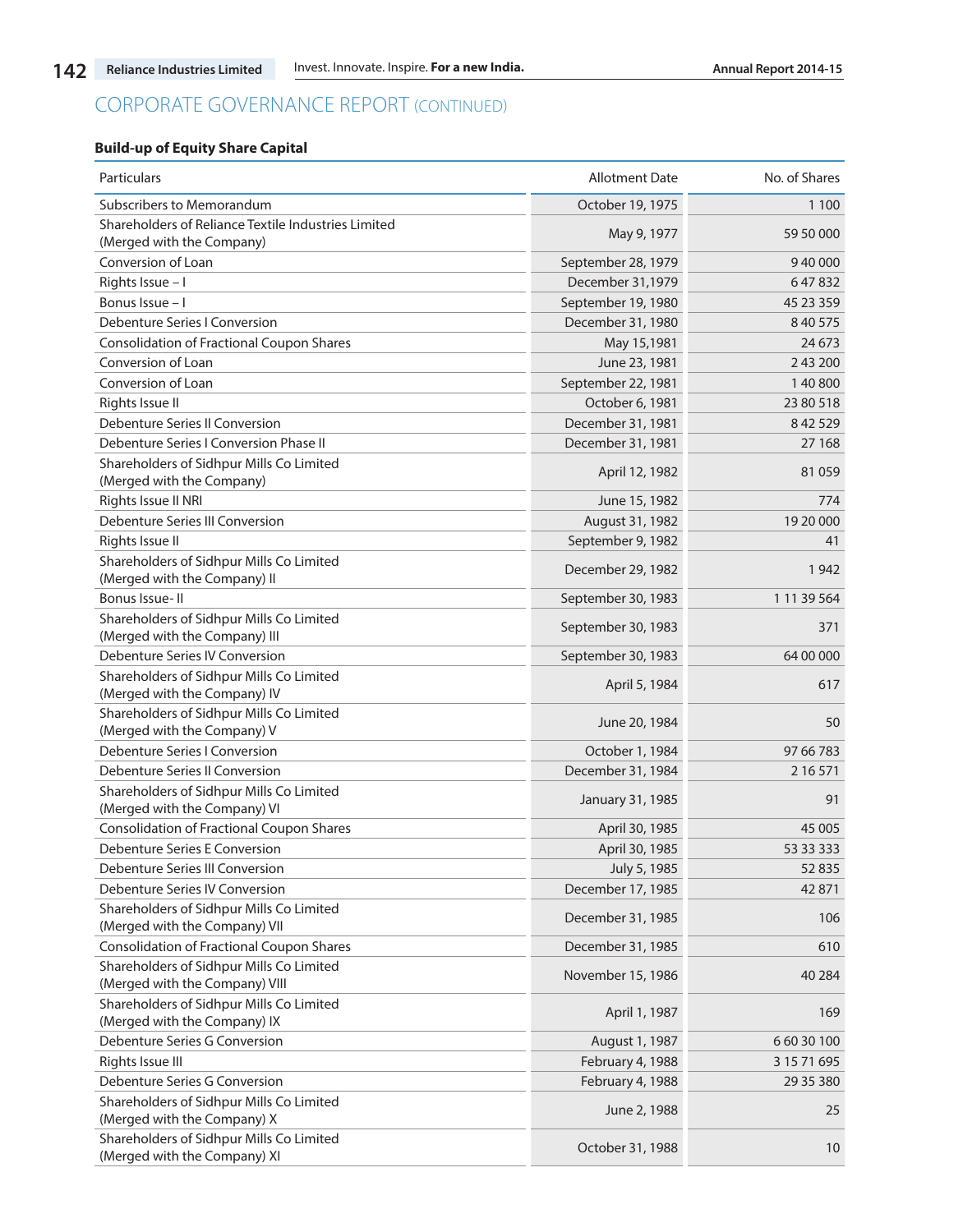| 02-45              | 46-103            | 104-201           | 202-315                     | 316-348                 |     |
|--------------------|-------------------|-------------------|-----------------------------|-------------------------|-----|
| Corporate Overview | Management Review | <b>Governance</b> | <b>Financial Statements</b> | Shareholder Information | 143 |

| Particulars                                                                                                   | <b>Allotment Date</b>    | No. of Shares |
|---------------------------------------------------------------------------------------------------------------|--------------------------|---------------|
| Shareholders of Sidhpur Mills Co Limited<br>(Merged with the Company) XII                                     | November 29, 1990        | 322           |
| Shareholders of Sidhpur Mills Co Limited<br>(Merged with the Company) XIII                                    | May 22, 1991             | 46            |
| Shareholders of Sidhpur Mills Co Limited<br>(Merged with the Company) XIV                                     | October 10, 1991         | 25            |
| Euro Issue GDR-I                                                                                              | June 3, 1992             | 18400000      |
| Shareholders of Sidhpur Mills Co Limited<br>(Merged with the Company)                                         |                          | 4 0 6 0       |
| Shareholders of Reliance Petrochemicals Limited<br>(Merged with the Company)                                  | December 4, 1992         | 74942763      |
| Loan Conversion                                                                                               | July 7, 1993             | 3 16 6 67     |
| Debenture Series H Conversion                                                                                 | August 26, 1993          | 3 64 60 000   |
| Warrant Conversion (Debenture Series F)                                                                       | August 26, 1993          | 103 16 092    |
| Euro Issue GDR II                                                                                             | February 23, 1994        | 2 55 32 000   |
| <b>Loan Conversion</b>                                                                                        | March 1, 1994            | 18 38 950     |
| Warrant Conversion (Debenture Series J)                                                                       | August 3, 1994           | 87 40 000     |
| <b>Private Placement of Shares</b>                                                                            | October 21, 1994         | 2 45 45 450   |
| <b>Conversion of Reliance Petrochemicals Limited Debentures</b>                                               | December 22, 1994        | 75 472        |
| Shareholders of Reliance Polypropylene Limited and Reliance<br>Polyethylene Limited (Merged with the Company) | March 16, 1995           | 99575915      |
| <b>Warrants Conversion</b>                                                                                    | March 10, 1995           | 74 80 000     |
| Conversion of 3.5% ECB Due 1999 I                                                                             | May 24, 1997             | 544           |
| Conversion of 3.5% ECB Due 1999 II                                                                            | July 11, 1997            | 13 31 042     |
| Conversion of 3.5% ECB Due 1999 III                                                                           | July 22, 1997            | 605068        |
| Conversion of 3.5% ECB Due 1999 IV                                                                            | September 13, 1997       | 18 64 766     |
| Conversion of 3.5% ECB Due 1999 V                                                                             | October 22, 1997         | 18 15 755     |
| Conversion of 3.5% ECB Due 1999 VI                                                                            | November 4, 1997         | 103475        |
| Bonus Issue III                                                                                               | December 20, 1997        | 46 60 90 452  |
| Conversion of 3.5% ECB Due 1999 VII                                                                           | December 4, 1997         | 15 68 499     |
| Conversion of 3.5% ECB Due 1999 VIII                                                                          | September 27, 1999       | 7624          |
| <b>Conversion of Warrants</b>                                                                                 | January 12, 2000         | 12 00 00 000  |
| Shareholders of Reliance Petroleum Limited<br>(Merged with the Company)                                       | October 23, 2002         | 34 26 20 509  |
| Shareholders of Indian Petrochemicals Corporation Limited<br>(Merged with the Company)                        | October 13, 2007         | 60140560      |
| <b>Exercise of Warrants</b>                                                                                   | October 3, 2008          | 12 00 00 000  |
| ESOS - Allotment                                                                                              | Various dates in 2008-09 | 149632        |
| Shareholders of Reliance Petroleum Limited<br>(Merged with the Company)                                       | September 30, 2009       | 69252623      |
| <b>Bonus Issue IV</b>                                                                                         | November 28, 2009        | 1626793078    |
| ESOS - Allotment                                                                                              | Various dates in 2009-10 | 5 30 4 26     |
| ESOS - Allotment                                                                                              | Various dates in 2010-11 | 29 99 648     |
| ESOS - Allotment                                                                                              | Various dates in 2011-12 | 13 48 763     |
| ESOS - Allotment                                                                                              | February 22, 2013        | 186891        |
| ESOS - Allotment                                                                                              | Various dates in 2013-14 | 32 38 476     |
| ESOS - Allotment                                                                                              | Various dates in 2014-15 | 37 86 907     |
| Less: Shares bought back and extinguished on January 24, 2005                                                 |                          | $-2869495$    |
| Less: Shares bought back and extinguished from February 08, 2012<br>to January 22, 2013                       |                          | -4 62 46 280  |
| <b>TOTAL EQUITY AS ON MARCH 31, 2015</b>                                                                      |                          | 323 56 88 765 |
|                                                                                                               |                          |               |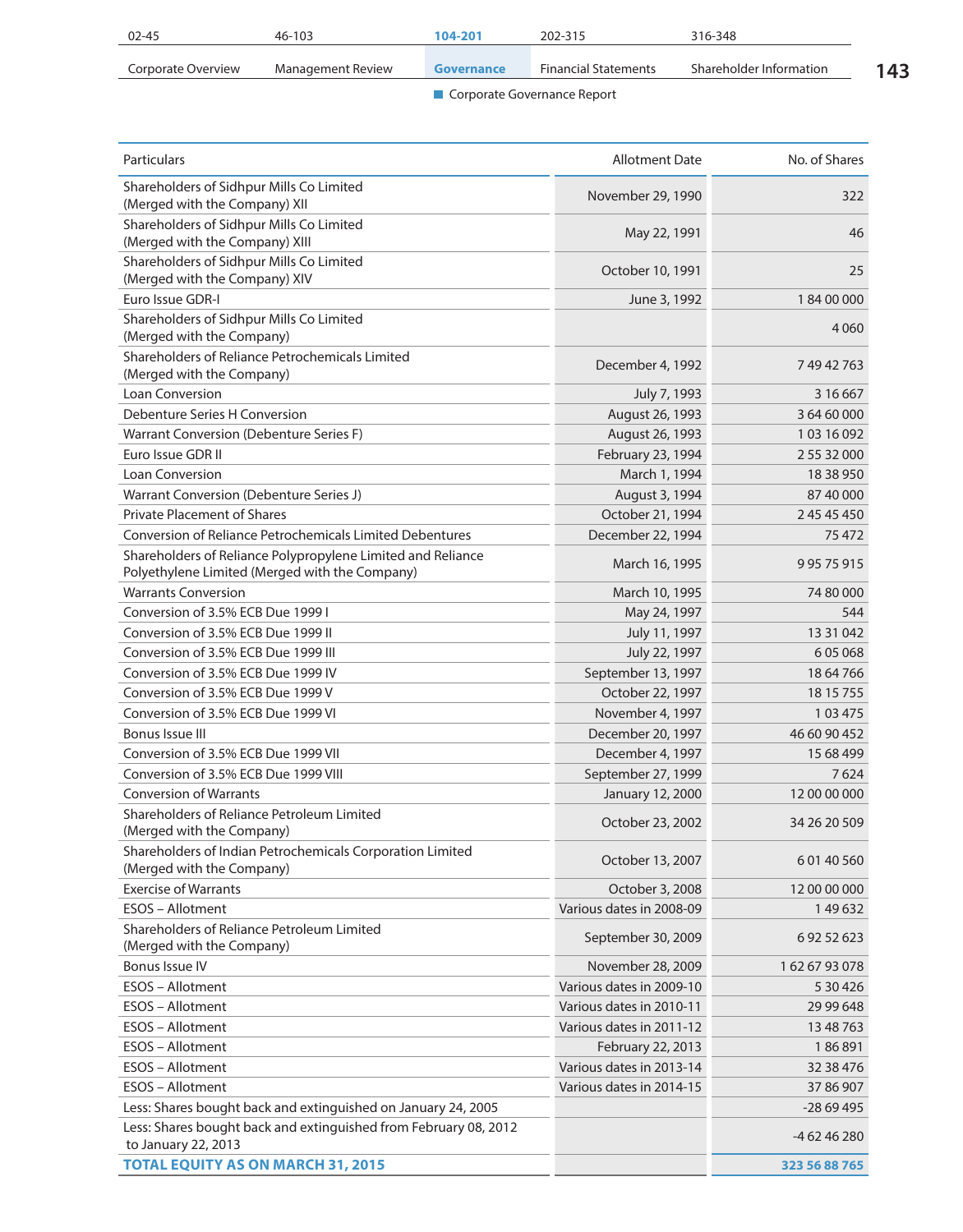#### **Corporate Benefits to Investors**

#### **Dividend Declared for the last 10 Years**

| <b>Financial Year</b> | Dividend Declaration                    | Dividend<br>per Share* |
|-----------------------|-----------------------------------------|------------------------|
| 2004-05               | August 03, 2005                         | 7.5                    |
| 2005-06               | June 27, 2006                           | 10                     |
| 2006-07               | March 10, 2007                          | 11                     |
| 2007-08               | June 12, 2008                           | 13                     |
| 2008-09               | October 07, 2009                        | 13                     |
| 2009-10               | June 18, 2010<br>(post bonus issue 1:1) | 7                      |
| 2010-11               | June 03, 2011                           | 8                      |
| 2011-12               | June 07, 2012                           | 8.5                    |
| 2012-13               | June 06, 2013                           | 9                      |
| 2013-14               | June 18, 2014                           | 9.5                    |

*\* Share of paid-up value of* `*10 per share.*

*Note: Dividend of* `*10 per share, recommended by Directors on April 17, 2015, is subject to declaration by shareholders at the ensuing Annual General Meeting.*

# **BONUS ISSUES OF FULLY PAID-UP EQUITY SHARES**

| <b>Financial Year</b> | Ratio |
|-----------------------|-------|
| 1980-81               | 3:5   |
| 1983-84               | 6:10  |
| 1997-98               | 1:1   |
| 2009-10               | 1:1   |

### **Shares issued on Demerger**

Consequent upon the demerger of the coal based, gas based, financial services and telecommunications undertakings/businesses of the Company in December, 2005, the shareholders of the Company were allotted equity shares of the four companies, namely, Reliance Energy Ventures Limited (REVL), Reliance Natural Resources Limited (RNRL), Reliance Capital Ventures Limited (RCVL) and Reliance Communication Ventures Limited (RCoVL) in the ratio of one equity share of each of the companies for every equity share held by shareholders except specified shareholders, in Reliance Industries Limited, as on the record date fixed for the purpose.

Accordingly, 122,31,30,422 equity shares each of REVL, RNRL, RCVL and RCoVL were allotted on January 27, 2006.

#### **Dematerialisation of Shares**

| Mode of Holding | % age  |
|-----------------|--------|
| <b>NSDL</b>     | 95.96  |
| <b>CDSL</b>     | 1.85   |
| Physical        | 2.19   |
| <b>TOTAL</b>    | 100.00 |

97.81% of Company's paid-up Equity Share Capital has been dematerialised up to March 31, 2015 (97.70% up to March 31, 2014). Trading in Equity Shares of the Company is permitted only in dematerialised form.

### **Liquidity**

The Company's Equity Shares are among the most liquid and actively traded shares on the Indian Stock Exchanges. RIL shares consistently rank among the top few frequently traded shares, both in terms of the number of shares traded, as well as value.

Relevant data for the average daily turnover for the financial year 2014-15 is given below:

|                    | <b>BSF</b> | NSF       | Total     |
|--------------------|------------|-----------|-----------|
| Shares (nos.)      | 3,85,442   | 33,36,956 | 37,22,398 |
| Value (in ₹ crore) | 36.89      | 321.61    | 358.50    |

*[Source: This information is compiled from the data available from the websites of BSE and NSE]*

# **Outstanding GDRs / Warrants and Convertible Bonds, Conversion Date and likely impact on equity**

**GDRs:** Outstanding GDRs as on March 31, 2015 represent 10 44 04 190 equity shares constituting 3.23% of Company's paid-up Equity Share Capital. Each GDR represents two underlying equity shares in the Company. GDR is not a specific time-bound instrument and can be surrendered at any time and converted into the underlying equity shares in the Company. The shares so released in favour of the investors upon surrender of GDRs can either be held by investors concerned in their name or sold off in the Indian secondary markets for cash. To the extent of shares so sold in Indian markets, GDRs can be reissued under the available head room.

#### **RIL GDR Programme - Important Information**

RIL GDRs are listed at the Luxembourg Stock Exchange. GDRs are traded on the International Order Book (IOB) of London Stock Exchange. GDRs are also traded amongst Qualified Institutional Investors in the Portal System of NASD, USA.

RIL GDRs are exempted securities under US Securities Law. RIL GDR program has been established under Rule 144A and Regulation S of the US Securities Act, 1933. Reporting is done under the exempted route of Rule 12g3-2(b) under the US Securities Exchange Act, 1934.

The Bank of New York Mellon is the Depository and ICICI Bank Limited is the Custodian of all the Equity Shares underlying the GDRs issued by the Company.

### **Employee Stock Options**

The information on Options granted by the Company during the financial year 2014-15 and other particulars with regard to Employees' Stock Options are set out under Annexure IV to the Directors' Report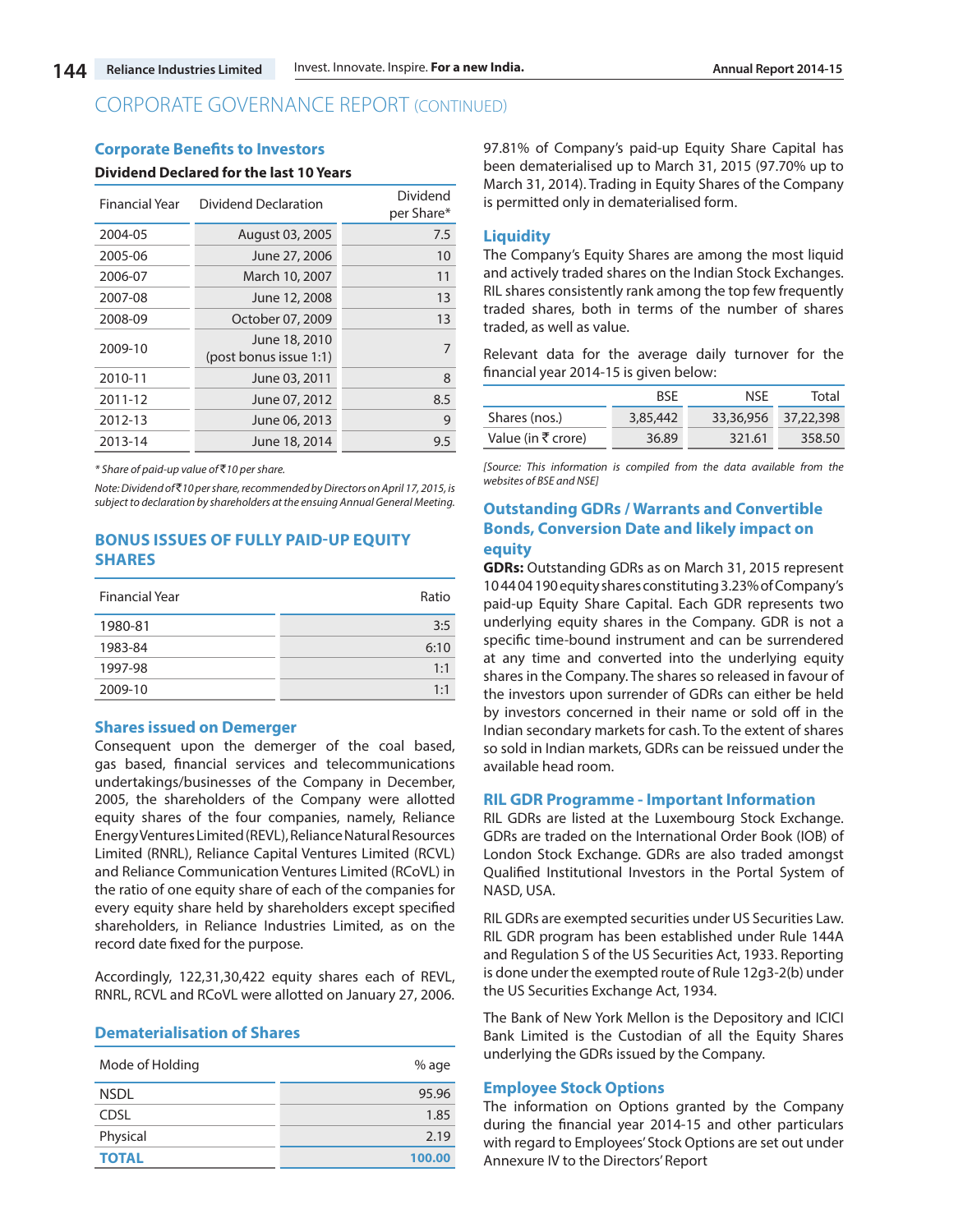| $02 - 45$          | 46-103            | 104-201    | 202-315                     | 316-348                 |    |
|--------------------|-------------------|------------|-----------------------------|-------------------------|----|
| Corporate Overview | Management Review | Governance | <b>Financial Statements</b> | Shareholder Information | 45 |

# **PLANT LOCATIONS**

# **Refining & Marketing**

### **Jamnagar**

Village Meghpar/Padana, Taluka Lalpur, Jamnagar - 361 280, Gujarat, India

# **Jamnagar SEZ Unit**

Village Meghpar/Padana, Taluka Lalpur, Jamnagar - 361 280, Gujarat, India

### **Petrochemicals**

## **Allahabad Manufacturing Division**

A/10-A/27, UPSIDC Industrial Area, P. O.T.S.L. Allahabad - 211 010, Uttar Pradesh, India

### **Barabanki Manufacturing Division**

Dewa Road, P.O. Somaiya Nagar, Barabanki - 225 123, Uttar Pradesh, India

# **Dahej Manufacturing Division**

P. O. Dahej- 392 130, Taluka: Vagra, District Bharuch, Gujarat, India

### **Hazira Manufacturing Division**

Village Mora, P.O. Bhatha, Surat-Hazira Road, Surat - 394 510, Gujarat, India

#### **Hoshiarpur Manufacturing Division**

Dharamshala Road, V.P.O. Chohal, District Hoshiarpur - 146 024, Punjab, India

# **Nagothane Manufacturing Division**

P. O. Petrochemicals Township, Nagothane - 402 125, Roha Taluka, District Raigad, Maharashtra, India

#### **Nagpur Manufacturing Division**

Village: Dahali, Mouda ,Ramtek Road, Tehsil Mouda – 441 104, District Nagpur, Maharashtra, India

### **Patalganga Manufacturing Division**

B-1 to B-5 & A3, MIDC Industrial Area, P.O. Rasayani, Patalganga – 410 220, District Raigad, Maharashtra, India

# **Silvassa Manufacturing Division**

342, Kharadpada, P.O. Naroli – 396 235, Union Territory of Dadra and Nagar Haveli, India

# **Vadodara Manufacturing Division**

P. O. Petrochemicals, Vadodara - 391 346, Gujarat, India

### **Oil & Gas**

# **KG D6 Onshore Terminal**

Village Gadimoga, Tallarevu Mandal, East Godavari District Gadimoga – 533 463, Andhra Pradesh, India

# **Oil & Gas Blocks**

Panna Mukta, Mid and South Tapti, NEC-OSN-97/2, KG-DWN-98/3, CY-DWN-2001/2, CB-ONN-2003/1, and GS-OSN-2000/1

#### **CBM Blocks**

SP (West) – CBM – 2001/1, SP (East) – CBM – 2001/1

### **Coal Bed Methane Project (CBM)**

Village & PO: Lalpur, Tehsil: Burhar, District Shahdol, Madhya Pradesh - 484 110, India

# **Textiles**

### **Naroda Manufacturing Division** 103/106, Naroda Industrial Estate, Naroda,

Ahmedabad - 382 330, Gujarat, India

#### **Address for Correspondence Investor Correspondence**

**For Shares/Debentures held in Physical form** Karvy Computershare Private Limited Karvy Selenium Tower B, 6th Floor Plot 31-32, Gachibowli, Financial District. Nanakramguda, Hyderabad – 500 032 Tel: +91-40-67161700 Toll Free No.: 1-800-4258-998; Fax: +91-40-23114087 e-mail: rilinvestor@karvy.com Website: www.karvy.com *(Address changed w.e.f. April 14, 2015)*

# **For Shares/Debentures held in Demat form**

Investors' concerned Depository Participant(s) and /or Karvy Computershare Private Limited.

#### **Any query on the Annual Report**

Shri A. Anjeneyan Senior Vice President, Corporate Secretarial Reliance Industries Limited, 3rd Floor, Maker Chambers IV, 222, Nariman Point, Mumbai 400 021. e-mail: investor\_relations@ril.com

### **Transfer of unpaid/unclaimed amounts to Investor Education and Protection Fund**

During the year under review, the Company has credited ` 9.89 crore to the Investor Education and Protection Fund (IEPF) pursuant to Section 205C of the Companies Act, 1956 read with the Investor Education and Protection Fund (Awareness and Protection of Investors) Rules, 2001.

The cumulative amount transferred to IEPF up to March 31, 2015 is ₹ 118.33 crore.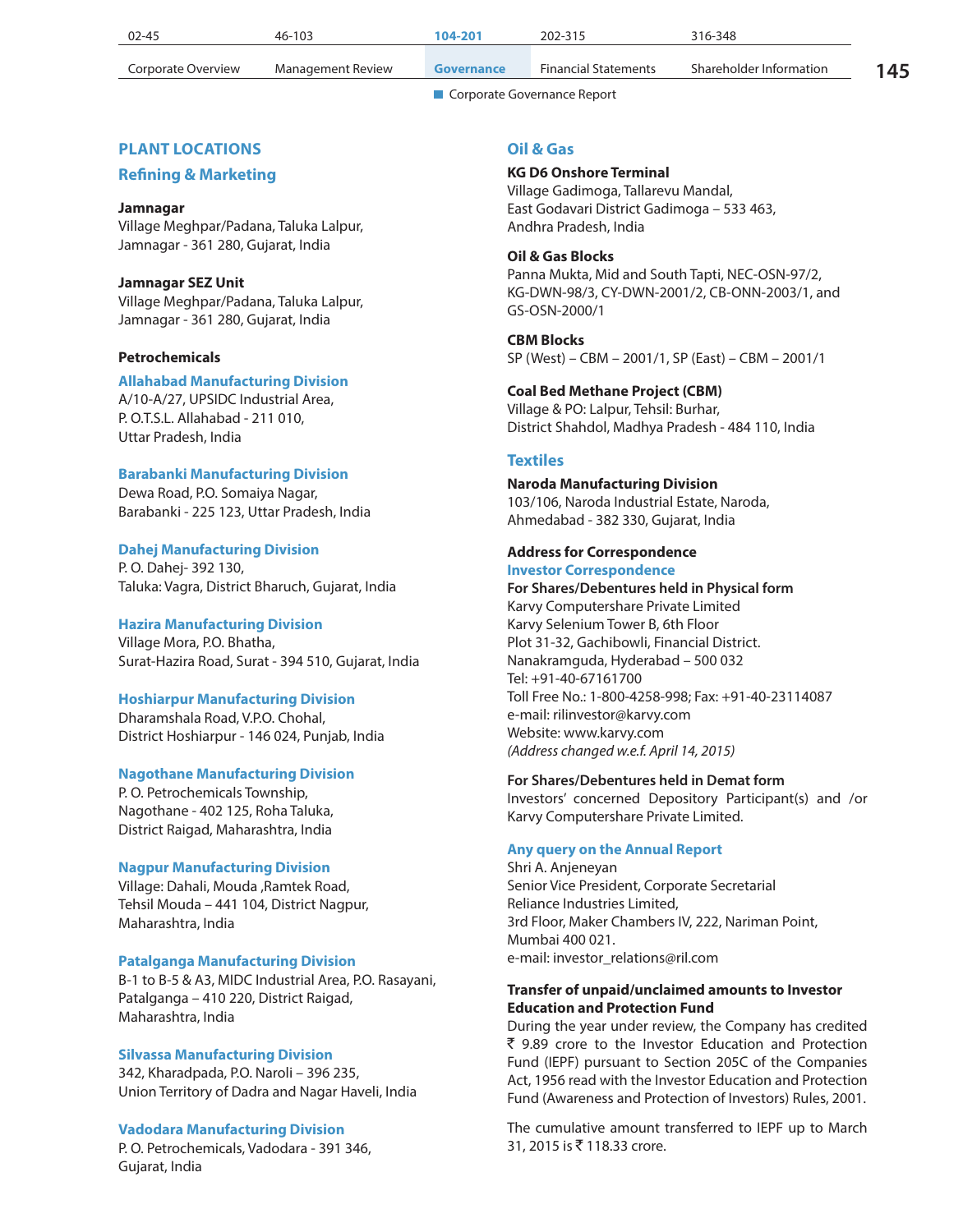Pursuant to the provisions of Investor Education and Protection Fund (Uploading of information regarding unpaid and unclaimed amounts lying with companies) Rules, 2012, the Company has uploaded the details of unpaid and unclaimed amounts lying with the Company as on June 18, 2014 (date of last Annual General Meeting) on the Company's website (www.ril.com) and on the website of the Ministry of Corporate Affairs.

#### **Equity Shares in the Suspense Account**

In terms of Clause 5A(I) and Clause 5A(II) of the Listing Agreement, the Company reports the following details in respect of equity shares lying in the suspense accounts which were issued in demat form and physical form, respectively:

|                                                                                                                                             | Demat                            |                            | Physical                                                      |                            |
|---------------------------------------------------------------------------------------------------------------------------------------------|----------------------------------|----------------------------|---------------------------------------------------------------|----------------------------|
| Particulars                                                                                                                                 | Number of<br><b>Shareholders</b> | Number of<br>equity shares | Number of<br><b>Shareholders</b><br>(phase wise<br>transfers) | Number of<br>equity shares |
| Number of shareholders and the<br>Aggregate<br>outstanding shares in the suspense account lying as<br>on April 1, 2014                      | 96                               | 1 3 0 8                    | 1 62 905                                                      | 6241611                    |
| Number of shareholders who approached the<br>Company for transfer of shares and shares transferred<br>from suspense account during the year | $\Omega$                         | $\Omega$                   | 1625                                                          | 104438                     |
| Number of shareholders and aggregate number<br>of shares transferred to the Unclaimed Suspense<br>Account during the year                   | $\mathbf 0$                      | $\Omega$                   | 19                                                            | 1741                       |
| Aggregate Number of shareholders<br>and the<br>outstanding shares in the suspense account lying as<br>on March 31, 2015                     | 96                               | 1308                       | 161299                                                        | 61 38 914                  |

The voting rights on the shares in the suspense accounts as on March 31, 2015 shall remain frozen till the rightful owners of such shares claim the shares.

#### **COMPLIANCE CERTIFICATE OF THE AUDITORS**

Certificate from the Company's Auditors, M/s. Chaturvedi & Shah, Deloitte Haskins & Sells LLP and M/s. Rajendra & Co., confirming compliance with conditions of Corporate Governance as stipulated under Clause 49 of the Listing Agreement, is attached to this Report.

# **ADOPTION OF MANDATORY AND NON-MANDATORY REQUIREMENTS OF CLAUSE 49**

The Company has complied with all mandatory requirements of Clause 49 of the Listing Agreement. The Company has adopted following non-mandatory requirements of Clause 49 of the Listing Agreement:

#### **Communication to Shareholders**

Half-yearly reports covering financial results were sent to members at their registered addresses.

# **Audit Qualification**

The Company is in the regime of unqualified financial statements.

### **Reporting of Internal Auditor**

The Internal Auditor directly reports to the Audit Committee

#### **CEO AND CFO CERTIFICATION**

The Chairman and Managing Director and the Chief Financial Officer of the Company give annual certification on financial reporting and internal controls to the Board in terms of Clause 49 of the Listing Agreement. The Chairman and Managing Director and the Chief Financial Officer also give quarterly certification on financial results while placing the financial results before the Board in terms of Clause 41 of the Listing Agreement. The annual certificate given by the Chairman and Managing Director and the Chief Financial Officer is published in this Report.

### **Certificate on Compliance with Code of Conduct**

I hereby confirm that the Company has obtained from all the members of the Board and Management Personnel, affirmation that they have complied with the Code of Conduct for the financial year 2014-15.

> **(Mukesh D. Ambani)** Chairman and Managing Director

> > Mumbai April 17, 2015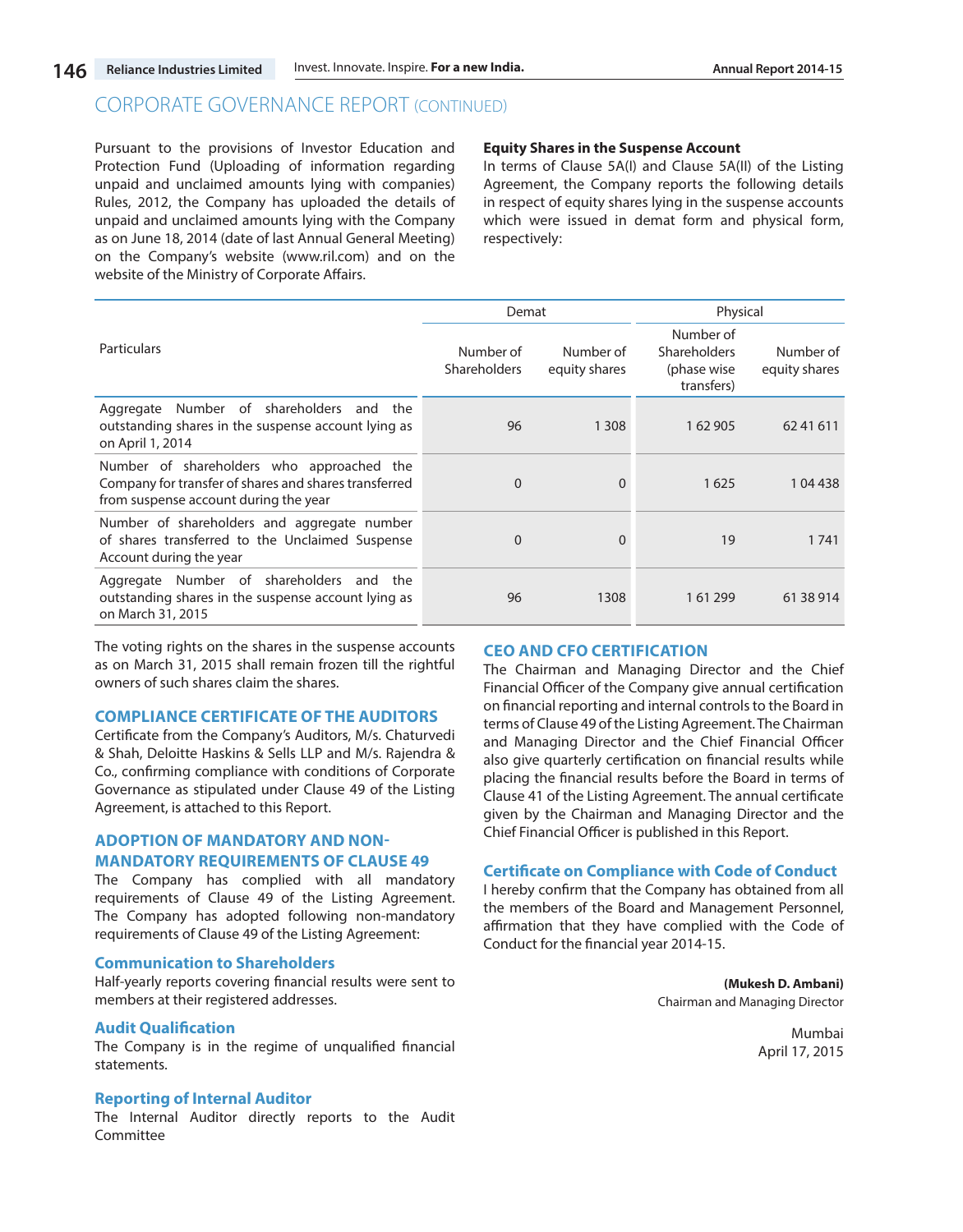| $02 - 45$          | 46-103            | 104-201    | 202-315                     | 316-348                 |  |
|--------------------|-------------------|------------|-----------------------------|-------------------------|--|
| Corporate Overview | Management Review | Governance | <b>Financial Statements</b> | Shareholder Information |  |

# **CEO / CFO CERTIFICATE UNDER CLAUSE 49 (IX)**

To, The Board of Directors Reliance Industries Limited

- 1. We have reviewed financial statements and the cash flow statement of Reliance Industries Limited for the year ended 31st March, 2015 and to the best of our knowledge and belief:
	- (i) these statements do not contain any materially untrue statement or omit any material fact or contain statements that might be misleading;
	- (ii) these statements together present a true and fair view of the Company's affairs and are in compliance with existing accounting standards, applicable laws and regulations.
- 2. There are, to the best of our knowledge and belief, no transactions entered into by the Company during the year which are fraudulent, illegal or violative of the Company's Code of Conduct.
- 3. We accept responsibility for establishing and maintaining internal controls for financial reporting and we have evaluated the effectiveness of Company's internal control systems pertaining to financial reporting. We have not come across any reportable deficiencies in the design or operation of such internal controls.
- 4. We have indicated to the Auditors and the Audit Committee:
	- (i) that there are no significant changes in internal control over financial reporting during the year;
	- (ii) that there are no significant changes in accounting policies during the year; and
	- (iii) that there are no instances of significant fraud of which we have become aware.

| (Alok Agarwal)  | (Srikanth Venkatachari) | (Mukesh D. Ambani)    |
|-----------------|-------------------------|-----------------------|
| Chief Financial | Joint Chief Financial   | Chairman and Managing |
| Officer         | Officer                 | Director              |

Mumbai April 17, 2015

# **AUDITORS' CERTIFICATE ON CORPORATE GOVERNANCE**

#### To the Members, **Reliance Industries Limited**

We have examined the compliance of conditions of Corporate Governance by Reliance Industries Limited, for the year ended on 31st March 2015, as stipulated in Clause 49 of the Listing Agreement of the said Company with stock exchanges.

The compliance of conditions of Corporate Governance is the responsibility of the Management. Our examination has been limited to a review of the procedures and implementation thereof adopted by the Company for ensuring compliance with the conditions of the Corporate Governance as stipulated in the said Clause. It is neither an audit nor an expression of opinion on the financial statements of the Company.

In our opinion and to the best of our information and according to the explanations given to us and based on the representations made by the Directors and the Management, we certify that the Company has complied with the conditions of Corporate Governance as stipulated in Clause 49 of the above-mentioned Listing Agreement.

We state that such compliance is neither an assurance as to future viability of the Company nor of the efficiency or effectiveness with which the management has conducted the affairs of the Company.

| For Chaturvedi & Shah        | For Deloitte Haskins & Sells LLP    | For Rajendra & Co.           |
|------------------------------|-------------------------------------|------------------------------|
| <b>Chartered Accountants</b> | <b>Chartered Accountants</b>        | <b>Chartered Accountants</b> |
| (Registration No. 101720W)   | (Registration No. 117366W/W-100018) | (Registration No. 108355W)   |
| (D. Chaturvedi)              | (A.B. Jani)                         | (A.R. Shah)                  |
| Partner                      | Partner                             | Partner-                     |
| Membership No.: 5611         | Membership No.: 46488               | Membership No.: 47166        |

Mumbai April 17, 2015

# **DIRECTORS' PROFILE**

**Shri Mukesh D. Ambani** (DIN 00001695) is a Chemical Engineer from Institute of Chemical Technology, Mumbai (earlier University Department of Chemical Technology, University of Mumbai). He has pursued MBA from Stanford University, USA.

Shri Mukesh D. Ambani has joined Reliance in 1981. He initiated Reliance's backward integration journey from textiles into polyester fibres and further into petrochemicals, petroleum refining and going upstream into oil and gas exploration and production. He created several new world class manufacturing facilities involving diverse technologies that have raised Reliance's petrochemicals manufacturing capacities from less than a million tonnes to about fourteen million tonnes per year. He is envisaging almost doubling these capacities to twenty seven million tonnes per annum within a short span.

Shri Mukesh D. Ambani led the creation of the world's largest grassroots petroleum refinery at Jamnagar, India, with a capacity of 660,000 barrels per day (33 million tonnes per year) integrated with petrochemicals, power generation, port and related infrastructure. Further, he steered the setting up of another 580,000 barrels per day refinery next to the existing one in Jamnagar. With an aggregate refining capacity of 1.24 million barrels of oil per day at any single location in the world has transformed "Jamnagar" as the 'Refining Hub of the World'.

In September 2008, when the first drop of crude oil flowed from the Krishna-Godavari basin, Shri Mukesh D. Ambani's vision of energy security for India was being realized.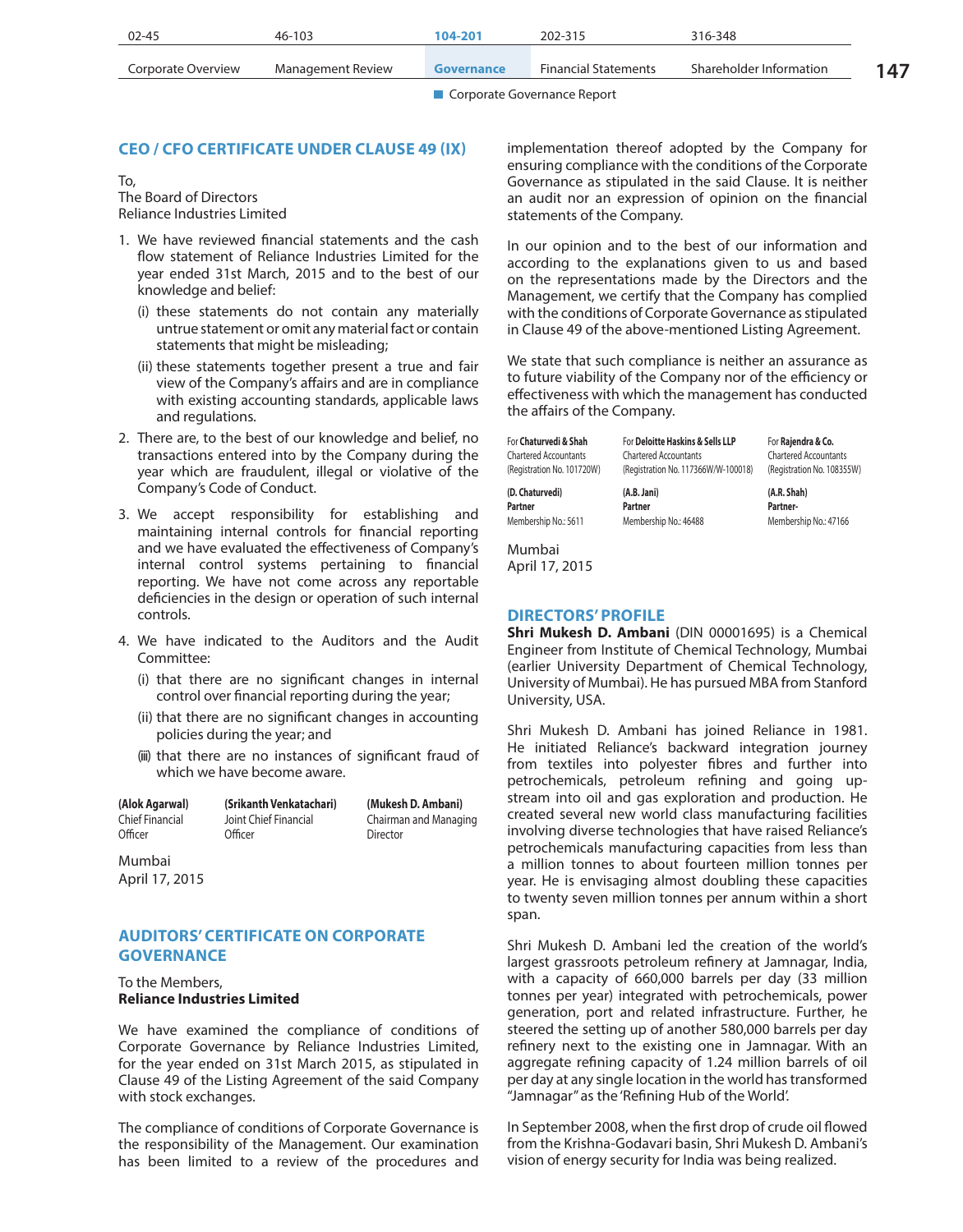Shri Mukesh D. Ambani is steering Reliance's development of infrastructure facilities and implementation of a pan-India organized retail network spanning multiple formats and supply chain infrastructure. Today, Reliance Retail is the largest retail player in the Country.

Shri Mukesh D. Ambani is also setting up one of the most complex 4G broadband wireless services in the world offering end to end solutions that address the entire value chain across various digital services in key domains of national interest such as Education, Healthcare, Security, Financial Services, Government-Citizen interfaces and Entertainment.

Shri Mukesh D. Ambani's achievements have been acknowledged at several national and international levels. Over the years, some of the awards and recognition bestowed on him are:

- **Conferred an honorary Doctor of Science by Institute** of Chemical Technology (ICT), Mumbai in February 2015
- In 2014, he continues to be featured in the list of the 'Most Powerful People in the World' by Forbes magazine
- **NDTV** honored him as one of the 25 Greatest Global Living Legends
- **Awarded as 'Global Challenger' by Boston Consulting** Group in 2013
- In 2013, he was conferred 'Entrepreneur of the Decade' by All India Management Association
- In 2010, awarded the Dean's Medal by University of Pennsylvania Dean of the School of Engineering and Applied Science for his leadership in the application of Engineering and Technology
- In 2011, he was featured in the list of TIME 100 Most Influential People in the World
- In 2011, ranked the 5th best performing CEO in the World by the Harvard Business Review in its ranking of the top 50 global CEOs

Shri Mukesh D. Ambani is a member of the Prime Minister's Council on Trade and Industry, Government of India. He is the Chairman of Board of Governors, Pandit Deendayal Petroleum University, Gandhinagar.

Shri Mukesh D. Ambani is a Member of Millennium Development Goals (MDG) Advocacy Group (MDG Advocate) constituted by United Nations (UN), a Board member of the INTERPOL Foundation and a Member of The Foundation Board of World Economic Forum.

Shri Mukesh D. Ambani is a member of the Indo-US CEOs Forum, Chair of The British Asian Trust's India Advisory Council, International Advisory Council of The Brookings, McKinsey & Company International Advisory Council, Global Advisory Council of Bank of America, Member of The Business Council and London School of Economics' India Advisory Group.

Shri Mukesh D. Ambani is the Chairman of Reliance Jio Infocomm Limited and Reliance Retail Ventures Limited and a Director of Reliance Foundation and Reliance Europe Limited.

At RIL, he is Chairman of the Finance Committee.

He is Promoter of the Company and holds 36,15,846 shares of the Company in his name as on March 31, 2015.

**Shri Nikhil R. Meswani** (DIN 00001620) is a Chemical Engineer. He is the son of Shri Rasiklal Meswani, one of the Founder Directors of the Company.

He joined Reliance in 1986 and since July 01, 1988 he is a Whole-time Director designated as Executive Director on the Board of the Company.

He is primarily responsible for Petrochemicals Division and has contributed largely to Reliance to become a global leader in Petrochemicals. Earlier, he handled refinery business between 1997 and 2005. He was also responsible for integration of IPCL with Reliance businesses. In addition, he continues to shoulder several other corporate responsibilities such as Corporate Affairs and Group's taxation policies. He also takes keen interest in IPL cricket franchise "Mumbai Indians".

He was the President of Association of Synthetic Fibre Industry and was also the youngest Chairman of Asian Chemical Fibre Industries Federation. He is also a member of managing committee of Federation of Indian Export Organisations set up by Ministry of Commerce.

He was named Young Global Leader by the World Economic Forum in 2005 and continues to actively participate in the activities of the Forum.

He is also a member of the Young Presidents' Organisation.

He was honoured by the Institute of Economic Studies, Ministry of Commerce & Industry, the Textile Association (India), Ministry of Textiles. He is also a distinguished Alumnus of the University Institute of Chemical Technology (UICT), Mumbai.

He is currently ranked fourth among Top 40 Global Power Players in chemical industry as per ICIS – leading chemical industry magazine.

He is a member of the Corporate Social Responsibility and Governance Committee, the Finance Committee and the Stakeholders' Relationship Committee of the Company.

He is a Director of Reliance Commercial Dealers Limited and Chairman of its Audit Committee and Nomination and Remuneration Committee.

He holds 4,18,374 shares of the Company in his name as on March 31, 2015.

**Shri Hital R. Meswani** (DIN 00001623) graduated with Honours in the Management & Technology programme from the University of Pennsylvania, U.S.A. where he received a Bachelor of Science Degree in Chemical Engineering from the School of Engineering and Applied Sciences and a Bachelor of Science Degree in Economics from the Wharton Business School.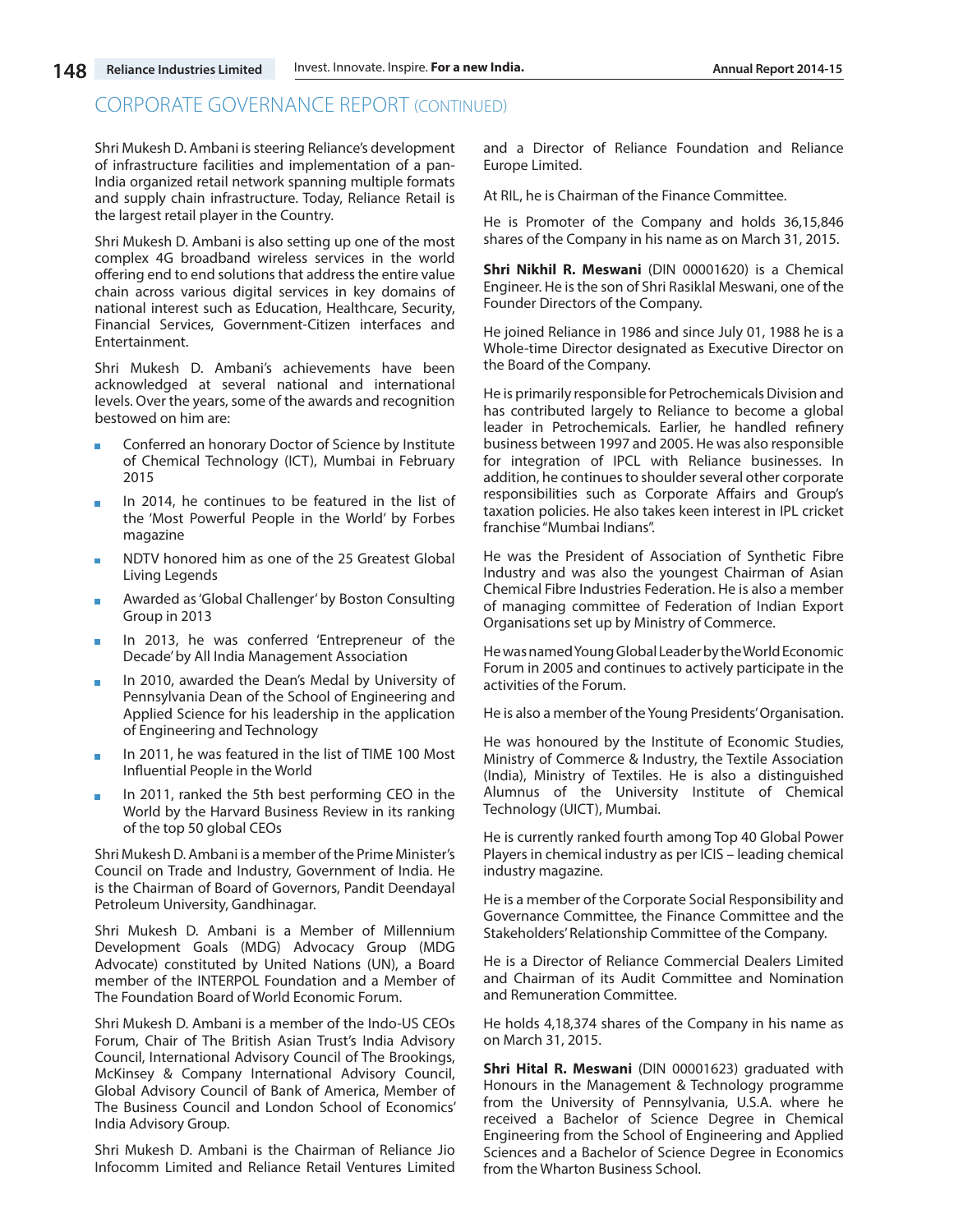| 02-45              | $46 - 103$        | 104-201    | 202-315                     | 316-348                 |     |
|--------------------|-------------------|------------|-----------------------------|-------------------------|-----|
| Corporate Overview | Management Review | Governance | <b>Financial Statements</b> | Shareholder Information | 149 |

He joined Reliance Industries Limited in 1990. He is on the Board of the Company as Whole-time Director designated as Executive Director since August 04, 1995, with overall responsibility of the Petroleum Refining Business and all Manufacturing, Research & Technology and Project Execution activities of the group.

He is a member of the Finance Committee, Stakeholders' Relationship Committee, Risk Management Committee and Chairman of the Health, Safety and Environment Committee of the Company.

He is a Director of Reliance Industrial Investments and Holdings Limited and Reliance Commercial Dealers Limited. He is a member of the Audit Committee and Nomination and Remuneration Committee of Reliance Commercial Dealers Limited.

He has been instrumental in the execution of several mega projects of the group including the Hazira Petrochemicals complex and the world's largest Refinery complex at Jamnagar.

He has been awarded an Honorary Fellowship by IChemE (Institution of Chemical Engineers – the International Professional body for Chemical, Biochemical and Process Engineers) in recognition of his contribution to the process industries.

He is the recipient of The 2011 D. Robert Yarnall Award from The Engineering Alumni Society of the University of Pennsylvania.

He was also conferred the Honorary CEPM-PMA Fellowship Award for Project Management Excellence.

He holds 3,51,886 shares of the Company in his name as on March 31, 2015.

**Shri P.M.S. Prasad** (DIN 00012144) is a Whole-time Director designated as Executive Director of the Company since August 21, 2009.

He has been with the Company for about 34 years. Over the years, he has held various senior positions in the Fibres, Petrochemicals, Refining & Marketing and Exploration & Production Businesses of the Company.

He holds Bachelor's degrees in Science and Engineering.

He was awarded an honorary doctorate degree by the University of Petroleum Engineering Studies, Dehradun in recognition of his outstanding contribution to the Petroleum sector. He has been conferred the Energy Executive of the Year 2008 award by Petroleum Economist in recognition of his leadership.

He is on the Board of Governors of the University of Petroleum & Energy Studies, India.

He is a member of the Health, Safety and Environment Committee and Risk Management Committee of the Company.

He is a Director of Reliance Commercial Dealers Limited and is a member of its Audit Committee and Nomination and Remuneration Committee.

He holds 1,36,666 shares of the Company in his name as on March 31, 2015.

**Shri Pawan Kumar Kapil** (DIN 02460200) has been appointed as a Whole-time Director designated as Executive Director of the Company with effect from May 16, 2010.

He holds Bachelor's degree in Chemical Engineering and has a rich experience of more than four decades in the Petroleum Refining Industry.

He joined Reliance in 1996 and led the commissioning and start-up of the Jamnagar complex. He was associated with this project since conception right through Design, Engineering, Construction and Commissioning. He also led the commissioning of the manufacturing operations in the Special Economic Zone (SEZ) at Jamnagar by Reliance.

He started his career in 1966 with the Indian Oil Corporation. In the initial years he worked in various capacities in Operations, Technical Services and startup/ commissioning of various Refinery Process Units/ facilities in Barauni and Gujarat Refineries. Being a person with a strong penchant for analytical work and high technology skills, he was chosen to head the Central Technical Services Department at the Corporate Office of Indian Oil Corporation. Here he did extensive work in 'expansion of the existing refineries', 'energy optimisation', 'debottlenecking studies' and 'long range planning'.

Then he moved to Mathura Refinery as the head of Refinery Operations. From Mathura he was picked up to become the Director (Technical) of Oil Coordination Committee (OCC) - the 'Think Tank' of the Ministry of Petroleum, the Government of India. He has travelled extensively and has been to USA, Russia, the Middle East, Europe and the Far East in connection with refinery design, technology selection, crude sourcing, etc. Having served for 28 years in Indian Oil Corporation and OCC in various capacities, he rose to the position of Executive Director and spearheaded the setting up of Panipat Refinery for the Indian Oil Corporation.

He has been the Site President of the Jamnagar complex of the Company from 2001 to 2010. He is currently heading Group Manufacturing Services (GMS) since 2011 and working towards achieving excellence in the areas of HSE, Technology, Reliability and Operations of all Manufacturing Sites covering Refineries, Petrochemicals and Polyester Plants of the Company. Under his able leadership, in 2005, the Jamnagar Refinery became the first Asian Refinery to be declared the 'Best Refinery in the world', at the 'World Refining & Fuel Conference' at San Francisco, USA. Both Refineries have bagged many national and international awards for Excellence in Safety performance, Energy conservation & Environment management, including the 'Golden Peacock Global Award for Sustainability for the year 2010'.

In recognition of his excellent achievements, the CHEMTECH Foundation had conferred on him the "Outstanding Achievement Award for Oil Refining" in 2008. He is also a Member of the Research Council of the Indian Institute of Petroleum, Dehradun.

He is a member of the Health, Safety and Environment Committee of the Company.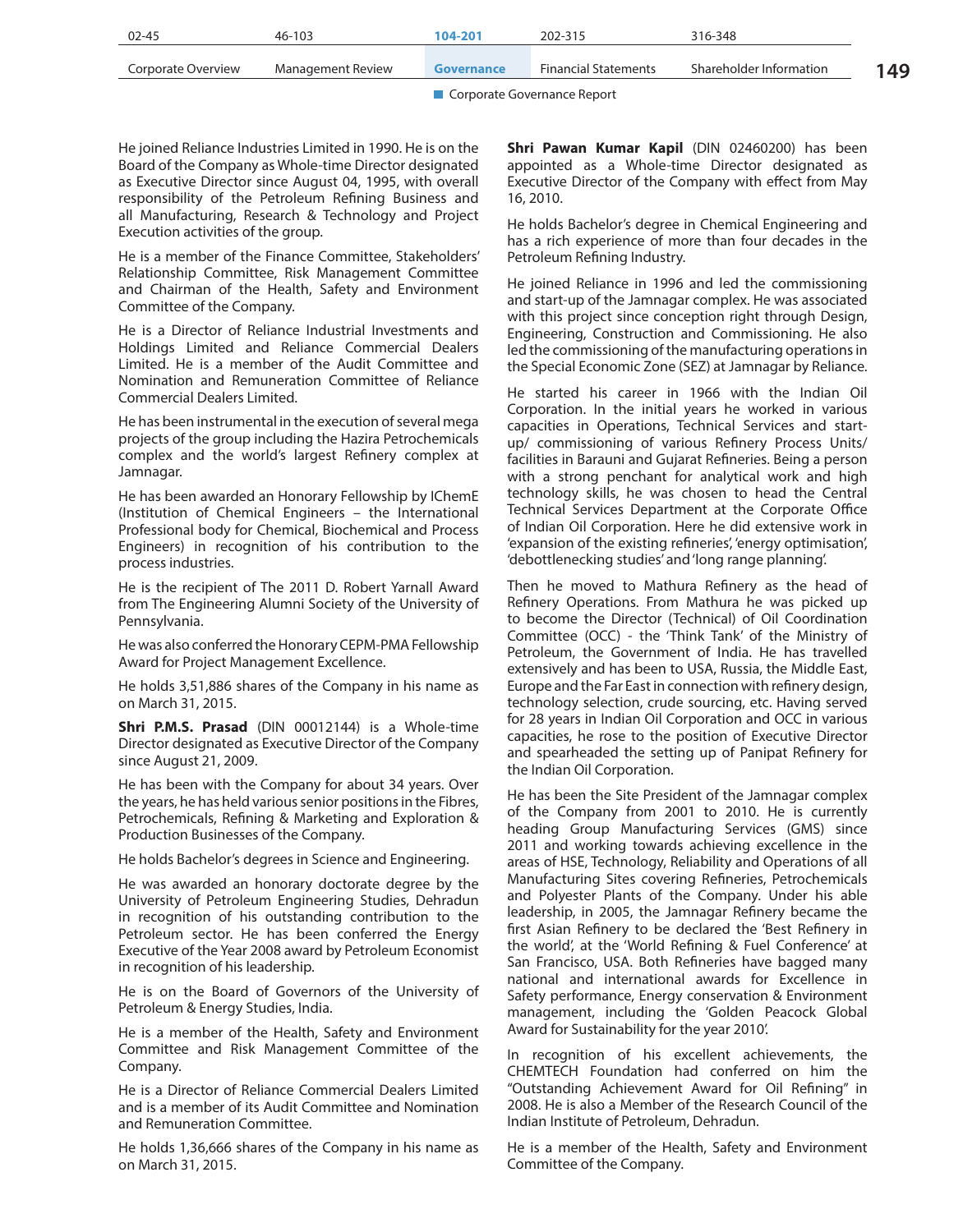He holds 8,000 shares of the Company in his name as on March 31, 2015.

**Shri Mansingh L. Bhakta** (DIN 00001963) is senior partner of Messers Kanga & Company, a leading firm of Advocates and Solicitors in Mumbai. He has been in practice for over 60 years and has vast experience in legal field and particularly on matters relating to corporate laws, banking and taxation.

He is a legal advisor to leading foreign and Indian companies and banks. He has also been associated with a large number of Euro issues made by Indian companies. He was the Chairman of the Taxation Law Standing Committee of LAWASIA, an Association of Lawyers of Asia and Pacific, which has its headquarters in Australia.

He is a Director of the Indian Merchant's Chamber, Mumbai. He is the Lead Independent Director of the Company. During his long legal career, he has served as an Independent Director of a large number of leading corporates including Larsen & Toubro Limited, SKF (India) Limited, Kirloskar Oil Engines Limited, Arvind Limited and Bennett Coleman & Company Limited.

He is a recipient of Rotary Centennial Service Award for Professional Excellence from Rotary International. In its normal annual survey conducted by Asia Law Journal, Hong Kong, a leading International law journal, he has been nominated as one of 'the Leading Lawyers of Asia 2011' for sixth consecutive years. Recently, 'Trans Asian Chamber of Commerce & Industry' conferred on him the prestigious award of 'The Pillar of Hindustaanee Society' for the year 2014-15 in the field of 'Ethical Law Practice'.

He holds 3,30,000 shares of the Company in his name as on March 31, 2015.

**Shri Yogendra P. Trivedi** (DIN 00001879) is practicing as senior advocate in Supreme Court. He was a member of the Rajya Sabha till April 02, 2014. He holds important positions in various fields' viz. economics, profession, politics, commercial, education, medical field, sports and social service. He has received various Awards and medals for his contribution in various fields. He was a Director in Central Bank of India and Dena Bank, amongst many other reputed companies. He was the past President of the Indian Merchant's Chamber and presently is a Member of the Managing Committee. He was on the Managing Committee of ASSOCHAM and the International Chamber of Commerce. He was the Hon' Counsel of Republic of Ethiopia.

He is the Chairman of Sai Service Private Limited and Trivedi Consultants Private Limited. He is the Director of The Supreme Industries Limited, Zodiac Clothing Company Limited, New Consolidated Construction Company Limited, Emami Limited and Federation of Indian Automobile Association.

He is the Chairman of Indo African Chamber of Commerce. He was the President of the Cricket Club of India. He was the past President of the Western India Automobile Association. He is also Member of the Indian Merchant's Chamber, All India Association of Industries, W.I.A.A. Club, B.C.A Club, Orient Club, Royal Bombay Yatch Club. He is also the Chairman of the Audit Committee, the Corporate Social Responsibility and Governance Committee and the Stakeholders' Relationship Committee and Member of the Human Resources, Nomination and Remuneration Committee of the Company. He is a Member of the Audit Committee of Zodiac Clothing Company Limited.

He has been conferred Honorary Doctorate (HonorisCausa) by Fakir Mohan University, Balasore, Odisha.

He holds 27,984 shares of the Company in his name as on March 31, 2015.

**Dr. Dharam Vir Kapur** (DIN 00001982) is an honours Graduate in Electrical Engineering with wide experience in Power, Capital Goods, Chemicals and Petrochemicals Industries.

Dr. D.V. Kapur was the founding chairman-cum-managing director of the National Thermal Power Corporation (NTPC). He had an illustrious career in the government sector with a successful track record of building vibrant organisations and successful project implementation. In a meeting of the executive directors of the World Bank group, Dr. Kapur was once described as 'a model manager'. Prior to NTPC, he also served at the Hirakud dam project, Punjab state electricity board, the Indian Railways, and Bharat Heavy Electricals Limited, in various positions.

He has been secretary to the government of India in the ministries of Power, Heavy Industry and Chemicals & Petrochemicals. His significant contributions as Secretary during 1980 to 1986 were introduction of new management practices and liberalization initiatives including authorship of "Broad Banding" and "Minimum Economic Sizes" in industrial licensing. Dr. Kapur was also member of various government committees including Arjun Sengupta Committee to Review Policy for Public Enterprises. Reports on "Utilization and Conservation of Energy" and "Perspective Planning of Petrochemical Industry" are still remembered as bibles of sorts for path breaking recommendations made under his chairmanship.

He was associated with a number of national institutions, including Indian Institute of Technology-Bombay as chairman of its board of governors for over ten years, National Productivity Council as its chairman, and as member of the board of governors of the Administrative Staff College of India and Indian Institute of Management-Lucknow. Jawaharlal Nehru Technological University conferred on him the degree of D.Sc. He is also the recipient of lifetime achievement awards and meritorious services awards from a number of prestigious organisations associated with energy and project management.

He is the Chairman (Emeritus) of Jacobs H&G (P) Limited. In addition to Reliance Industries Limited, Dr. Kapur is also a Director on the Boards of Honda Siel Power Products Limited, DLF Limited and other private limited companies. He has also been an independent director on the Board of Tata Chemicals Limited, Larsen and Toubro Limited and Ashok Leyland Limited. He was also founding Chairman of Reliance Power Limited. In addition to this, he has also chaired the boards of subsidiaries of multinational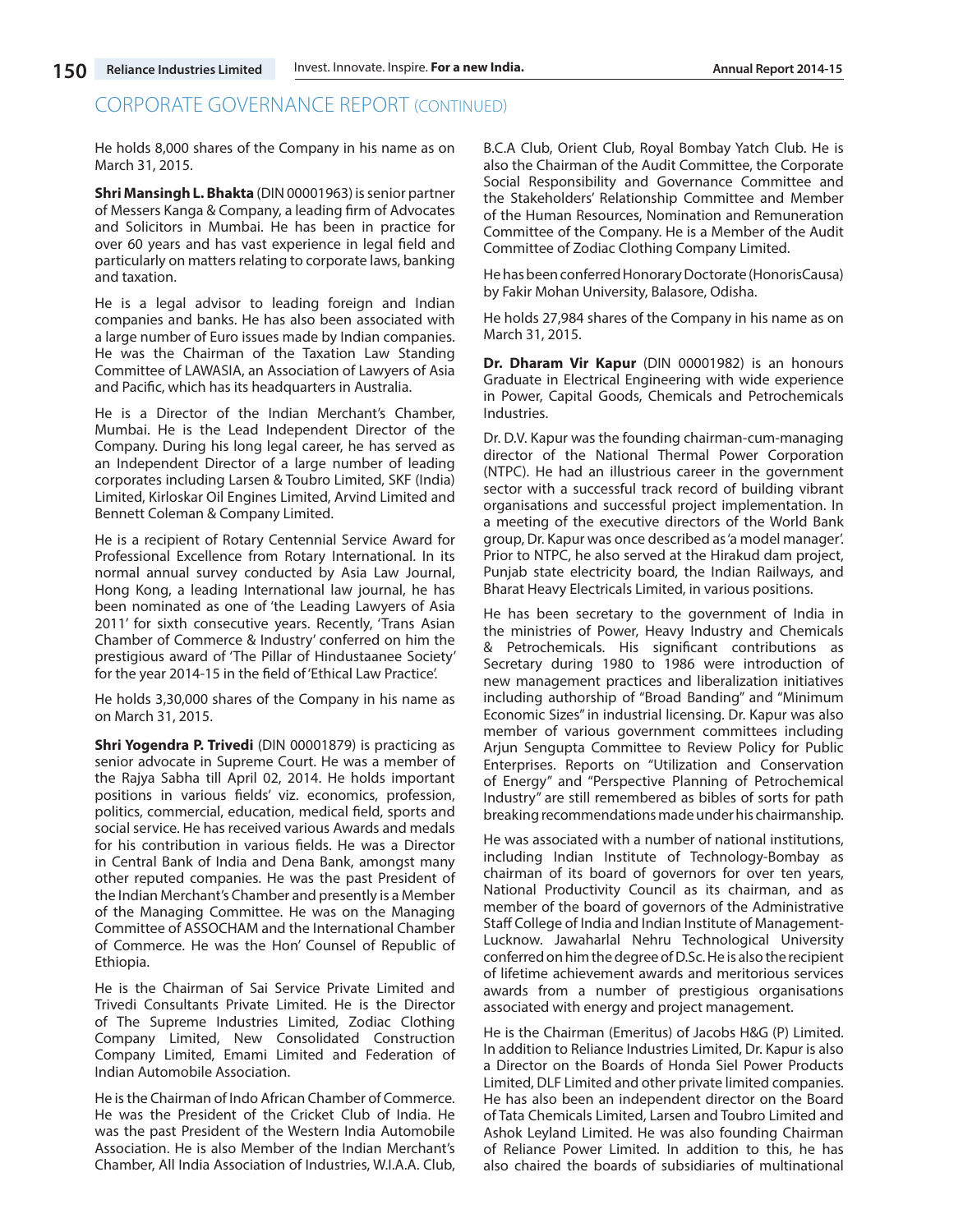| 02-45              | 46-103            | 104-201    | 202-315                     | 316-348                 |  |
|--------------------|-------------------|------------|-----------------------------|-------------------------|--|
| Corporate Overview | Management Review | Governance | <b>Financial Statements</b> | Shareholder Information |  |
|                    |                   |            |                             |                         |  |

corporations, Jacobs Engineering Consultants (USA) and GKN plc (UK). He is a member of the Human Resources, Nomination and Remuneration Committee, the Corporate Social Responsibility and Governance Committee and the Health, Safety and Environment Committee of the Company. He is the Chairman of Audit Committee, Shareholders'/Investors' Grievance Committee and Remuneration Committee of Honda Siel Power Products Limited. He is a member of Audit Committee and Equity Issuance Committee of DLF Limited. He is also the Chairman of Corporate Governance Committee and Shareholders'/Investor Grievance Committee of DLF Limited.

He holds 13,544 shares of the Company in his name as on March 31, 2015.

**Prof. Ashok Misra** (DIN 00006051) is a B.Tech. in Chemical Engineering from IIT Kanpur, M.S. in Chemical Engineering from the Tufts University and a Ph.D. in Polymer Science & Engineering from the University of Massachusetts. He has also completed the 'Executive Development Programme' and 'Strategies for Improving Directors' Effectiveness Programme' at the Kellogg School of Management, Northwestern University.

He was the Director at the Indian Institute of Technology, Bombay from 2000 to 2008, where he made significant contribution taking the Institute to greater heights. During his tenure, the IIT Bombay was transformed into a leading Research & Development Institute, while at the same time maintaining its reputation as a leader in quality engineering education. Prior to this he was at IIT Delhi from 1977-2000 and at Monsanto Chemical Co. from 1974-1977. He is currently the Chairman-Emeritus-India, Intellectual Ventures. He is a Fellow of the National Academy of Sciences, India (President from 2006 to 2008); the Indian National Academy of Engineering, the Indian Institute of Chemical Engineers, the Indian Plastics Institute and the Maharashtra Academy of Sciences. He is the Founder President of the Polymer Processing Academy, the former President of the Society of Polymer Science, India and founder President of IIT Alumni Centre, Bengaluru.

He is an Independent Director on the Board of Jubilant Life Sciences Limited. He is a member of Audit Committee, Sustainability and CSR Committee and Stakeholders Relationship Committee of Jubilant Life Sciences Limited. He is the Chairman of the Board of Governors of IIT Roorkee, member of Board of Governors, IIT, Delhi and a member of the Central Advisory Board of Education of MHRD.

He is a member of the Stakeholders' Relationship Committee of the Company and a Member of the Investment Committee for Aditya Birla Private Equity – Sunrise Fund. He was on the Board of National Thermal Power Corporation Limited for 6 years. He is/has been on the Boards or Councils of several national and international institutions. He has received several awards including the Distinguished Alumnus Awards from all his alma maters – IIT Kanpur, Tufts University and University of Massachusetts. He was awarded the Distinguished Service Award by IIT Delhi during its Golden Jubilee in 2011. He has co-authored a book on Polymers, was awarded 6 patents and has over 150 international publications. He is on the editorial board of several scientific journals.

He holds 2,300 shares of the Company in his name as on March 31, 2015.

**Prof. Dipak C. Jain** (DIN 00228513) has a M.S. in Mathematical Statistics from Guwahati University, India and a Ph.D. in Marketing from the University of Texas at Dellas, United States of America. Prof. Jain is a distinguished teacher and scholar. He had been Dean of the Kellogg School of Management, Northwestern University, Evanston, Illinois, United States of America from 2001 to 2009 and an Associate Dean from 1996 to 2001. Currently, he is a Chaired Professor of Marketing at INSEAD, a leading business school with three campuses at Fontainebleau (Paris), France, Singapore and Abu Dhabi. He has served as the Dean of INSEAD from 2011- 13. He is a Director of Sasin Graduate Institute of Business Administration of Chulalongkorn University, Bangkok (Thailand). He has more than 30 years of experience in management education. He has published several articles in international journals on marketing and allied subjects.

His academic honors include the Sidney Levy Award for Excellence in Teaching in 1995; the John D.C. Little Best Paper Award in 1991; Kraft Research Professorships in 1989-90 and 1990-91; the Beatrice Research Professorship in 1987-88; the Outstanding Educator Award from the State of Assam in India in 1982; Gold Medal for the Best Post- Graduate of the Year from Guwahati University in India in 1978; Gold Medal for the Best Graduate of the Year from Darrang College in Assam in India in 1976; Gold Medal from Jaycees International in 1976; the Youth Merit Award from Rotary International in 1976; and the Jawaharlal Nehru Merit Award, the Government of India in 1976.

He is a Director of John Deere & Company, United States of America, Global Logistic Properties, Singapore and Northern Trust Bank, United States of America. He is also a Director of Reliance Retail Ventures Limited, Reliance Jio Infocomm Limited and HT Global Education. He is a member of Audit Committee, Corporate Social Responsibility Committee and Nomination and Remuneration Committee of Reliance Retail Ventures Limited and also a member of Nomination and Remuneration Committee and Audit Committee of Reliance Jio Infocomm Limited.

He does not hold any shares of the Company in his name as on March 31, 2015.

**Dr. Raghunath A. Mashelkar,** (DIN 00074119) National Research Professor, is presently also the President of Global Research Alliance, a network of publicly funded R&D Institutes from Asia-Pacific, Europe and USA with over 60,000 scientists.

Dr. Mashelkar served as the Director General of Council of Scientific and Industrial Research (CSIR), with thirtyeight laboratories and about 20,000 employees for over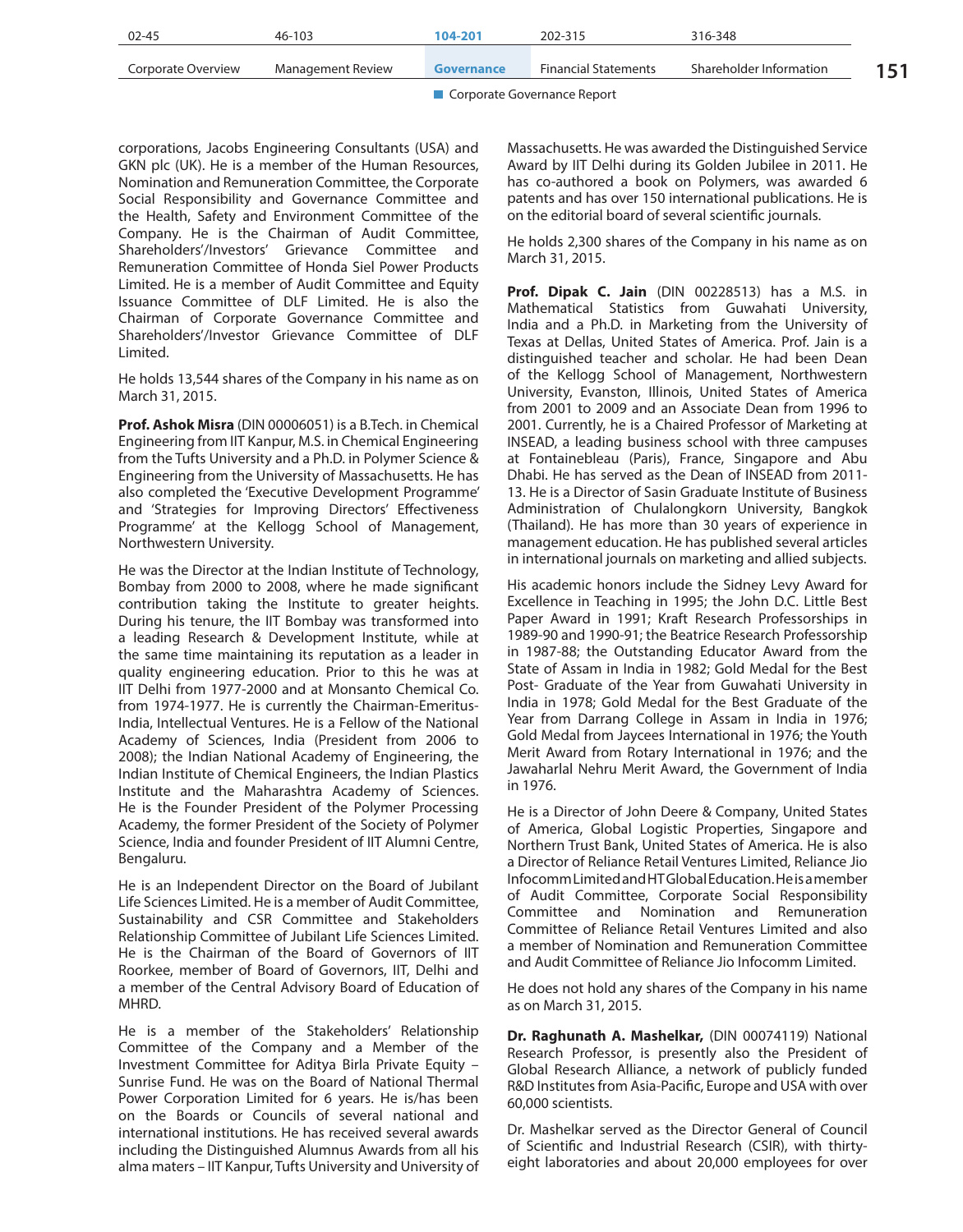eleven years. He was also the President of Indian National Science Academy and President of Institution of Chemical Engineers (UK).

Dr. Mashelkar is on the Board of Directors of several other reputed companies such as Tata Motors Limited, Thermax Limited, Piramal Enterprises Limited, KPIT Technologies Limited, TAL Manufacturing Solutions Limited and several other private limited companies. He is Chairman of the Safety, Health and Environment Committee as well as Corporate Social Responsibility Committee of Tata Motors Limited. He is a member of the Audit Committee and Nomination & Remuneration Committee of Tata Motors Limited and TAL Manufacturing Solutions Limited. He is also member of Audit Committee of Piramal Enterprises Limited.

Dr. Mashelkar is a member of the Audit Committee, the Human Resources, Nomination and Remuneration Committee and the Corporate Social Responsibility and Governance Committee of the Company.

Dr. Mashelkar is only the third Indian engineer to have been elected (1998) as Fellow of Royal Society (FRS), London in the twentieth century. He was elected Foreign Associate of National Academy of Science (USA) in 2005, Associate Foreign Member, American Academy of Arts & Sciences (2011); Foreign Fellow of US National Academy of Engineering (2003); Fellow of Royal Academy of Engineering, U.K. (1996), Foreign Fellow of Australian Technological Science and Engineering Academy (2008) and Fellow of World Academy of Art & Science, USA (2000).

In August 1997, Business India named Dr. Mashelkar as being among the 50 path-breakers in the post-Independent India. In 1998, Dr. Mashelkar won the JRD Tata Corporate Leadership Award, the first scientist to win it. In June, 1999, Business India did a cover story on Dr. Mashelkar as "CEO OF CSIR Inc.", a dream that he himself had articulated, when he took over as DG, CSIR in July 1995. On November 16, 2005, he received the Business Week (USA) award of 'Stars of Asia' at the hands of George Bush (Sr.), the former President of USA. He was the first Asian Scientist to receive it.

Deeply connected with the innovation movement in India, Dr. Mashelkar is currently the Chairman of India's National Innovation Foundation, Reliance Innovation Council, Thermax Innovation Council, KPIT Technology Innovation Council and Marico Innovation Foundation.

Thirty three universities have honored him with honorary doctorates, which include Universities of London, Salford, Swinburne,Pretoria, Wisconsin and Delhi.

In the post-liberalized India, Dr. Mashelkar has played a critical role in shaping India's S&T policies. He was a member of the Scientific Advisory Council to the Prime Minister and also of the Scientific Advisory Committee to the Cabinet set up by successive governments. He has chaired twelve high powered committees set up to look into diverse issues of higher education, national auto fuel policy, overhauling the Indian drug regulatory system, dealing with the menace of spurious drugs, reforming Indian agriculture research system, etc. He has been a much sought after consultant for restructuring the

publicly funded R&D institutions around the World; his contributions in South Africa, Indonesia and Croatia have been particularly notable.

The President of India honoured Dr. Mashelkar with Padmashri (1991), with Padmabhushan (2000) and with Padma Vibhushan (2014), which are three of the highest civilian honours in recognition of his contribution to nation building.

He does not hold any shares of the Company in his name as on March 31, 2015.

**Shri Adil Zainulbhai** (DIN 06646490) is currently Chairman of Quality Council of India, He retired as Chairman of McKinsey, India after 34 years at McKinsey, the last 10 of which were in India. Prior to returning to India, he led the Washington office of McKinsey and founded the Minneapolis office.

Shri Adil has worked directly with the CEOs and promoters of some of the major companies in India and globally – private companies, MNCs and PSUs.

Shri Adil has been working with several parts of the government also and led efforts around urbanization, inclusive growth and energy.

Shri Adil has co-edited the book, 'Reimagining India' which featured 60 authors including prominent businessmen, academicians, economists, authors and journalists. The book has been #1 in non-fiction in India on its release and #2 on Amazon's International Business List in the US.

Shri Adil grew up in Bombay and graduated in Mechanical Engineering from the Indian Institute of Technology. He also has an M.B.A. from Harvard Business School.

Shri Adil is very active in community, social causes and education. He is a Board member of Saifee Hospital, Board of Trustees at Saifee Burhani Upliftment Trust (redeveloping Bhendi Bazaar in Mumbai), Wockhardt Foundation, Piramal Swasthya. He was President of Harvard Business School Alumni Association of India and is on the Global Advisory Board of the Booth School of Business at University of Chicago.

Shri Adil is a Director of Harvard Business School Club of India, Network18 Media and Investments Limited, Reliance Jio Infocomm Limited, Cipla Limited, Reliance Retail Ventures Limited and Larsen and Toubro Limited. Shri Adil is a Board Member of McKinsey Investment Office, Washington. Shri Adil is Chairman of the Human Resources, Nomination and Remuneration Committee and Risk Management Committee and Member of the Audit Committee of the Company. He is Chairman of the Audit Committee, Nomination and Remuneration Committee, Stakeholders Relationship Committee and Corporate Social Responsibility Committee of Network18 Media and Investments Limited. He is also the Chairman of Audit Committee, Nomination and Remuneration Committee and Corporate Social Responsibility Committee of Reliance Jio Infocomm Limited and Reliance Retail Ventures Limited. He is a member of Audit Committee of Cipla Limited.

He does not hold any shares of the Company in his name as on March 31, 2015.